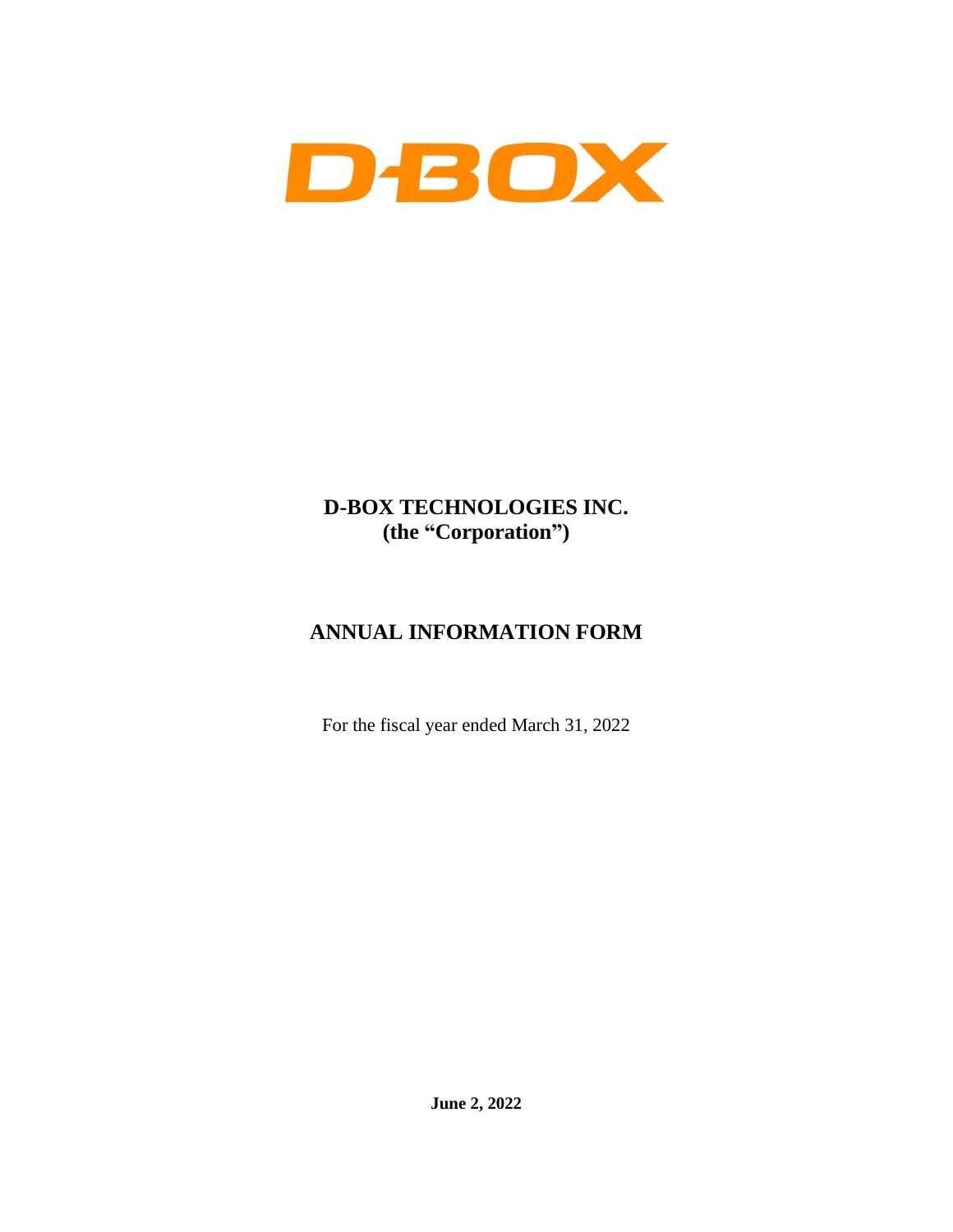### *TABLE OF CONTENTS*

<span id="page-1-0"></span>

| CAUTION REGARDING FORWARD-LOOKING            |  |
|----------------------------------------------|--|
|                                              |  |
|                                              |  |
| Name, Address and Incorporation  4           |  |
|                                              |  |
| <b>GENERAL DEVELOPMENT OF THE BUSINESS 4</b> |  |
|                                              |  |
|                                              |  |
|                                              |  |
|                                              |  |
| ENVIRONMENTAL, SOCIAL AND GOVERNANCE         |  |
|                                              |  |
|                                              |  |
|                                              |  |
| DESCRIPTION OF CAPITAL STRUCTURE  20         |  |
|                                              |  |
|                                              |  |
|                                              |  |
|                                              |  |
| Name, Occupation and Security Holding  23    |  |

| <b>INFORMATION REGARDING THE AUDIT</b>   |  |
|------------------------------------------|--|
|                                          |  |
|                                          |  |
| Composition of the Audit Committee 26    |  |
|                                          |  |
| Pre-Approval Policies and Procedures  27 |  |
|                                          |  |
| LEGAL PROCEEDINGS AND REGULATORY         |  |
|                                          |  |
|                                          |  |
|                                          |  |
| INTEREST OF MANAGEMENT AND OTHERS IN     |  |
| MATERIAL TRANSACTIONS  28                |  |
| TRANSFER AGENT AND REGISTRAR 28          |  |
|                                          |  |
|                                          |  |
|                                          |  |
| SCHEDULE A AUDIT COMMITTEE CHARTER OF    |  |
| D-BOX TECHNOLOGIES INC.  31              |  |

### *GENERAL INFORMATION*

<span id="page-1-1"></span>This annual information form is dated June 2, 2022. Unless otherwise indicated, the information contained herein is as of March 31, 2022 and all amounts are expressed in Canadian dollars.

### *CAUTION REGARDING FORWARD-LOOKING INFORMATION*

<span id="page-1-2"></span>Certain information included in this annual information form may constitute "forward-looking information" within the meaning of applicable Canadian securities legislation. Forward-looking information may include, among others, statements regarding the future plans, activities, objectives, operations, strategy, business outlook, and financial performance and condition of the Corporation, or the assumptions underlying any of the foregoing. In this annual information form, words such as "may", "would", "could", "will", "likely", "believe", "expect", "anticipate", "intend", "plan", "estimate" and similar words and the negative form thereof are used to identify forward-looking statements. Forward-looking statements should not be read as guarantees of future performance or results, and will not necessarily be accurate indications of whether, or the times at or by which, such future performance will be achieved. Forward-looking information, by its very nature, is subject to numerous risks and uncertainties and is based on several assumptions which give rise to the possibility that actual results could differ materially from the Corporation's expectations expressed in or implied by such forward-looking information and no assurance can be given that any events anticipated by the forward-looking information will transpire or occur, including but not limited to the future plans, activities, objectives, operations, strategy, business outlook and financial performance and condition of the Corporation.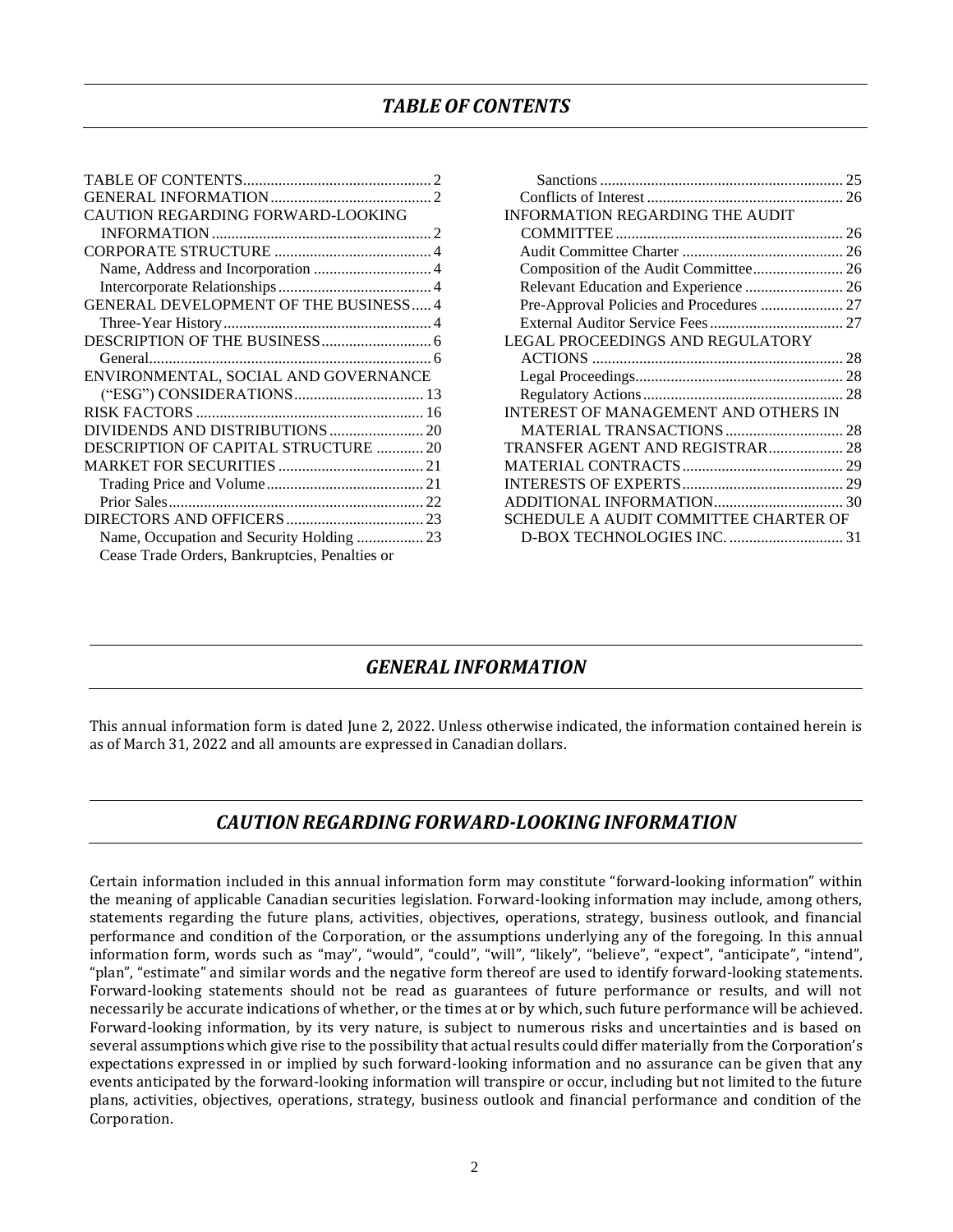Forward-looking information is provided in this annual information form for the purpose of giving information about Management's current expectations and plans and allowing investors and others to get a better understanding of the Corporation's operating environment. However, readers are cautioned that it may not be appropriate to use such forward-looking information for any other purpose.

Forward-looking information provided in this annual information form is based on information available at the date hereof and/or management's good-faith belief with respect to future events and are subject to known or unknown risks, uncertainties, assumptions and other unpredictable factors, many of which are beyond the Corporation's control.

The risks, uncertainties and assumptions that could cause actual results to differ materially from the Corporation's expectations expressed in or implied by the forward-looking information include, but are not limited to: dependence on suppliers; indebtedness; future funding requirements; global health crises and COVID-19; political, social and economic conditions; strategic alliances; access to content; performance of content; distribution network; concentration of clients; competition; technology standardization; exchange rate between the Canadian dollar and the U.S. dollar; warranty, recalls and lawsuits; intellectual property; security and management of information; credit risk; reputational risk through social media; and dependence on key personnel and labour relations. These and other risk factors that could cause actual results to differ materially from expectations expressed in or implied by the forwardlooking information are discussed under "Risk Factors" in this annual information form. Except as may be required by Canadian securities laws, the Corporation does not intend nor does it undertake any obligation to update or revise any forward-looking information contained in this annual information form to reflect subsequent information, events, circumstances or otherwise.

The Corporation cautions readers that the risks described above are not the only ones that could have an impact on it. Additional risks and uncertainties not currently known to the Corporation or that the Corporation currently deems to be immaterial may also have a material adverse effect on the Corporation's business, financial condition or results of operations.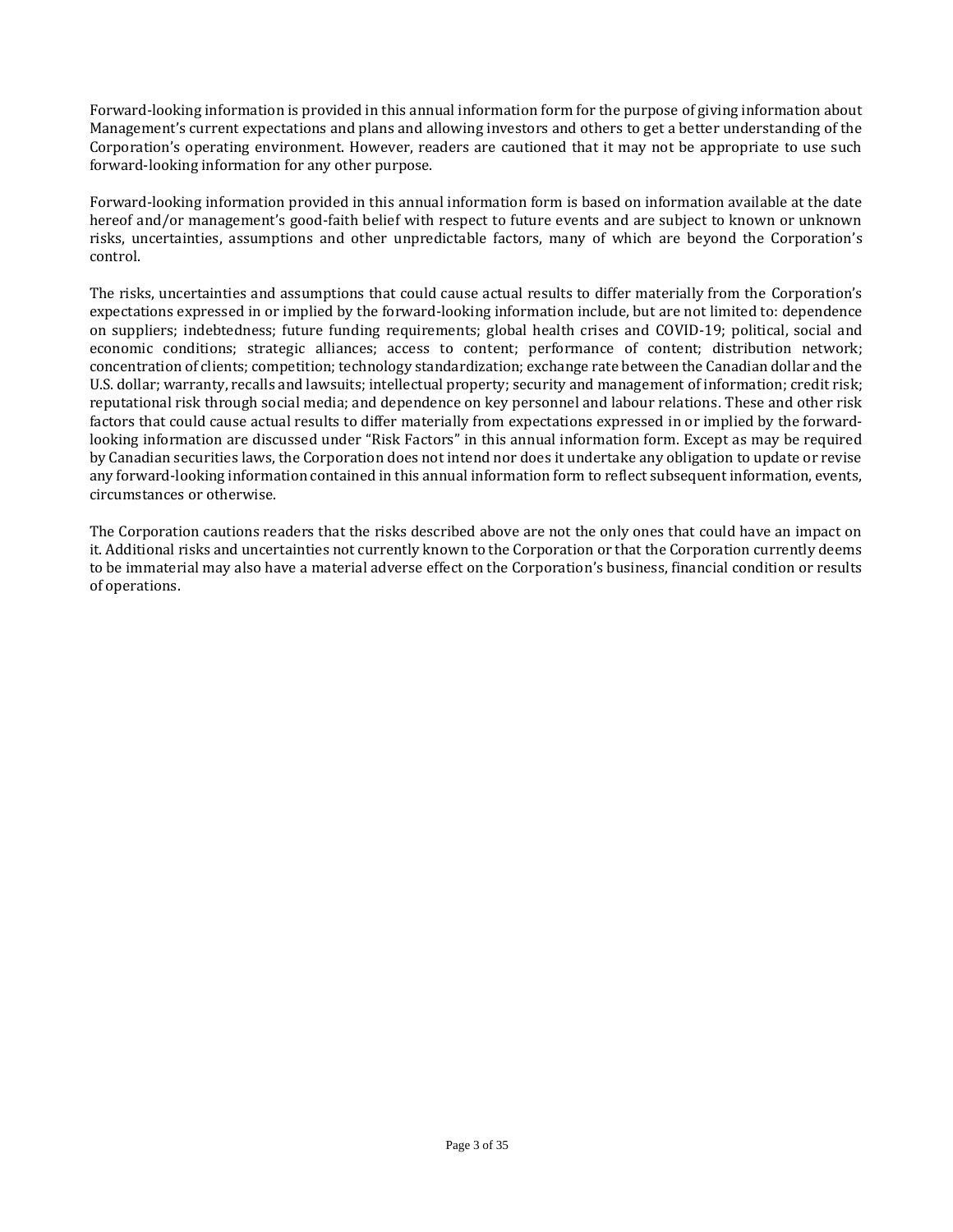### <span id="page-3-1"></span><span id="page-3-0"></span>**NAME, ADDRESS AND INCORPORATION**

D-BOX Audio Inc. ("**D-BOX Audio**") was incorporated on December 15, 1992 pursuant to the *Companies Act* (Québec) under the name 2967-8141 Québec Inc. On February 16, 1994, its Articles were amended to change the corporate name to D-BOX Audio Inc. On September 1, 2000, all of the issued and outstanding shares of D-BOX Audio were acquired by way of a reverse takeover by Altitude Venture Capital Corporation/Corporation de capital de Risque Altitude ("**Altitude**"), a junior capital pool company listed on the TSX Venture Exchange. On April 1, 2011, the Corporation graduated from the TSX Venture Exchange to the Toronto Stock Exchange.

Altitude was incorporated on June 19, 1998 pursuant to the *Canada Business Corporations Act*. Following the reverse takeover of D-BOX Audio, the Articles of Altitude were amended on November 22, 2000 to change the corporate name to D-BOX Technologies Inc./ Technologies D-BOX Inc. D-BOX Audio was dissolved on August 30, 2001 and its assets and operations were transferred to its parent company.

### <span id="page-3-2"></span>**INTERCORPORATE RELATIONSHIPS**

The Corporation has two subsidiaries. D-BOX USA Inc. ("**D-BOX USA**") was incorporated under the laws of the State of Delaware on May 16, 2006 and is a wholly-owned subsidiary of the Corporation. D-BOX Entertainment Technology (Shanghai) Co. Ltd. ("**D-BOX China**") was constituted as a wholly foreign-owned company on August 22, 2016 under the laws of the People's Republic of China. Unless the context indicates otherwise, in this annual information form "D-BOX" and the "Corporation" refer collectively to D-BOX Technologies Inc. together with D-BOX USA and D-BOX China.

### *GENERAL DEVELOPMENT OF THE BUSINESS*

### <span id="page-3-4"></span><span id="page-3-3"></span>**THREE-YEAR HISTORY**

In August 2019, Élaine Cousineau Phénix did not seek re-election as a director of the Corporation at the annual and special meeting of shareholders held on August 7, 2019.

In August 2019, Jean-François Lacroix resigned as Chief Financial Officer of the Corporation.

In January 2020, David Montpetit was appointed as Chief Financial Officer of the Corporation.

In January 2020, the Corporation announced the retirement of Claude Mc Master as President and Chief Executive Officer of the Corporation, effective March 31, 2020, and the appointment of Sébastien Mailhot as President and Chief Executive Officer of the Corporation. Simultaneously with this appointment, Mr. Mailhot became a director of the Corporation and Mr. Mc Master stepped down as director of the Corporation.

In February 2020, Gary M. Collins resigned from the Board of Directors of the Corporation, and Denis Chamberland and Luc Martin joined the Board of Directors.

On March 11, 2020, the World Health Organization made the assessment that a novel strain of coronavirus, later to be renamed COVID-19, could be characterized as a pandemic. Government-imposed restrictions and mandated closures of nonessential businesses in response to the COVID-19 pandemic have caused significant disruptions to the Corporation's ability to generate revenue in fiscal 2022. While the Corporation is cautiously optimistic that the exhibition, amusement and leisure industries have gradually resumed their pre-pandemic operations, conditions surrounding the pandemic continue to rapidly evolve and government authorities could potentially implement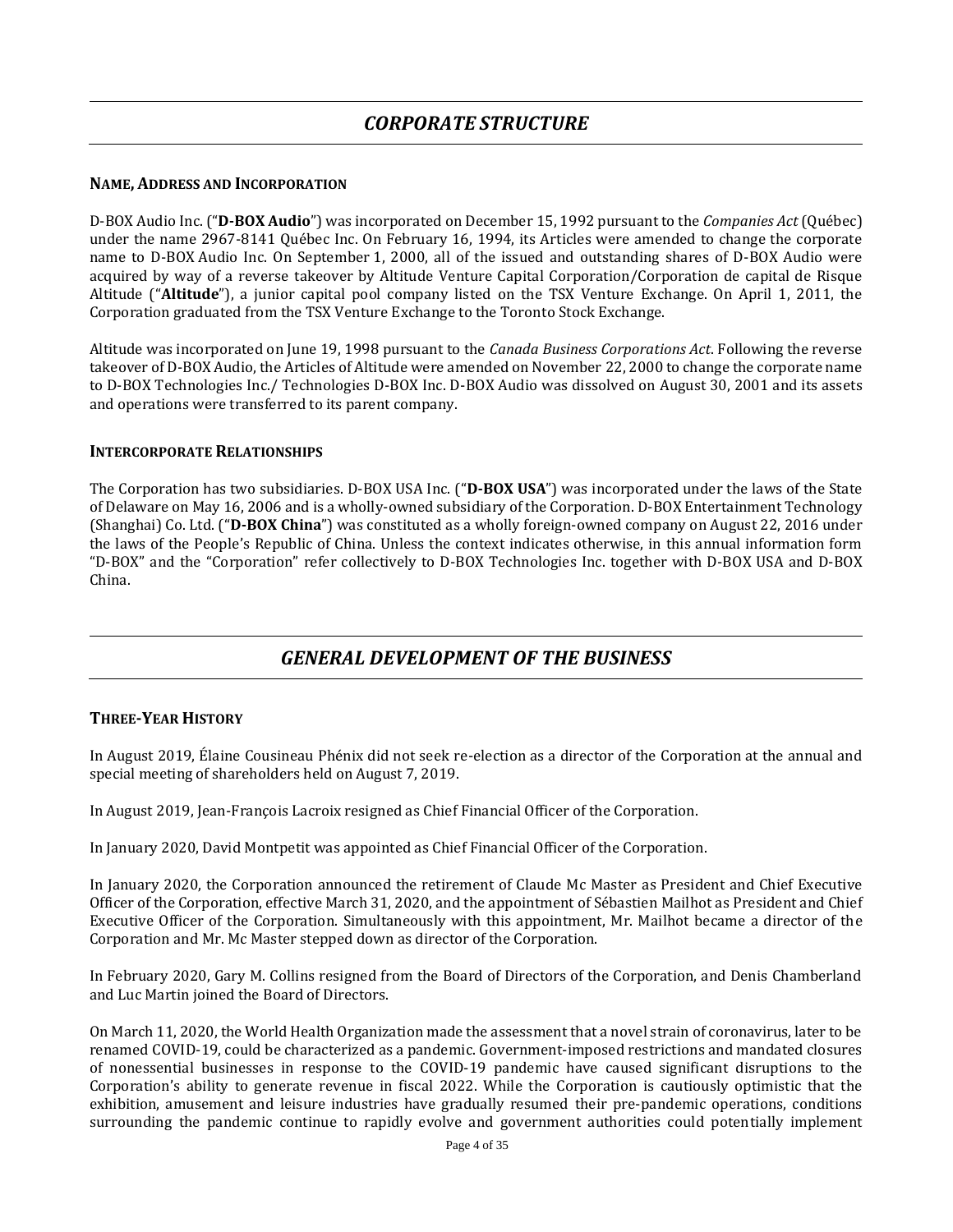additional emergency measures to mitigate the spread of the virus, such as capacity restrictions, lockdowns and social distancing, thereby adversely affecting the demand for the Corporation's products, activities, revenues, profitability, results of operations and financial condition and the trading price of its securities. Refer to the section of this annual information form entitled "Risk Factors" for a discussion about the risks associated with the COVID-19 pandemic.

In July, 2020, the Corporation entered into a definitive agreement with the National Bank of Canada (the "**NBC**") related to the availability of a line of credit amounting to \$4 million for the ongoing operations and working capital of the Corporation. This line of credit is renewable annually and bears interest at prime rate plus 3.25%. The line of credit is secured by first-ranking hypothec and security interests on all assets of the Corporation and its U.S. subsidiary, and has replaced the three-year secured revolving credit facility with the NBC.

Concurrently, the Corporation also entered into a definitive agreement with the Business Development Bank of Canada ("**BDC**") related to the availability of a working capital commercial loan of \$2 million. This loan bears interest at a variable rate and is payable in 24 monthly instalments of \$33 thousand from June 2021 to May 2023 and by a final payment of \$1.2 million in June 2023. The loan is secured by second-ranking hypothec and security interests on all assets of the Corporation and its U.S. subsidiary. The Corporation executed an amendment agreement with the BDC in March, 2022, that provided for the repayment of the outstanding principal balance of \$1.2 million as at May 31, 2023 over 36 monthly instalments of \$33 thousand, until June 1, 2026.

On September 17, 2020, the Corporation announced the appointment of Denis Chamberland as Chair of the Board of Directors of the Corporation to replace Jean-René Halde who had served as Chair of the Board since January 15, 2018 and did not seek re-election as a director of the Corporation at the annual and special meeting of shareholders held on September 16, 2020.

On November 18, 2020, the Corporation announced the appointment of a new director, Ève Laurier.

On March 4, 2021, the Corporation closed a marketed public offering pursuant to which it issued 44,275,000 units at a price of \$0.13 per unit for aggregate gross proceeds of \$5,755,750, including the full exercise of the over-allotment option to purchase an additional 5,775,000 units at the offering price. Each unit was comprised of one Class A common share of D-BOX and one Class A common share purchase warrant (a "**Warrant**"). Each Warrant entitles the holder thereof to purchase one Class A common share of D-BOX at an exercise price of \$0.16 at any time until March 4, 2023.

On April 26, 2021, the Corporation announced the appointment of Jean-Pierre Trahan as a member of the Board of Directors of the Corporation and its audit committee.

In July 2021, the Corporation announced that it had suffered a ransomware cyberattack on its information technology systems. The malware used to perform the attack encrypted electronic data stored on the Corporation's network. The Corporation announced in August 2021 the deferral of the filing of financial reports for the first quarter ended June 30, 2021 (the "**Financial Reports**") and the issuance of a management cease trade order (the "**MCTO**") under National Policy 12-203 Respecting Management Cease Trade Orders. Pursuant to the MCTO, the CEO, the CFO and all the directors of the Corporation could not trade in securities of the Corporation until such time as the Corporation filed the Financial Reports and the *Autorité des marchés financiers* revoked the MCTO, which occurred on September 8, 2021.

In September, 2021, the Corporation announced the closing of a loan with the NBC in connection with the Highly Affected Sectors Credit Availability Program ("**HASCAP**") offered by the BDC. The loan was a \$1,000,000 non-revolving credit facility based on a 10-year straight line amortization period with an interest rate of 4% and a maturity date of September 7, 2024 (the "**HASCAP Loan**"). Repayment terms for the HASCAP Loan are interest only for the first year, and principal plus interest for the remaining years. The HASCAP Loan is secured by first-ranking hypothec and security interests on all assets of the Corporation and its U.S. subsidiary and is guaranteed by the BDC.

In December 2021, the Corporation announced the appointment of Tripp Wood as Vice President of Sales, Home Entertainment. Mr. Wood is an industry veteran with over 20 years of business development, partnership and sales experience in the home entertainment industry, during which he developed business for market leaders such as The Walt Disney Company, Electronic Arts and Paramount Pictures Home Media.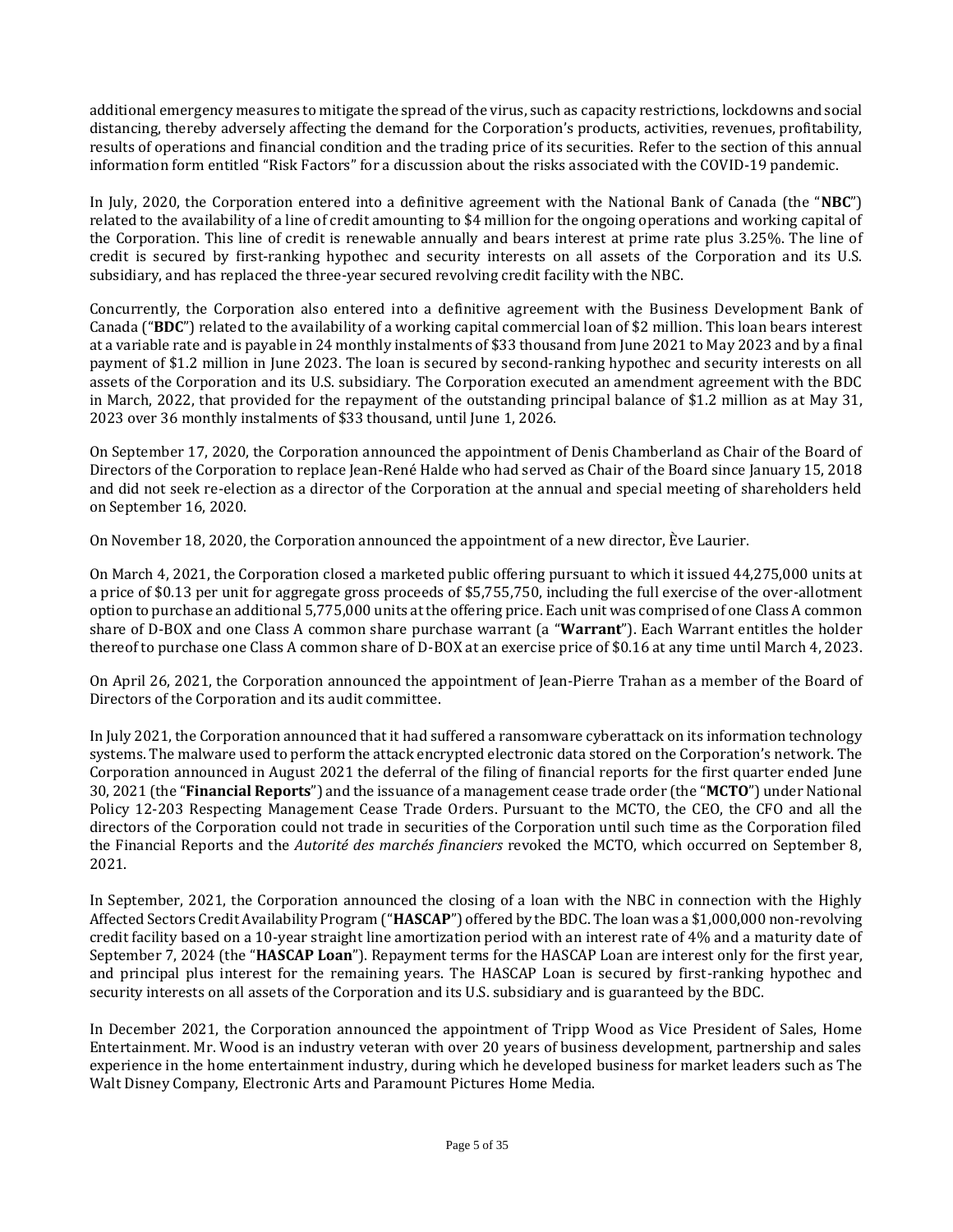In December 2021, Ève Laurier resigned from the Board of Directors of the Corporation and Zrinka Dekic joined the Board of Directors. Zrinka Dekic brings nearly 20 years of entertainment industry and financial markets experience including corporate strategy, investment banking, investment management and corporate finance. Throughout her career she held several prominent positions, including posts in Corporate Strategy, Strategic Planning and Business Development at The Walt Disney Company, Vice President in Investment Management at Goldman Sachs in New York and Vice President of Houlihan Lokey's Investment Banking Technology, Media & Telecom (TMT) Group. Most recently she served as Chief Financial Officer at Genius Brands International. Ms. Dekic holds a B.A. from Amherst College and an MBA in Finance from The Wharton School.

In January 2022, the Corporation announced the appointment of Karen Mendoza as Vice President of Sales, Commercial Entertainment. She replaced Yannick Gemme who left the Corporation for personal reasons. Ms. Mendoza has over 20 years of experience in business development, partner management, sales and merchandising. She developed business markets for entertainment, gaming and eSports organizations, such as Nintendo of America, FOX Sports Interactive and GameTruck Licensing.

## *DESCRIPTION OF THE BUSINESS*

### <span id="page-5-1"></span><span id="page-5-0"></span>**GENERAL**

The Corporation's headquarters are located at 2172 de la Province Street, Longueuil, Québec, J4G 1R7. On March 31, 2022, D-BOX had 90 employees compared with 91 on March 31, 2021.

A pioneer in its field, the Corporation has been developing and fine-tuning advanced haptic systems for two decades. With its considerable technological capabilities and innovations, D-BOX believes it stands as a global reference in the creation and design of immersive haptic systems for various markets.

D-BOX designs, manufactures and commercializes cutting-edge haptic systems intended for each of the (A) home entertainment segment (comprised of gaming chairs and home entertainment haptic systems for movies, TV series, music, relaxation and virtual reality immersive experiences) and the (B) commercial segment (comprised of (i) the commercial entertainment segment, which are projects related to commercial theatres, theme parks, arcades, museums, planetariums and location-based entertainment, (ii) sim racing, and (iii) simulation and training).

With its unique and patented technology, D-BOX produces haptic effects specifically programmed for each content that are sent to a haptic system integrated either within a platform, a seat or various other types of equipment. The computer-programmed software haptic effects (the "**D-BOX Haptic Code**") are coded by a team of professional haptic designers located at the Corporation's Montreal headquarters, at Los Angeles Distribution & Broadcasting (LADB) offices in Los Angeles, California and in Beijing, China. The D-BOX Haptic Code is precisely synchronized with the linear content (such as movies, TV series and recorded music), or it is integrated within the game, application or software when the content is interactive.

According to the market study "*Haptics – Global Market Trajectory & Analytics, July 2020*" by Research and Markets1, it is anticipated that the global haptic market will be approximately US\$ 28.1 billion by 2026, with a global compound annual growth rate of 13%.

### **Home Entertainment Market**

The general haptic experience at home is growing rapidly and major technology companies are starting to look at this market to differentiate their own product offering. D-BOX is well established to support these new players. D-BOX's strategy is to enter into business partnerships with industry leaders in the home entertainment market to integrate the D-BOX haptic experience in their existing products and to commercialize new products and applications for use

<sup>1</sup> [https://www.globenewswire.com/news-release/2022/02/07/2379811/28124/en/Global-Haptics-Market-Worth-28-1-Billion-by-2026-](https://www.globenewswire.com/news-release/2022/02/07/2379811/28124/en/Global-Haptics-Market-Worth-28-1-Billion-by-2026-Insights-Into-the-Key-Market-Trends-Drivers-and-Challenges.html) [Insights-Into-the-Key-Market-Trends-Drivers-and-Challenges.html](https://www.globenewswire.com/news-release/2022/02/07/2379811/28124/en/Global-Haptics-Market-Worth-28-1-Billion-by-2026-Insights-Into-the-Key-Market-Trends-Drivers-and-Challenges.html)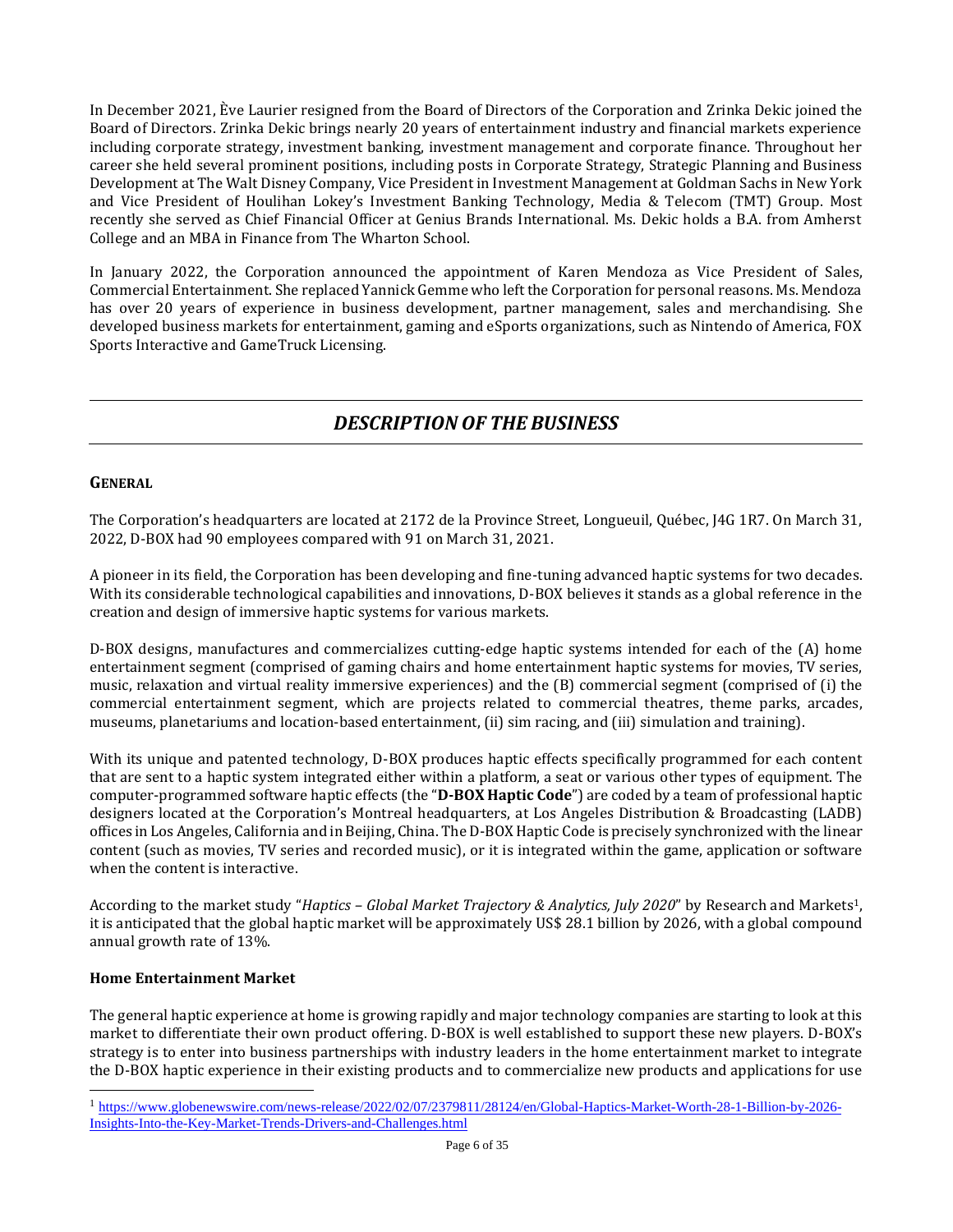by consumers. Once integrated, D-BOX intends to continue to derive the haptic experience with these partners in order to develop new products and applications incorporating the D-BOX Haptic Code technology.

The Corporation has developed or is developing business relationships with home entertainment partners that operate in the following sub-markets:

- $\triangleright$  video game peripherals including:
	- video gaming chairs;
	- video game controllers; and
	- sim racing peripherals and accessories;
- ➢ virtual reality ("**VR**") systems; and
- ➢ seating furniture.

In the home entertainment market, the D-BOX actuators, processors and the D-BOX Haptic Code can be used in a wide variety of applications that are well-suited for a haptic experience. The Corporation has been producing haptic effects for movies, television series and computer games for at least fifteen years. With the development of new products and a growing demand for immersive home entertainment experiences, the Corporation has expanded its horizons and started producing haptic effects for music and VR content. It is constantly striving to address new home entertainment markets, such as wellness and relaxation.

In November 2020, the Corporation entered into an agreement with Jaymar, one of North America's leaders in upholstered furniture manufacturers, in connection with the launch of DBOX LIFESTYLE by Jaymar Experience, an immersive and haptic recliner which integrates D-BOX haptic technology, providing fans of television series, movies, music and video games with immersive haptic experiences. The recliner is presently being sold on eCommerce platforms for the United States market.

In December 2020, the Corporation entered into a memorandum of understanding with Cooler Master, a manufacturer of computer and gaming peripherals based in Asia, pursuant to which D-BOX and Cooler Master agreed to collaborate in the design, manufacturing and commercialization of an innovative video gaming chair, integrating D-BOX whole-body haptic feedback technology. Aimed at gamers of all genres and skill levels, D-BOX believes that this immersive chair will considerably enhance the gaming experience.

In January 2022, the Corporation announced a collaboration with Razer, a technology company that designs, develops, and sells gaming hardware, to showcase the concept of a Razer gaming chair featuring D-BOX's haptic technology at CinemaCon 2022 in Las Vegas, Nevada. This gaming chair concept, named Enki Pro HyperSense, featured immersive touch-sensory feedback for lifelike sensations based on cues from games and a variety of fully integrated entertainment mediums.

In March 2022, the Corporation launched a crowdfunding campaign on Indiegogo for a new home entertainment multipurpose seat named D-BOX VIBE, which can be used for working, reading, gaming, listening to music, relaxing, as well as for watching movies and television shows.

### **Commercial Market**

The commercial market includes (i) the commercial entertainment segment (which are projects related to commercial theatres, theme parks, arcades, museums, planetariums and location-based entertainment centres), (ii) sim racing and (iii) simulation and training. In recent years, the growth of family entertainment centres, a sub-segment of the amusement park market, has helped fuel the growth of the commercial entertainment market. D-BOX offers its products and services to the commercial market through channel partners, including original equipment manufacturers ("**OEMs**"), integrators and value-added resellers.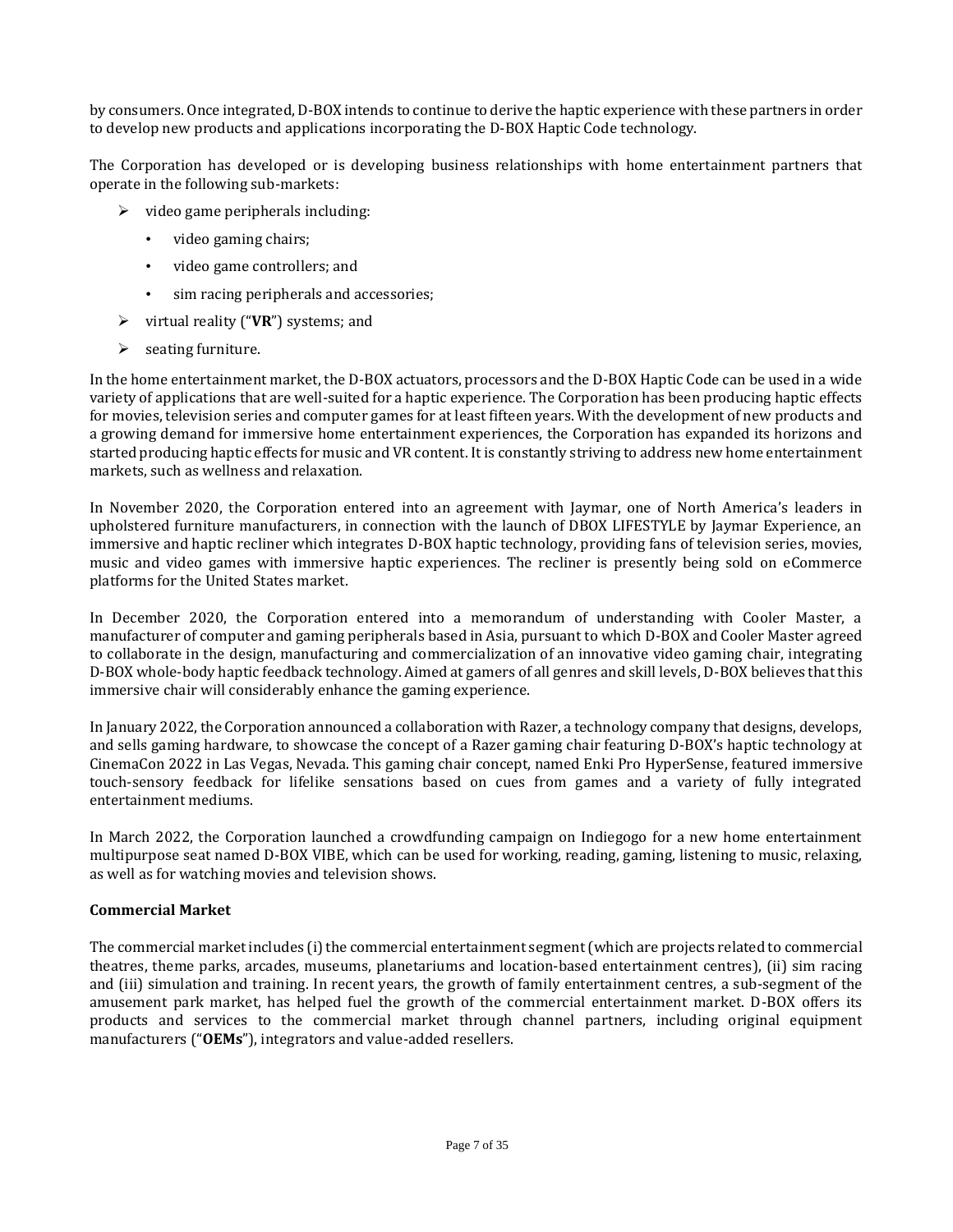| <b>Commercial Entertainment</b> | <b>Simulation and Training</b> |
|---------------------------------|--------------------------------|
| Sub-markets:                    | Sub-markets:                   |
| • Location-based entertainment  | • Automobile & Sim Racing      |
| • Theme Parks                   | • Defense                      |
| $\bullet$ Arcades               | $\bullet$ Flight               |
| • Museums                       | • Heavy Equipment              |
| • Planetariums                  | • Wellness                     |
| • Commercial Theatres           | • Virtual Reality              |
| • Virtual reality               |                                |

According to the market study *"Operator Training Simulator Market" <sup>2</sup>* by Global Market Insights, Inc., the value projection of the simulation and training simulator market will be approximately US\$20 billion by 2027.

The Corporation's business strategy to increase sales in the commercial entertainment and simulation and training markets are as follows: (i) increase the number of partnerships, including OEMs, integrators and value-added resellers; (ii) increase the revenue per partner; (iii) find new sectors for its haptic technology; and (iv) develop new products.

### *Commercial Entertainment*

D-BOX offers its products and services to the theatrical market directly and through distributors.

The Corporation has established privileged relationships and developed strong credibility with major film studios in the United States, India, China and elsewhere that has allowed the Corporation to provide the D-BOX Haptic Code to commercial theatres for a wide array of content. D-BOX believes that successful films that are coded by D-BOX have a direct impact on the number of D-BOX tickets sold and the box office revenue per D-BOX equipped theatres.

From 2009 until around 2016, the Corporation mainly offered a fully integrated theatrical seat that incorporated a haptic base into a conventional theatre seat. Those theatrical seats were assembled by D-BOX. Since 2016, the Corporation has concentrated its efforts on adapting the haptic base to various brands of recliners in order to cater to a growing demand by exhibitors to convert conventional auditoriums into VIP recliner-equipped auditoriums. Exhibitors are now able to order recliners from their preferred manufacturers and have the D-BOX haptic systems integrated into those recliners either at the manufacturers' premises or at the auditorium where the D-BOX experience will be offered.

The configuration of the D-BOX seats in an auditorium is fully scalable: they can be installed in a few select rows of an auditorium, to create a VIP section within an auditorium, or the auditorium can be fully equipped with D-BOX seats. Moreover, exhibitors may choose to equip multiple auditoriums within the same complex. It should be noted that each D-BOX seat has a number and is reserved for the patron that purchases a D-BOX ticket.

Based on D-BOX's internal data, 4.6 million movie tickets were sold to moviegoers that experienced D-BOX haptic systems in commercial theatres during calendar year 2019, which was before the COVID-19 pandemic hit the theatrical market. A total of approximately 947,000 D-BOX tickets were sold during calendar year 2020, and 2.5M D-BOX tickets were sold during calendar year 2021. There were 208,037 cinema screens globally in 2021. 3

Today, the Corporation prides itself on having established long-lasting business relationships with several major commercial theatre chains around the world such as Cineplex Entertainment (Canada), Cinemark (USA and Latin America), Hoyts Cinemas (Australia and New Zealand), Cinesa, a subsidiary of Odeon Cinemas Group (Spain),

<sup>&</sup>lt;sup>2</sup> <https://www.gminsights.com/industry-analysis/operator-training-simulator-market>

<sup>&</sup>lt;sup>3</sup> Source : page 42 of the 2021 Theme Report published in March 2022 by the Motion Picture Association and available at [https://www.motionpictures.org/wp-content/uploads/2022/03/MPA-2021-THEME-Report-FINAL.pdf.](https://www.motionpictures.org/wp-content/uploads/2022/03/MPA-2021-THEME-Report-FINAL.pdf)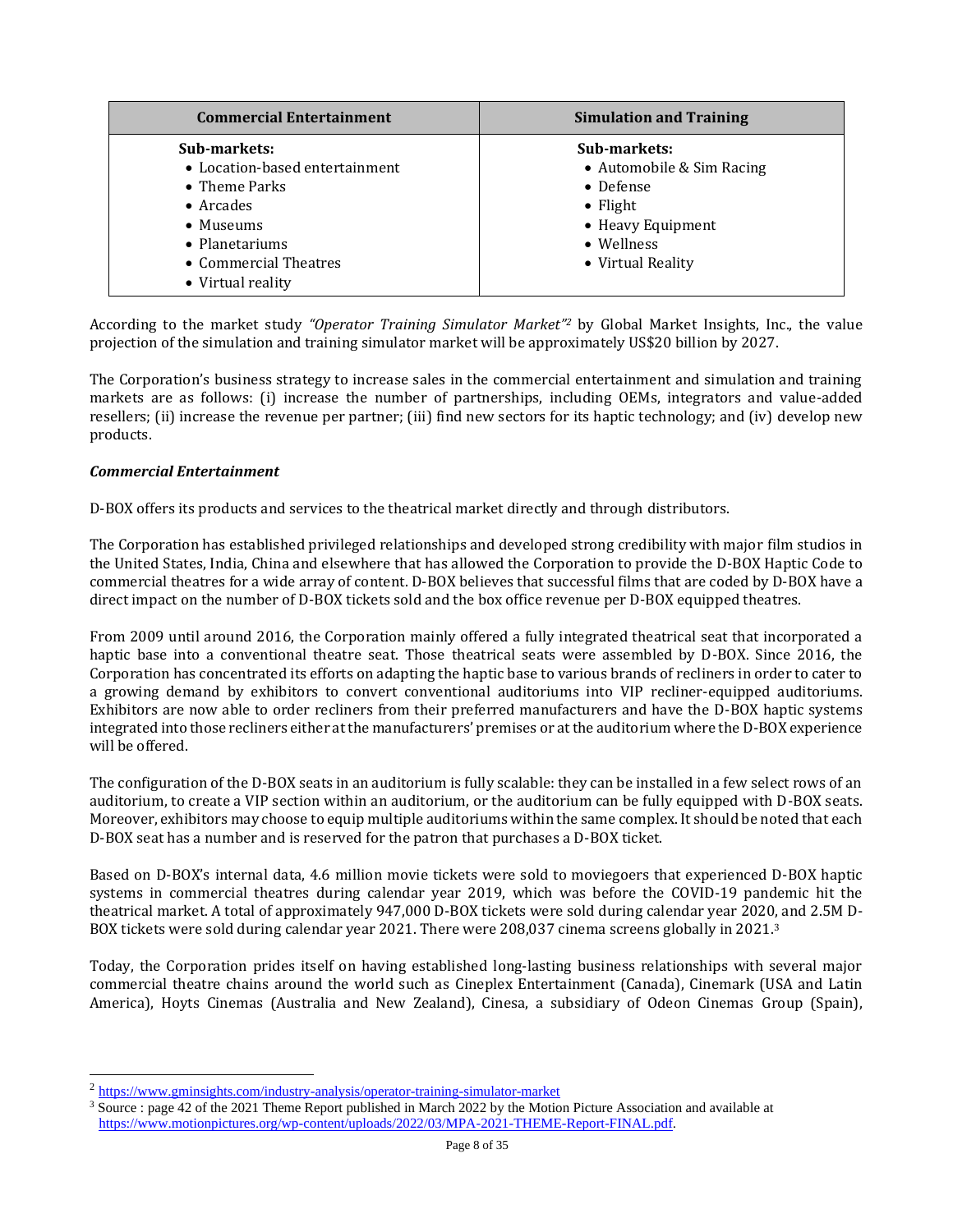PVR (India), Kinopolis (Germany), Golden Screen Cinemas (Malaysia), Golden Harvest (Hong-Kong) and Ambassador Theatres (Taiwan).

In May 2021, the Corporation announced a new agreement to install D-BOX haptic recliner seats in 8 additional Cinemark locations, driving up the total number of D-BOX Cinemark screens to 99 throughout the United States.

In August 2021, the Corporation announced the installation of 90 D-BOX haptic seats including 16 recliners, for seven screens, at five different locations in Germany.

In September 2021, the Corporation announced an agreement with CMX Cinemas, an operator of upscale dine-in movie theaters located across the United States, to install D-BOX haptic recliner seats at five new locations and two existing locations by the end of 2023. This will bring the total number of D-BOX haptic seats in CMX Cinemas to nearly 500 and will drive the total number of D-BOX screens up to 15.

In addition to the foregoing, D-BOX has a strong presence in the themed entertainment segment through long-standing partners such as Triotech Amusement Inc. ("**Triotech**") and LAI Games. D-BOX also offers a VR solution to commercial theatres as well as location-based entertainment centres that want to find alternative ways to attract customers.

Triotech, a worldwide leader that creates and commercializes attractions that offer immersive and multisensory experiences to theme parks and recreation centres, launched the Storm VR Ride using D-BOX actuators. It is one of the first interactive coin-operated two-player game. D-BOX produced immersive haptic effects for the VR game Raving Rabbids: The Big Ride by Ubisoft and LAI Games, which continues to be a top-selling game on the market for this segment. Moreover, D-BOX helps developers design thrilling unattended games, which is the current trend in the market.

In April 2021, the Centre de Technologies Avancées de l'Université de Sherbrooke (CTA) unveiled a new and immersive virtual snowmobile technology that simulates the thrill of riding a snowmobile in a virtual environment. This project was brought to fruition by the CTA with the help of BRP, iLLOGIKA and the Corporation.

Restrictions and economic repercussions related to the COVID-19 pandemic have considerably slowed down this submarket around the world but prior to the pandemic, D-BOX has provided immersive haptic for (i) *Attention Menhir!*, a short action-packed film presented at Parc Astérix in France in an auditorium of 300 dynamic and sensorial seats supplied by CL Corporation, (ii) The Flyer – San Francisco, the world's first 3D flying theatre at Pier 39, in collaboration with Triotech, (iii) the biggest 4D dome theatre in the world at the Shinhwa theme park in South Korea, and (iv) the Antibes (France) Marineland 4D cinema with CL Corporation.

It is worth noting that a scientific study conducted in 2019 in collaboration with HEC Montreal's Tech3Lab concluded that D-BOX haptic systems help reduce the motion sickness commonly associated with VR, and it increases the sense of presence, memorization and recall.

The Corporation believes that the commercial entertainment market drives a significant increase in brand awareness and is an excellent venue to showcase its technology to the largest number of people possible. Customers who experience the D-BOX haptic effects in a commercial entertainment venue may want to purchase a home entertainment system to experience the D-BOX haptic effects in the comfort of their homes.

### *Simulation and Training*

Almost all of the Corporation's products that are intended for the simulation and training market are sold as standalone products to OEMs and integrators who are in charge of incorporating the D-BOX products into their own products which are then marketed and distributed under their respective brands. D-BOX continues to focus its efforts on developing partnership programs with OEMs.

With its haptic systems that are capable of reproducing textures, velocity, engine vibrations and vehicle dynamics motion, D BOX has drawn the attention of several racing simulation partners such as VRX, RS Simulation, Vesaro, Advanced Simracing and Excape who have all chosen to integrate the D-BOX haptic systems into their simulators. In 2019, Porsche, in collaboration with SiFaT, a German-based training simulation provider, unveiled a realistic driving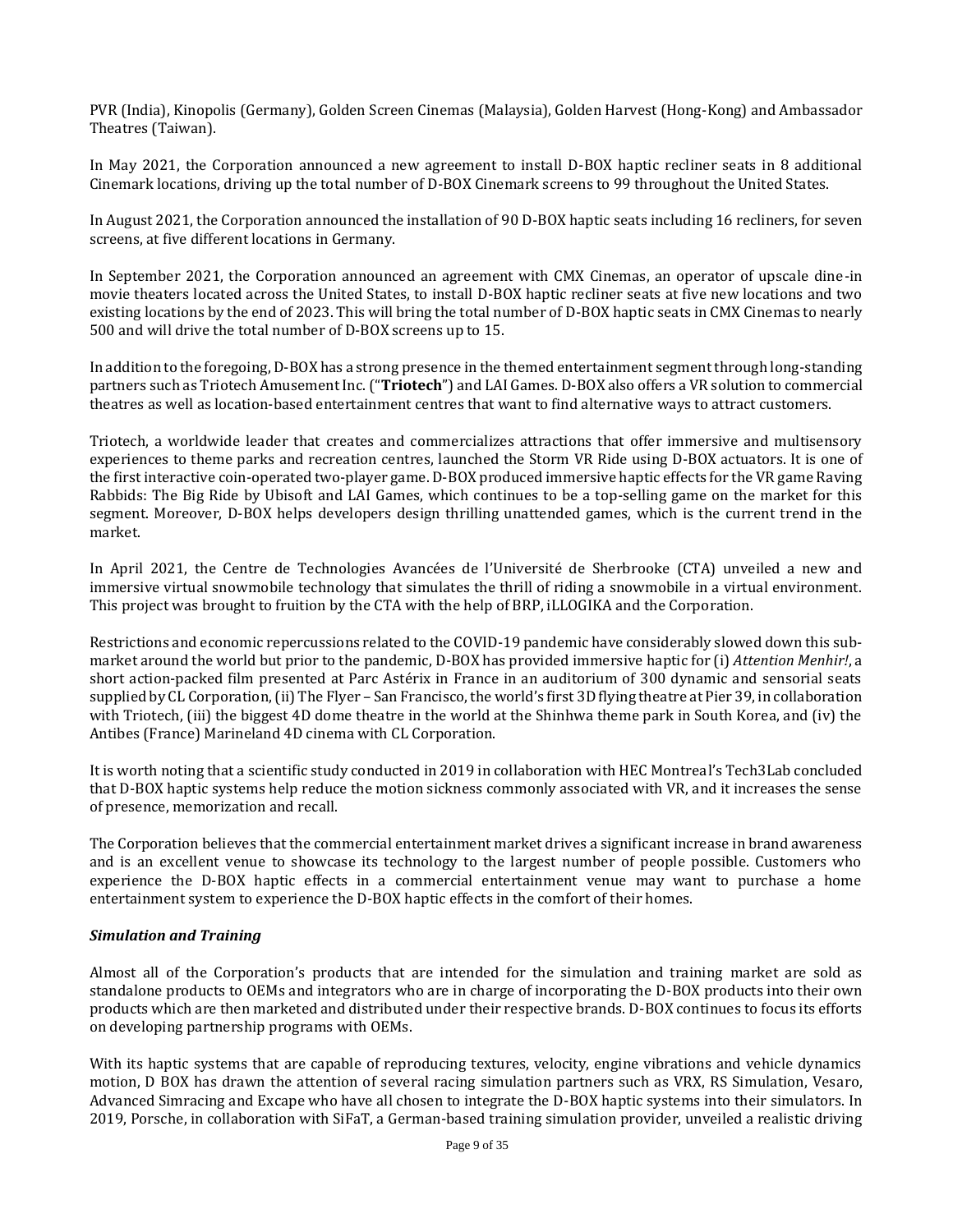experience using D-BOX haptic systems called the Ultimate Performance Simulator. Also in 2019, D-BOX introduced a third generation of haptic systems specifically designed to address the racing simulation market. In 2021, D-BOX & True Course Simulations combined their expertise for the delivery of 12 flight simulation Immersive Training Devices (ITD) installed at Embry-Riddle Aeronautical University, the world's largest university specialized in aviation and aerospace. On October 7, 2020, D-BOX announced the exclusive endorsement and recommendation of D-BOX haptic products by the *Fédération Internationale de l'Automobile* ("**FIA**"), the governing body of motor sport and mobility.

In September 2021, the Corporation announced an agreement with Adrenalin GmbH to become the exclusive haptic supplier for all of its simulators, including the DRSeven® Sim Racing Simulators created for Nürburgring eSports, the first 6 degrees of freedom unit dedicated to eSports.

In December 2021, NASCAR announced that D-BOX was going to be an official sponsor of the 2022 eNASCAR International iRacing Series. During this competition, drivers compete via iRacing.com, the official simulation partner of NASCAR, which provides one of the top online racing simulation portals and features officially sanctioned, laserscanned replicas of different racetracks around the world.

Over the last 20 years, the Corporation has developed many business partnerships with OEMs and integrators such as Precision Flight Control, CM Labs Simulations, Simformotion, IMS and Ryan Aerospace Australia, who purchase haptic systems to integrate them into their own products, thus expanding D-BOX's reach into several sub-markets, such as flight simulation, heavy equipment/cranes, driving/racing and others. In addition, the Corporation has developed haptic systems adapted to the needs of other potential sub-markets, such as longer stroke actuators and modular haptic systems with additional degrees of freedom, which allow D-BOX to target a wider array of customers.

### **Products**

The Corporation's products are all designed at the Corporation's head office in Montreal, Québec, Canada. The D-BOX actuators, one of the key components of the D-BOX haptic systems, are assembled by D-BOX. Depending on the customer's needs, some finished products are assembled and branded by D-BOX, and some other finished products are assembled and branded by customers, partners and integrators. The unique D-BOX haptic technology, when combined with images and sound, creates and reinforces an unmatched, realistic and immersive experience. Three components produce haptic effects synchronized with images and sound:

- A. Software haptic effects, also known as the D-BOX Haptic Code, are programmed as a track, frame by frame, in the case of linear content, or programmed as a library for interactive content based on the content's specific telemetry.
- B. A haptic processor (or haptic controller) serving as an interface between the content (films, video games, music, wellness, simulation and training, VR experiences) and the D-BOX haptic system. This device can recognize the content being used or played, regardless of the source, and associate it with the appropriate D-BOX Haptic Code. It then enables the D-BOX haptic systems to be synchronized with the content.
- C. The D-BOX haptic system, consisting, amongst other things, of proprietary electromechanical actuators (with the maximum stroke ranging from 38.1 mm, 76.2 mm and 152.4 mm) built into a seat, platform, or other type of equipment.

On the strength of 20 years of research and development resulting in vast worldwide expertise, D-BOX believes it has developed a long-standing considerable edge over its competitors by offering to its customers reliable, high-quality and high-fidelity products that are easy to install. D-BOX is accelerating its haptic footprint by developing new products, such as a universal platform that can be used with existing recliners, side-by-side sofas, all office chairs and mountain bikes, as well as products to be integrated with third-party haptic devices to create a full-body haptic experience.

Over the last five years, D-BOX has invested approximately \$20 million in research and development to advance its haptic technologies and to internally develop over 60 applications. In addition, the research and development activities of D-BOX have allowed it to improve content production tools, to increase automation and, by accelerating and maximizing the integration of artificial intelligence in the production tools, to significantly reduce the cost and size of the different components and hardware of its haptic system in the last ten years.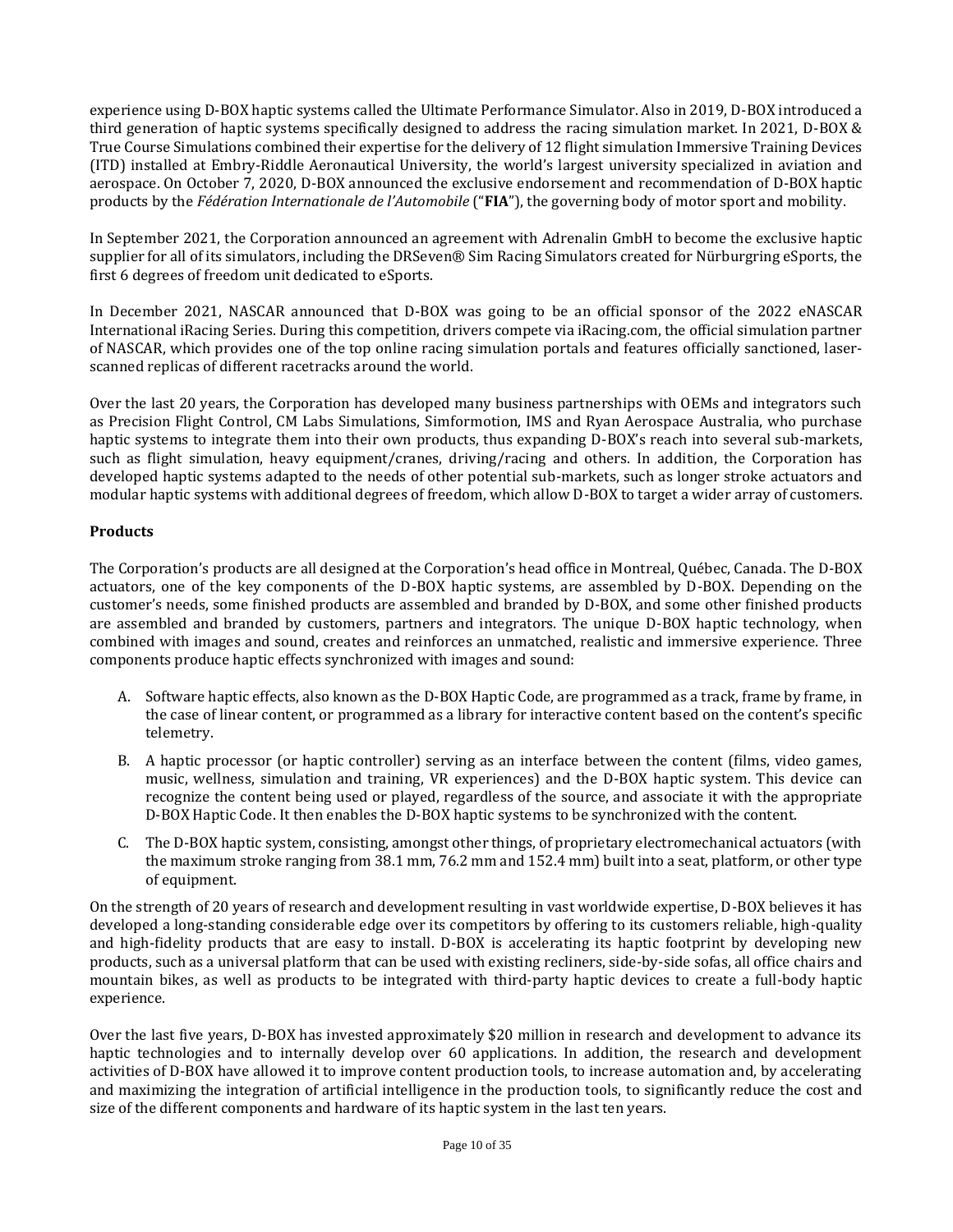The D-BOX hardware products are directly distributed by D-BOX to its customers. They are also increasingly sold to distributors around the world. By creating such partnerships with local distributors, D-BOX is able to reduce commercialization expenses and benefits from a distributor who knows and understands its local market, and speaks the language of its customers. Many such distributors also provide technical assistance.

### **D-BOX Haptic Code Library**

D-BOX has established privileged relationships and developed strong credibility with major studios, such as Lionsgate, Pixar Animation Studios, Paramount Pictures, Sony Pictures Entertainment, Universal Pictures, Walt Disney Studios and Warner Bros Pictures, in the United States, India, China and elsewhere in order to provide a wide array of content to their respective commercial theatres. D-BOX also maintains business ties with several video game studios in the world, such as Ubisoft for the video game "Assassin's Creed – Valhalla", EA for "F1 2021" and Microsoft for "Flight Simulator", which provide content to be coded as required. While doing so, D-BOX provides these studios with Software Development Kits (SDK), allowing the studios to encode their games directly in the gaming engines of their choice such as UnReal and Unity. Moreover, the Corporation is collaborating with Audiokinetic, Inc., a global provider of cross-platform audio solutions for the interactive media and gaming industries, to increase the breadth of interactive content offering the D-BOX haptic experience. Interactive content creators will be provided with the ability to create the enhanced immersive D-BOX experience via Audiokinetic's industry standard audio middleware solution Wwise®.

D-BOX has developed a strong expertise in producing haptic code that is precisely synchronized with content. D-BOX uses its proprietary deep learning artificial intelligence tool to increase D-BOX Haptic Code production and has the ability to program a large variety of content, whether linear, interactive or dynamic. D-BOX software products, including the D-BOX Haptic Code, are either embedded in movies, video games, VR content or other content distributed by a third party, or they are electronically distributed by D-BOX to its customers, depending on the submarket and the customers' needs.

Over the last ten years, D-BOX has coded a large inventory of content. At present, D-BOX has coded over 2,500 movies, television series, VR experiences, games and songs with its D-BOX Haptic Code. By way of comparison, ten years ago, D-BOX only had 20 movies coded for the theatrical market. The D-BOX content library offers a large array of content across all media platforms. D-BOX can also have a direct link with its consumers via its D-BOX App with data analytics. Movies and television series coded with the D-BOX Haptic Code are available on streaming platforms, such as Disney+, Apple TV, NETFLIX, Prime Video and YouTube. The content already coded with D-BOX Haptic Code is compatible with these streaming platforms and is available through its haptic code library. All the D-BOX Haptic Code in the D-BOX Haptic Code library is produced in accordance with the D-BOX haptic signature, which is a catalogue of the D-BOX best practices, know-how and parameters that ensure a constant and standardized production of haptic effects.

D-BOX has successfully coded numerous motion pictures in commercial theatres incorporating its technology, which are available in the D-BOX content library, including key franchise movies such as "James Bond 007" (MGM), "Bad Boys" (Sony Pictures), "Fast and Furious" (Universal Pictures), "Harry Potter" (Warner Bros.), "Mission Impossible" (Paramount Pictures), "Jason Bourne" (Universal Pictures), Marvel Movies such "Spiderman" and "Avengers", "Star Wars" (Walt Disney Studios) and "The Matrix" (Warner Bros.). D-BOX has also coded the NETFLIX series "Stranger Things" and the "Witcher", and the Prime Video series "Jack Ryan". The D-BOX coded upcoming titles are comprised of the following blockbuster releases: "Jurassic World: Dominion" (Universal Pictures), "Lightyear" (Walt Disney Studios), "Minions: The Rise of Gru" (Universal Pictures), and "Thor: Love & Thunder" (Walt Disney Studios).

### **Marketing Activities**

In order to promote its products and technology, the Corporation primarily conducts, or will start conducting, the following marketing activities:

- 1. Deployment of a consumer engagement platform as well as a written and video content strategy to better connect with the end users of the D-BOX haptic experience and generate new corporate leads;
- 2. Establishment of business relationships with industry partners that can accelerate the development, manufacturing, commercialization and distribution of D-BOX haptic products;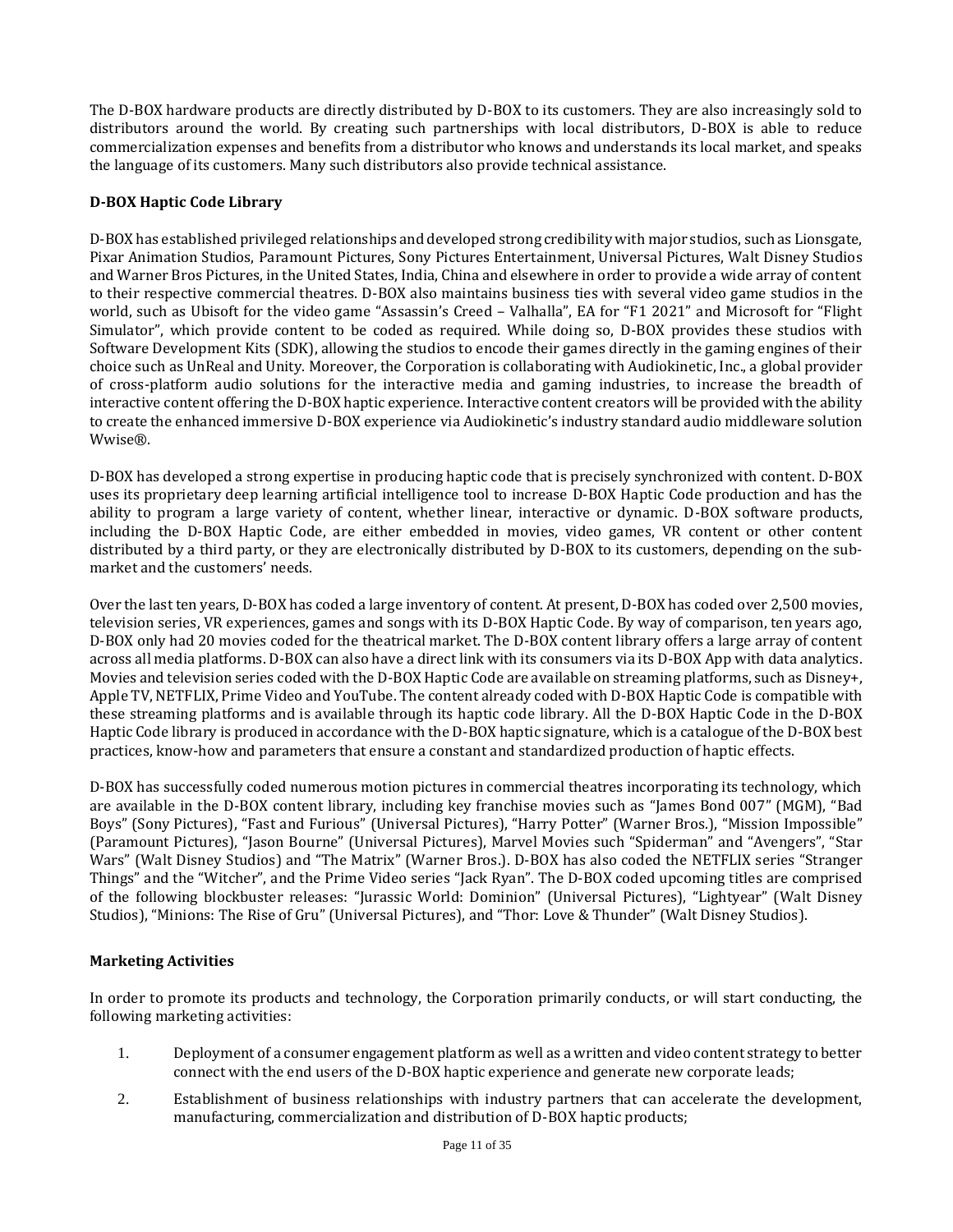- 3. Participation at major trade shows and conferences worldwide;
- 4. Promotion of the Corporation through banners, lighted posters, demonstration units and advertising clips screened in commercial entertainment venues;
- 5. Organization of promotional events and activations at commercial entertainment venues as well as sports, technology and entertainment events;
- 6. Use of social media platforms, the Corporation's website and other industry partners' websites to promote the D-BOX experience;
- 7. Production of market research to gather information on customers' appreciation of the D-BOX experience;
- 8. Creation of marketing material to promote the D-BOX products or the Corporation's clients' products that integrate the D-BOX products.

### **Revenue Model**

The Corporation's current revenue streams mainly consist of:

- (i) the sale or lease of D-BOX hardware including haptic seats, haptic bases that are integrated into recliners or seats, haptic controllers and electronic interfaces or servers, and the sale of actuators to resellers, integrators, and equipment or seating manufacturers who incorporate and market the D-BOX technology under their own brands (known as original equipment manufacturers ("**OEMs**");
- (ii) the licensing of the D‐BOX Haptic Code in commercial theatres and entertainment centres which are equipped with the D-BOX haptic systems to play content encoded by D-BOX. The Corporation also receives maintenance revenue relating to the use of the haptic systems;
- (iii) the licensing of the D-BOX Haptic Code for home entertainment.

### **Competitive Conditions**

In the home entertainment and commercial entertainment markets, the Corporation competes with companies that have developed transducers that produce vibrations and haptic feedback in seating products. It also competes, to a lesser extent, with companies that have developed low-cost haptic vests and body suits even though the Corporation believes that such products are not comparable to a universal haptic platform or actuators that are integrated into seating products, and fall into a different category of products. The Corporation also believes that it could develop business relationships with those companies to supply them with haptic products that could be used in such haptic vests and body suits.

In the theatrical market, the Corporation mainly competes with companies that have developed motion seats that sometimes incorporate other sensory effects such as wind, scents and simulated weather effects. There are also several manufacturers of electro-mechanical actuators around the world that compete with the Corporation, particularly in the simulation and training market.

While the Corporation is constantly striving to develop new and innovative products for the purpose of addressing new markets and trends, it relies heavily on the know-how and expertise it has acquired over the last twenty years. The Corporation is a pioneer that has paved the way for developing immersive products that simulate experiences such as movies, racing and professional training. It prides itself on having created a D-BOX haptic signature that ensures a constant and standardized production of haptic effects regardless of the content.

The Corporation believes that the ultimate differentiator with competitors lies in the quality and realism of the experience. Other companies will emerge and offer new products but very few will possess the specialized skill and knowledge that the Corporation has developed over the years.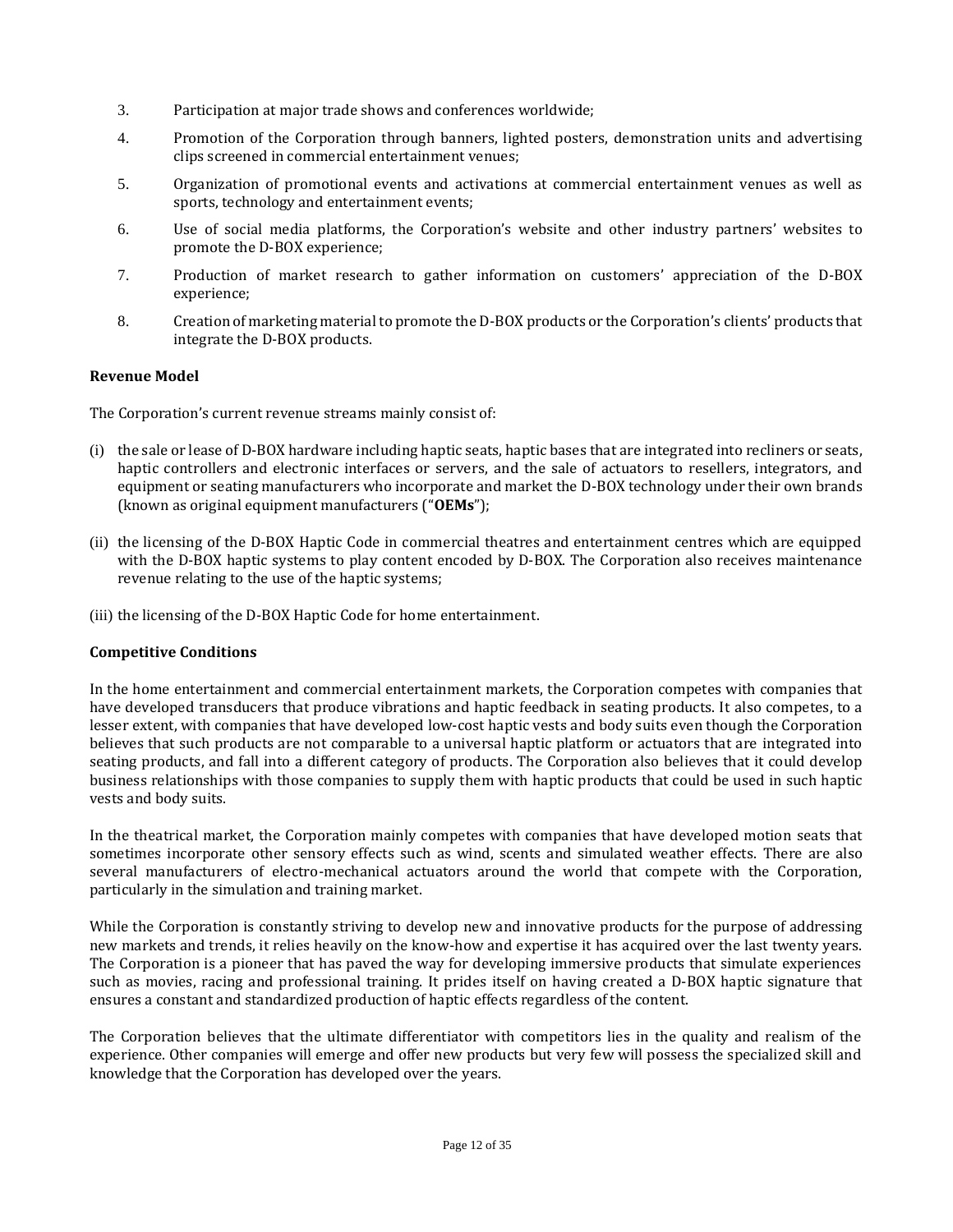### **Intellectual Property**

D-BOX's technology is protected by one hundred and eighty-seven (187) patent applications filed worldwide, including one hundred and six (106) patent applications that were approved by competent authorities, and eightyone (81) that are pending. The Corporation files its applications for registration strategically, depending on the jurisdiction of filing, marketing and the patent's dominance.

The patented aspects of D-BOX's technology fall into three distinct families of innovations:

- a. **Electro-mechanical actuators**: optimization of joints; coupling; linear actuators; swivel; ball screws;
- b. **Hardware**: platform attached to a piece of furniture, hubs and chain links between haptic systems; haptic code controller / decoder; LCD screen on theatrical seating products;
- c. **Software / methods**: synchronization of haptic code; use of existing sound signal encoding format to provide haptic signal; distribution of the haptic code to a number of haptic platforms simultaneously; method of selling premium tickets for haptic experience in commercial theatres; method of optimizing the rendering of the haptic experience (theatrical, simulation, training, gaming).

The trademarks D-BOX, HAPTICODE, HAPTISYNC, FEEL IT ALL, MOVE THE WORLD, LIVE THE ACTION, HEMC and D-BOX MOTION CODE, whether in text or graphical form, are owned by the Corporation and in most cases are registered or in the process of being registered in Canada and in the countries or territories in which these trademarks are used.

All aspects of the D-BOX haptic effects are protected by copyright.

### <span id="page-12-0"></span>*ENVIRONMENTAL, SOCIAL AND GOVERNANCE ("ESG") CONSIDERATIONS*

The Corporation is committed to conducting its business in an ethical, legal and socially responsible manner, with an ever more responsible approach by promoting, accelerating, and facilitating the integration of sustainable development principles into its business model.

ESG matters are interwoven with each other and must be addressed by all responsible corporate citizens. The Corporation recognizes that ESG has gained a greater importance among investors, policymakers, and other key stakeholders because it is seen as a way to safeguard businesses from future risks. The three pillars of ESG for D-BOX are as follows:

*'E' or Environmental* pertains to the Corporation's energy use, waste, pollution, and natural resource conservation;

*'S' or Social* looks at how the Corporation interacts with communities where it operates, and the Corporation's internal policies related to labour, diversity and inclusion policies, among others;

*'G' or Governance* relates to internal practices and policies that lead to effective decision making and legal compliance. ESG facilitates the Corporation's top-line growth in the long run, attracts talent, reduces costs, and forge a sense of trust amongst consumers.

D-BOX has taken a proactive approach by adopting policies and behaviours pertaining to environment and sustainability, wellbeing, diversity and ethics.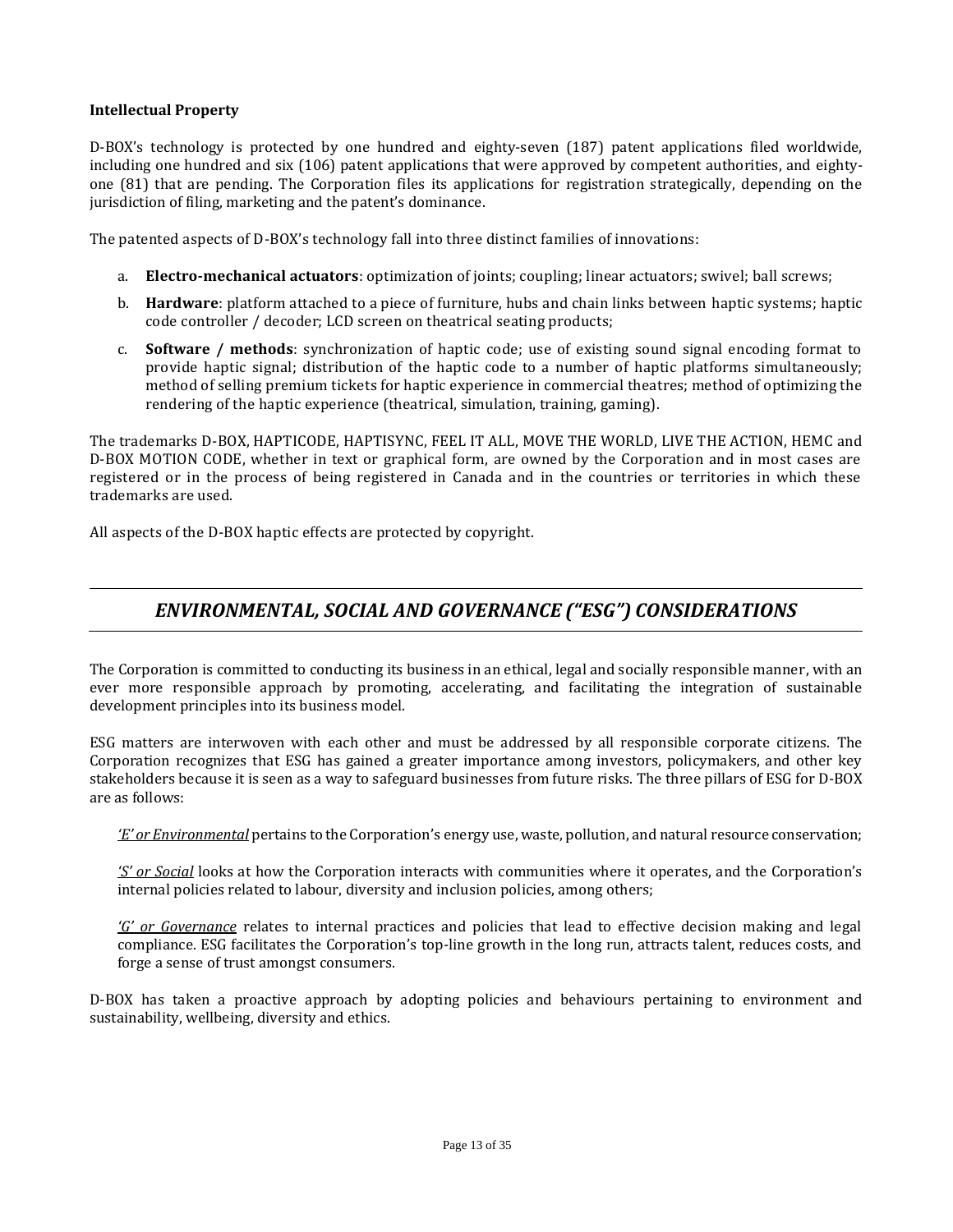### **Environment and Sustainability**

The Corporation created a committee on sustainability in April 2021, and the members of such committee meet on a regular basis to identify appropriate levers and actions that will contribute towards achieving the ultimate goal of becoming a socially responsible corporate citizen.

In May 2021, the Corporation hired consulting firm COESIO to (i) analyze D-BOX's global sustainability performance, (ii) prioritize actions and levers to put in place through a strategic plan, (iii) assist D-BOX in the implementation of those actions and levers, and (iv) communicate the Corporation's progress to all stakeholders, including without limitation the Corporation's shareholders, employees, customers, suppliers, creditors, communities, and governments.

With the assistance of COESIO, the Corporation has adopted *Guidelines for the Implementation of Principles for Management of Enterprises and Other Organizations*, also known as the BNQ 21000 standard.

The Corporation has adopted an ambitious strategy to:

- ➢ Promote the preservation of resources by reflecting on product eco-design and circular economy opportunities;
- $\triangleright$  Become eco-efficient and reduce the environmental impact of day-to-day operations;
- ➢ Address climate change through a reduction of greenhouse gas emissions.

The Corporation already takes steps to recycle cardboard, paper and plastic, to reduce the use of paper in general, to impose certain restrictions on the use of hazardous substances in its operations, and to adopt a hybrid work model for employees. It is in the process of implementing additional measures to reduce waste, to favour eco-friendly logistics throughout the supply chain, and to analyze and optimize the life expectancy of the products.

The Corporation aims to contribute to the achievement of the 17 Sustainable Development Goals of the United Nations (UN), in accordance with D-BOX's different organizational and sectoral challenges.



### **Wellbeing**

The Corporation strongly believes in the importance of providing a workplace that addresses the health and wellbeing of its employees.

D-BOX recognizes that addressing health and wellbeing can lead to healthier and happier employees, and that safeguarding employee health and wellbeing is an important part of D-BOX's organizational culture and identity.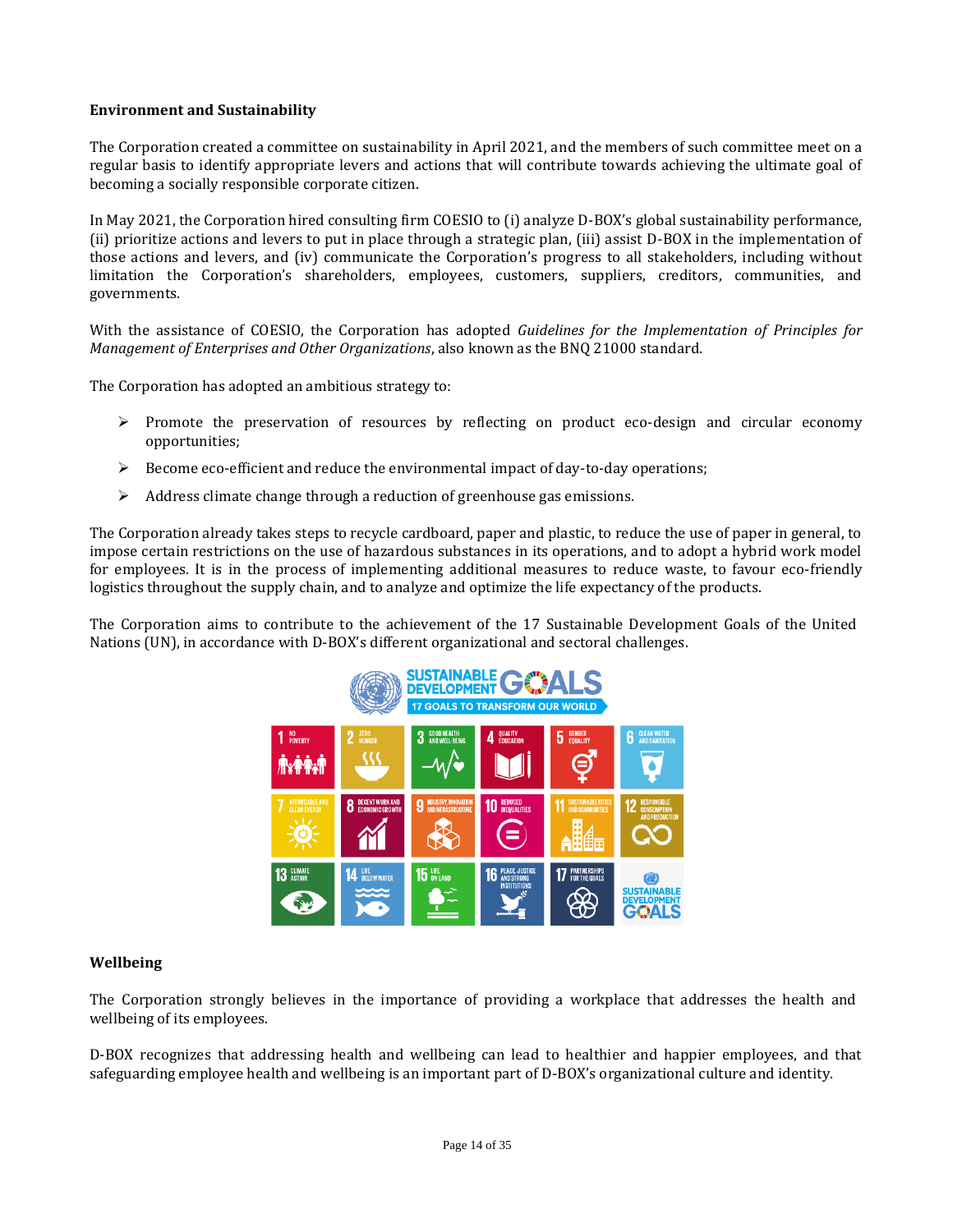The goals that the Corporation strives to achieve are as follows:

- $\triangleright$  Improve morale and job satisfaction;
- $\triangleright$  Engage a workforce that is committed to their organization;
- $\triangleright$  Reduce absenteeism and increase productivity;
- ➢ Reduce injury and accelerate return to work; and
- ➢ Enhance recruitment and retention of employees.

The most effective health and wellbeing initiatives share common characteristics: active engagement of management and employees, commitment to tailored, equitable and appropriately resourced actions, and a long-term focus on achieving employee health and wellbeing.

The following initiatives have been established to contribute to the health and wellbeing of the Corporation's employees:

- $\triangleright$  Encourage employees to participate in regular physical activity and reduce sedentary practices through promotion, education and access to physical activity and movement opportunities;
- $\triangleright$  Support a work-life balance by providing advantageous leave time opportunities (including sufficient vacation days that must be used during the year, sick and personal days, maternity and paternity leave, and family care), and by providing flexible work conditions (hybrid office / home work model, online platforms that favour collaborative work and meetings, focus on work objectives instead of work schedules);
- $\triangleright$  Encourage employee camaraderie by organizing various social events through a social committee that meets regularly to identify new ways to create a social, collaborative and engaged workplace;
- $\triangleright$  Offer a virtual healthcare platform where employees can consult a health professional from the comfort of their home or office;
- $\triangleright$  Improve the quality of the office environment by having plants in common areas, providing ergonomic workstations and height-adjustable desks, and offering open areas that are designed for people to gather informally or even professionally;
- $\triangleright$  Identify safety and health risks, prevent workplace accidents, review accident reports, and generally find ways to improve the health of employees through the health and safety committee;
- ➢ Encourage professional development by, among other things, subsidizing professional training courses and reimbursing membership dues for professional associations and organizations.

### **Diversity**

While the Corporation seeks to recruit or appoint those individuals who are most qualified for the particular position, regardless of personal characteristics, the Corporation recognizes the value of diversity, including gender diversity, which offers a depth of perspectives and enhances the Corporation's operations. Management provides the leadership framework and direction, and it is the responsibility of everyone within D-BOX to sustain a culture that promotes and supports principles of diversity and inclusivity.

D-BOX is an equal opportunity employer. All decisions regarding recruitment, hiring, promotion, compensation, retention, employee development decisions such as training, and all other terms and conditions of employment, will be made without regard to race, national or ethnic origin, colour, religion, age, sex, sexual orientation, matrimonial status, civil status, or physical or mental handicap.

Diversity includes, but is not limited to, business experience, age, gender, disabilities, members of visible minorities, indigenous people and sexual orientation.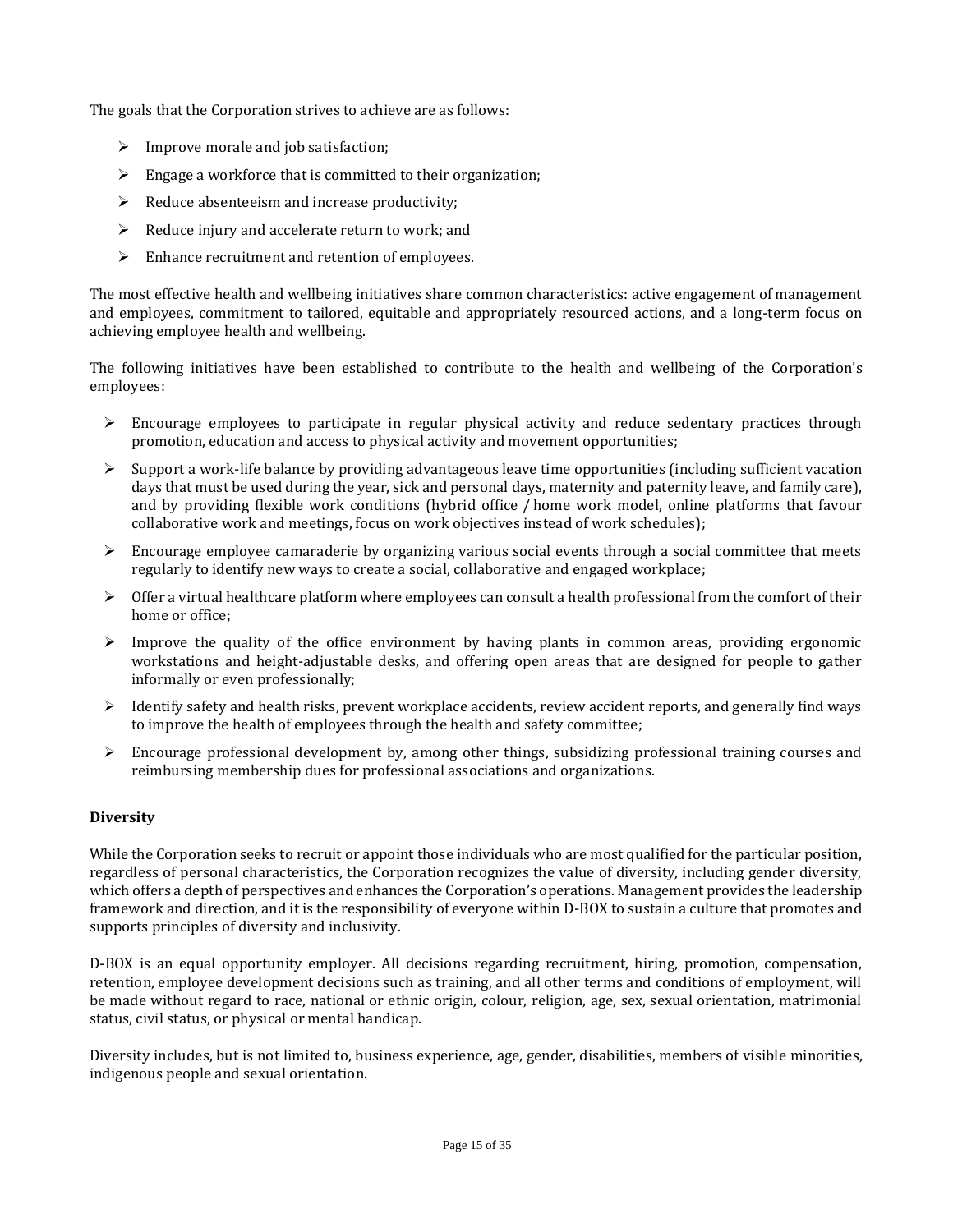When assessing the composition of the Board of Directors of the Corporation (the "**Board**"), the principal focus is on ensuring that the Board has the diverse experiences, skills and backgrounds needed to oversee collectively the business of the Corporation. D-BOX also takes a balanced approach when considering the extent to which personal characteristics are taken into account. The Board seeks to maintain diversity in the membership of its committees and in Board of Directors leadership roles, and will consider diversity when assigning chair roles for the Board of Directors and its committees.

The Board will actively search for diverse board members who will bring skill sets to augment and add to the existing Board. Specifically, D-BOX is committed to maintaining a 30% representation of women among independent directors on the Board (or a minimum of two women if the Board is composed of seven members).

### **Ethics**

The Corporation believes that everyone plays a crucial role and has responsibilities, from the employees to the suppliers. Honesty, integrity and professionalism should be at the forefront of all of the business decisions and operations.

D-BOX has adopted a code of conduct that is guided by the following 10 principles:

- (a) Put the general interest of all the Corporation's key stakeholders first;
- (b) Comply with applicable laws;
- (c) Respect D-BOX's clients and the end-users of D-BOX's products;
- (d) Act fairly towards D-BOX's competitors;
- (e) Refuse to tolerate conflicts of interest;
- (f) Refuse to tolerate any form of discrimination or harassment, and promote diversity;
- (g) Ensure the quality of working conditions;
- (h) Foster employees' personal and career development;
- (i) Protect the environment and employees' health and safety;
- (j) Avoid any insider trading.

The Corporation has also adopted ethical guidelines specifically for suppliers that pertain to, without limitation, fair trade practices, business integrity, bribery, corruption, insider trading, forced and child labour, discrimination, health and safety, privacy, and intellectual property.

## *RISK FACTORS*

<span id="page-15-0"></span>Investors should carefully analyze the following risk factors in addition to the other information contained in this annual information form. These risks and uncertainties are not the only ones that could affect the Corporation. Further risks and uncertainties that are currently unknown or that the Corporation deems immaterial could potentially have an impact on the commercial activities of the Corporation and lower the price of its shares. The materialization of any of the following risks may have an impact on the activities of the Corporation and a negative impact on its financial position and operating results. In that event, the price of the Corporation's shares may decrease.

### **Dependence on Suppliers**

Product manufacturing at D-BOX depends largely on the availability of several components and products. Their delivery must be timely and they must correspond to the quality, quantity and cost criteria established by the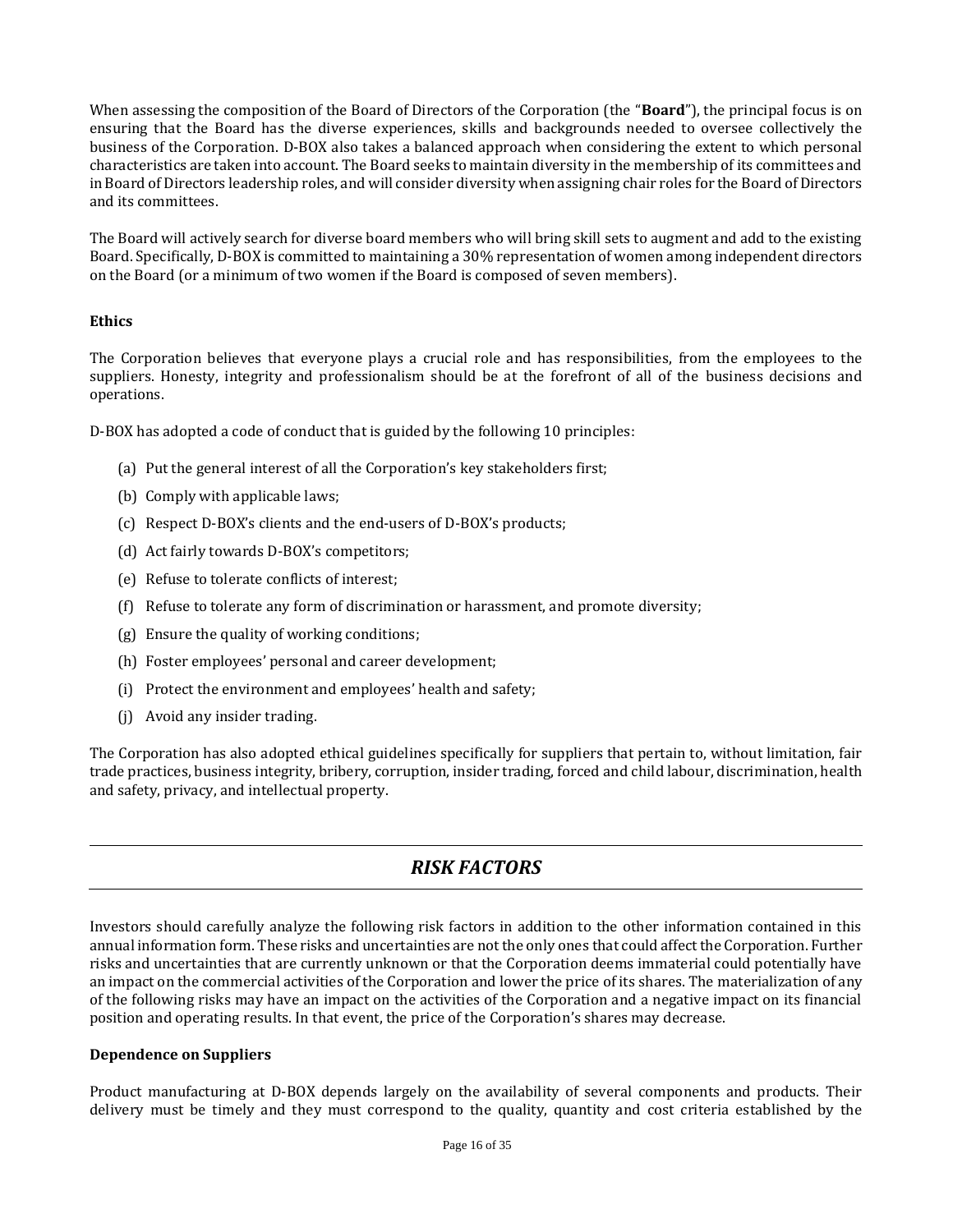Corporation. The majority of these are standard components, but some are manufactured by only a few suppliers. Disruptions in the Corporation's supply chain can impact its ability to deliver on schedule. Moreover, failure by one or more suppliers to meet performance specifications, quality standards or delivery schedules could adversely affect the Corporation's ability to meet its commitments to customers, in particular if it is unable to purchase the key components and parts from those suppliers upon agreed terms or in a cost-effective manner and if it cannot find alternative suppliers on commercially acceptable terms in a timely manner.

Furthermore, the Corporation is continually seeking out ways to reduce its manufacturing costs, which allows it to further reduce selling prices for its products, increase its business volume, thereby improving profit margins. The Corporation's ability to reduce manufacturing costs depends on successful research and development, component purchasing volumes generating economies of scale and fluctuations in material costs.

On the other hand, scarcity or shortage of raw materials and electronic components caused by various factors such as a global pandemic, natural disasters, government restrictions and inconsistent labour productivity may lead to significant increases in manufacturing costs which could adversely affect the Corporation's activities, revenues, financial position and operating results.

### **Indebtedness**

The level of the Corporation's indebtedness, as well as the restrictive covenants and other limitations imposed under the indebtedness, could have an adverse impact on the Corporation's business including limiting its ability to obtain additional financing, making it difficult to satisfy its obligations, limiting its ability to pursue additional opportunities and making the Corporation more vulnerable to general adverse economic and industry conditions. There can be no assurance that the Corporation will be able to generate sufficient cash flow over the required period to service its indebtedness on a timely basis or at all, particularly in light of the current operating, supply chain and project development delays and disruptions. If the Corporation is unable to service its indebtedness or if an event of default occurs under the loan agreements with the National Bank of Canada and the Business Development Bank of Canada (as described in this annual information form under "Material Contracts"), or other indebtedness, the amounts outstanding could become repayable in full if the Corporation is unable to obtain a waiver or extension. In such an event, the Corporation may not have sufficient cash resources or the ability to obtain additional funds in order to repay these amounts.

### **Future Funding Requirements**

Should the future development and demand grow considerably and in an unplanned manner, the Corporation could require additional capital either from the issuance of shares and the sale of debt or equity securities. Moreover, in light of current operating, supply chain and project development delays and disruptions, the Corporation may require additional capital to fund its operations. There can be no assurance that the Corporation will be able to raise the required capital to continue growing, developing and marketing its technology. Failure by D-BOX to raise additional capital could adversely affect its activities, revenues, financial position and operating results.

### **Global Health Crises and COVID-19**

The Corporation may in the future experience unexpected negative impacts from global health crises such as the COVID-19 pandemic. Such impacts could include, with respect to its operations, its suppliers' operations and its customers' operations, forced closures, mandated social distancing, isolation and/or quarantines, impacts of declared states of emergency, public health emergency and similar declarations and could include other increased government regulations, a material reduction in demand for the Corporation's products, reduced sales, higher costs for new capital, licensing delays, increased operating expenses, delayed performance of contractual obligations, product shipping delays, and potential supply and staff shortages, all of which would be expected to negatively impact the business, financial condition and results of operations of the Corporation and its ability to satisfy its obligations. The risks to the Corporation of such public health crises also include risks to employee health and safety and a slowdown or temporary suspension of operations in the Corporation's facilities or a supplier's facilities. Should an employee or visitor in any of the Corporation's facilities or a supplier's facilities become infected with a serious illness that has the potential to spread rapidly, this could place the Corporation's workforce at risk.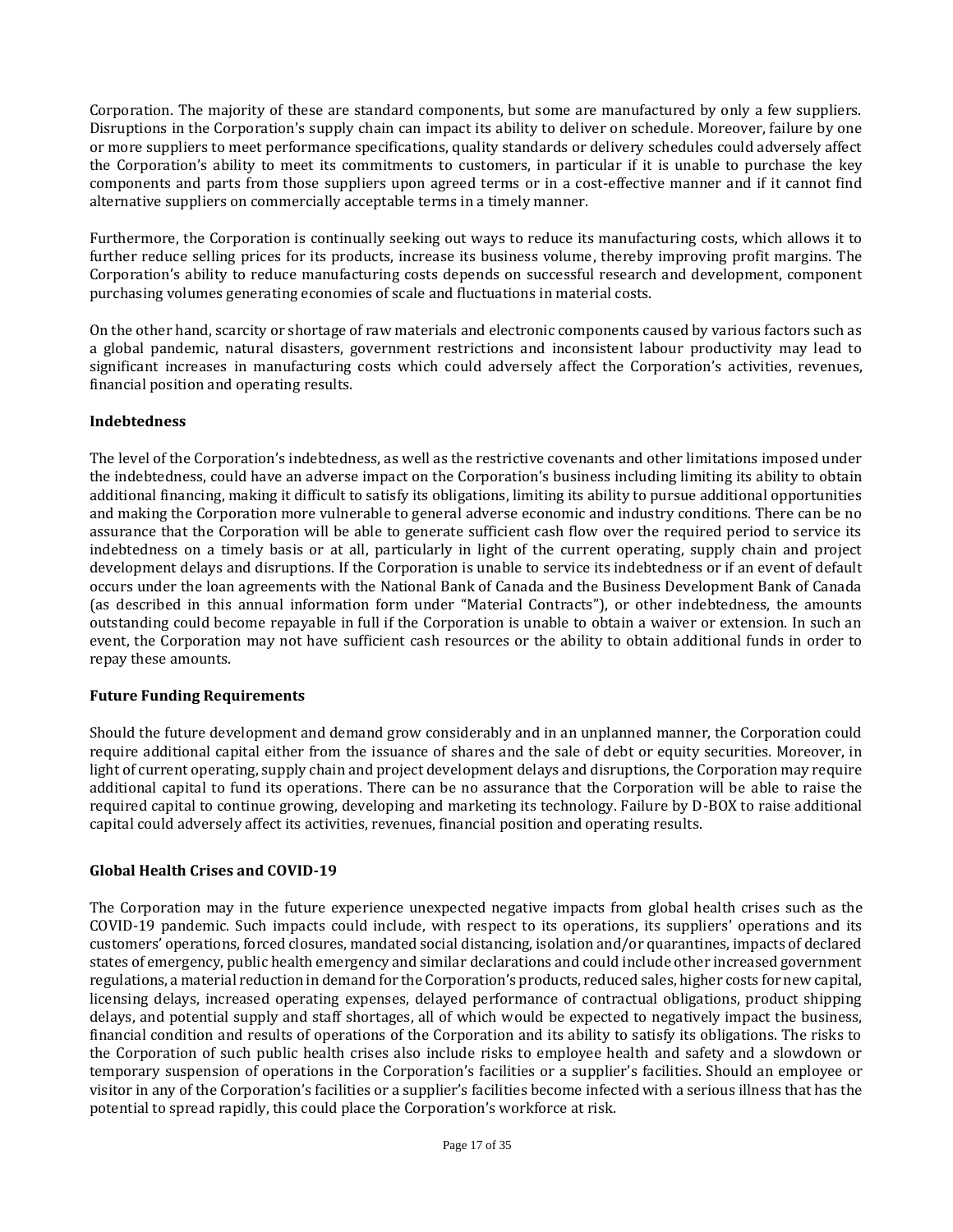Government-imposed restrictions and mandated closures of nonessential businesses in response to the COVID-19 pandemic have caused significant disruptions to the Corporation's ability to generate revenue in fiscal 2022. While the Corporation is cautiously optimistic that the exhibition, amusement and leisure industries have gradually resumed their pre-pandemic operations, conditions surrounding the COVID-19 pandemic continue to rapidly evolve and government authorities could potentially implement additional emergency measures to mitigate the spread of the virus, such as capacity restrictions, lockdowns and social distancing, thereby adversely affecting the demand for the Corporation's products, activities, revenues, profitability, results of operations and financial condition and the trading price of its securities.

While the Corporation is progressively making inroads into the home entertainment market, the theatrical market still represents a material source of revenue for the Corporation. The outbreak of a global health crisis such as COVID-19, and government-imposed restrictions and mandated closures of nonessential businesses in response thereto, could have material adverse effects on the Corporation's commercial entertainment market.

### **Political, social, and economic conditions**

Active around the world, and relying on consumers' discretionary income in the entertainment market, the Corporation's activities, revenues, financial position and operating results could be adversely affected by certain political, social and economic conditions, such as an economic downturn, political uncertainty, a trade war, new tariff barriers, terrorism, high unemployment, a global pandemic, a military conflict, and natural disasters occurring in countries where it is doing business or where its suppliers are located. The timing of a recovery from such a political, social and economic condition, and willingness by consumers to spend discretionary income on out-of-home entertainment, may likely delay the Corporation's ability to generate system sales and royalty revenues until such time as consumer spending recovers.

### **Strategic Alliances**

The rapid deployment of the Corporation's technology as well as its future growth depend in part on its ability to develop alliances with strategic partners. Failure by D-BOX to develop such strategic alliances could adversely affect its activities, revenues, financial position and operating results.

### **Access to Content**

Commercial deployment of the Corporation's products depends, in part, on its ability to obtain content on an ongoing basis. Movie and video game studios as well as content providers in general could limit the access to content that is coded by D-BOX for its customers. Failure by D-BOX to maintain a continuous flow of content could adversely affect its activities, revenues, financial position and operating results.

### **Performance of Content**

The Corporation's success, particularly in the entertainment market, depends upon the performance of the content produced by studios and content providers in general. If D-BOX coded content offerings in any given period fail to generate sufficient interest among customers of such content, or are not presented by commercial theatres and entertainment centres in favour of other non-D-BOX content, this situation could adversely affect the Corporation's activities, revenues, financial position and operating results. Moreover, the growing popularity of streaming platforms, the gradual shrinking of the time that elapses from the date of a film's theatrical release to the date a film is available to consumers at home, and programming decisions made by exhibitors and studios that can conflict with each other or with programming decisions made by D-BOX, could adversely affect its theatrical customers' activities, revenues, financial position and operating results and, consequently, those of D-BOX.

### **Distribution Network**

Growth in the Corporation's business depends in part on its ability to develop well-targeted marketing and distribution channels, increase its number of points of sale and attract new customers worldwide. Failure by D-BOX to do so could adversely affect its activities, revenues, financial position and operating results.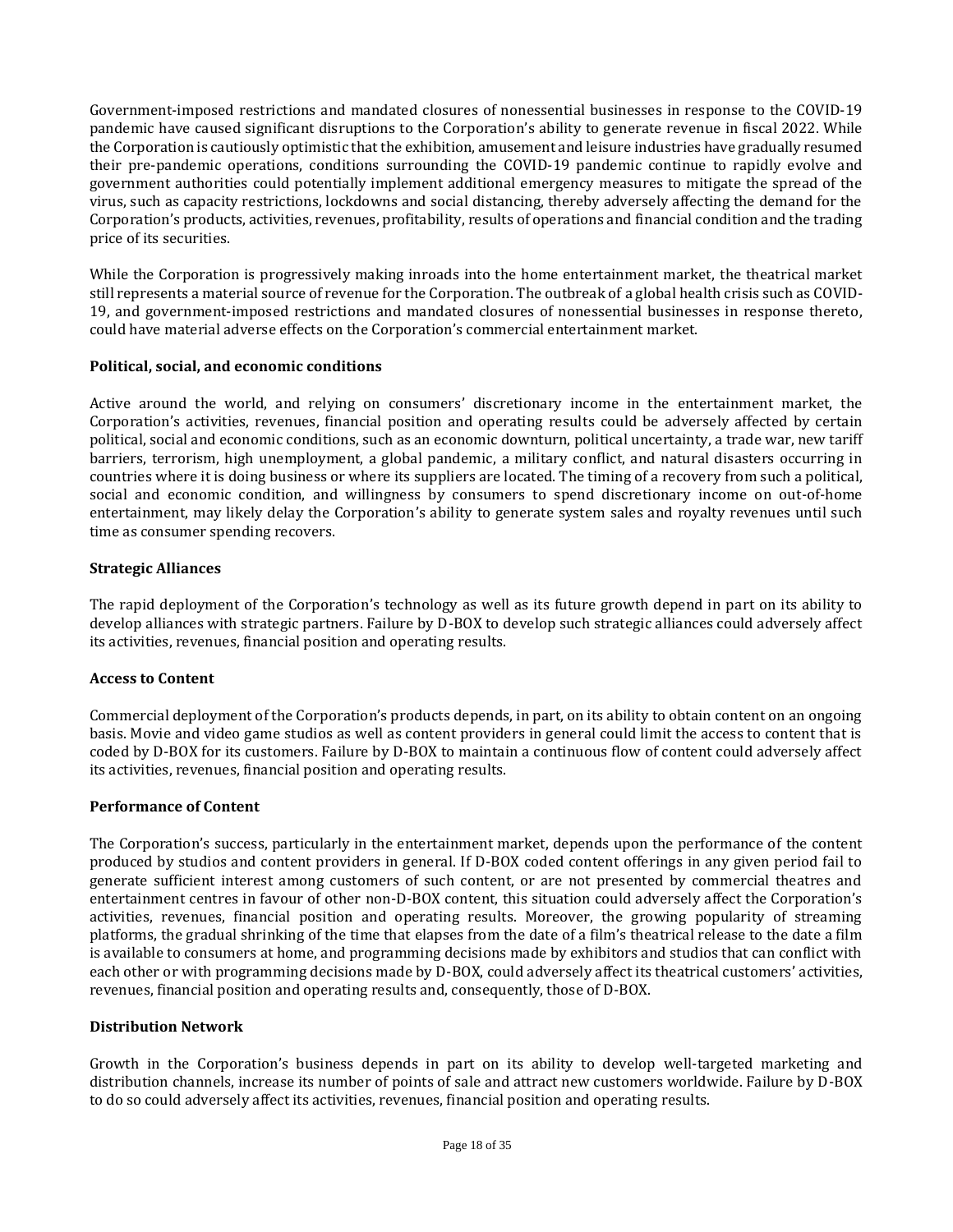### **Concentration of Clients**

While the Corporation is active in multiple markets around the world, it may receive significant orders from a small group of clients in the course of a fiscal year. If these clients were to reduce, postpone or discontinue current or planned purchases of the Corporation's products, such a change could adversely affect the Corporation's activities, revenues, financial position and operating results.

### **Competition**

The D-BOX haptic technology rests on a combination of patents, copyrights, trademarks and other intellectual property protection laws. Other products and technologies have been, and could eventually be, introduced in the marketplace by companies that target some of the same customers as D-BOX. These competitors could have significant financial resources to develop and commercialize their products, which could adversely affect D-BOX's activities, revenues, financial position and operating results.

### **Technology Standardization**

The Corporation has developed and has been commercializing a haptic technology for over twenty years in a market that has been largely untapped for most of that period. No haptic standard has been established and companies that compete with the Corporation are free to develop new technologies without restrictions. A company with extensive financial resources and influence could develop a haptic standard that becomes widely adopted in the haptic market. Such new standard could cause the Corporation's haptic technology to gradually become obsolete, which could adversely affect D-BOX's activities, revenues, financial position and operating results.

### **Exchange Rate between the Canadian Dollar and U.S. Dollar**

Since most of the Corporation's sales are made in U.S. dollars and the majority of its expenses are incurred in Canadian dollars, its revenues and profitability are affected by fluctuations in the exchange rate between the Canadian dollar and the U.S. dollar. The ability for the Corporation to adjust selling prices for its products to reflect exchange rate fluctuations is limited. Accordingly, whenever necessary, the Corporation protects itself partially from exposure to fluctuations in the U.S. dollar by entering into agreements under which it sets a fixed exchange rate relative to the Canadian dollar.

### **Warranty, Recalls and Lawsuits**

The Corporation is exposed to costs related to warranties, product recalls, and potentially lawsuits or other claims, particularly if its products were to prove defective, which would adversely affect the Corporation's business development and reputation. Although the Corporation currently maintains product liability insurance, its obligation to pay a claim under this liability, if the Corporation is found liable, may lead to financial obligations beyond the amount of the insurance coverage or which may be excluded from such insurance coverage, and which may have a material adverse effect on D-BOX's business, revenues, financial position and operating results.

### **Intellectual Property**

The Corporation's intellectual property rights could be incomplete, invalid, skirted, challenged, or rendered unenforceable. In addition, such intellectual property rights in the process of being approved could be denied or not offer the desired protection. Lawsuits could be required to enforce the intellectual property rights of D-BOX. These disputes could be very expensive, with no guarantee of success. The loss of an intellectual property right could adversely affect D-BOX's activities, revenues, financial position and operating results.

### **Security and Management of Information**

The integrity, reliability and security of information is critical to the Corporation's strategic operations. The Corporation collects and stores, on a regular basis, sensitive data including intellectual property, proprietary business information and data with respect to suppliers, employees, clients and other partners. The Corporation recognizes that security breaches or other disruptions could expose the Corporation to liability and harm its reputation. Despite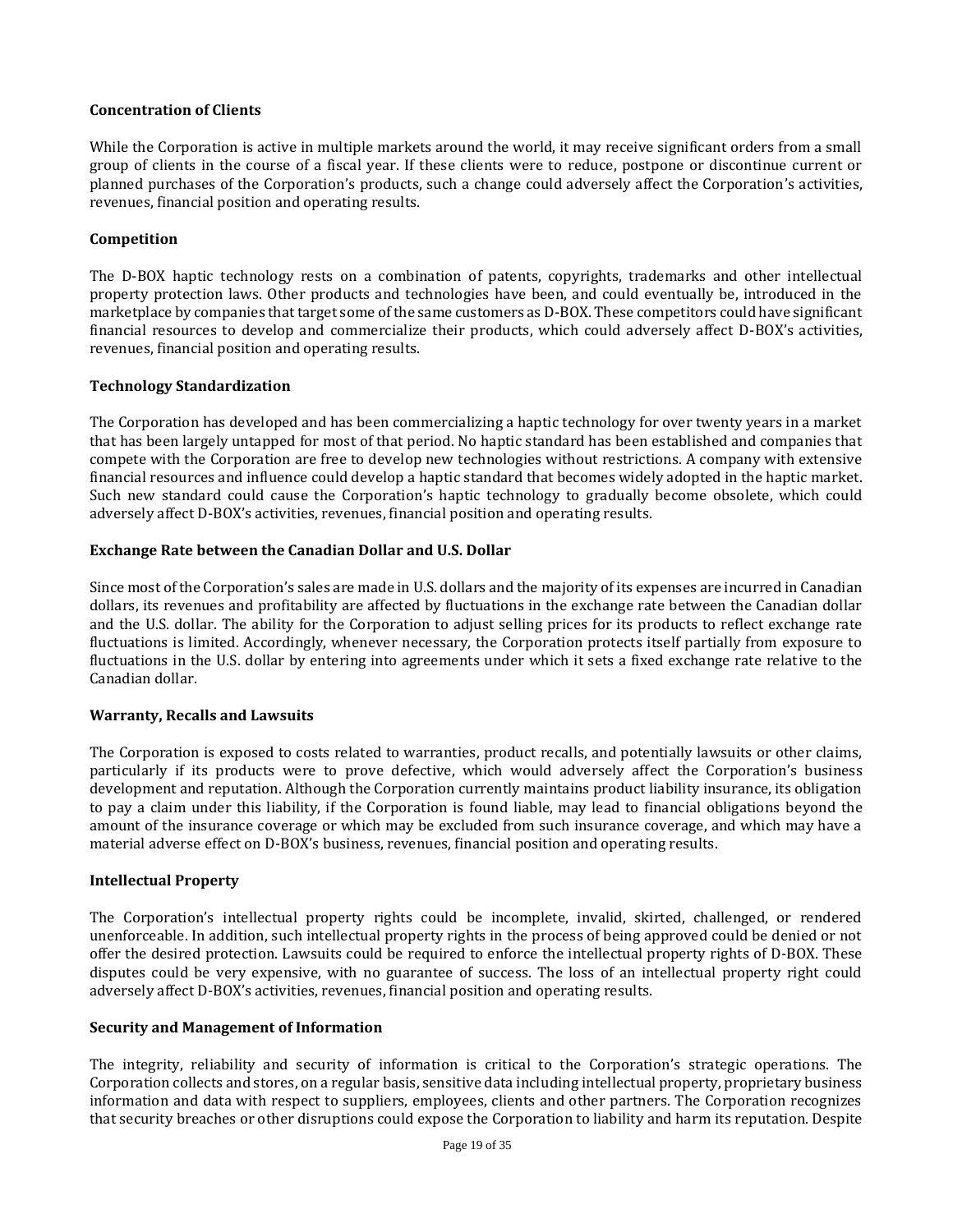important security measures, the Corporation's information technology and infrastructure may be vulnerable to unforeseen attacks by hackers, or breached due to employee error, malfeasance or other disruptions. In response to this risk, the Corporation has employees whose role it is to monitor information technology and processes to ensure this risk is minimized.

### **Credit Risk**

The Corporation is exposed to credit risk to the extent that its customers may experience financial difficulty and be unable to meet their obligations. The Corporation evaluates the solvency of its customers to limit the amount of credit offered and sets if necessary a provision for bad debts. The Corporation currently uses insurance coverage to minimize its risk.

### **Reputational Risk through Social Media**

Social media offers a widely accessible platform to promote the Corporation's activities but possesses inherent risks that can harm its reputation. More specifically, social media and other forums for discussion establish a multilateral mode of communication that allows users to communicate their opinions. Although the Corporation believes that it operates in a manner that is respectful to all stakeholders and that it takes care of protecting its image and reputation, the Corporation does not ultimately have direct control over how it is perceived by others and its reputation can be damaged through negative publicity expressed by other users, whether true or not. Reputation loss may harm investor confidence, increase challenges in developing and maintaining community relations and thereby have a material adverse effect on D-BOX's business, revenues, financial position and operating results.

### **Dependence on Key Personnel and Labour Relations**

D-BOX relies on its ability to attract and retain a highly qualified work force, and to maintain harmonious labour relations with its employees. Failure to recruit and retain qualified staff and key employees, or to maintain harmonious labour relations with its workforce could have a material adverse effect on D-BOX's business, its sales and the pace and success of product development.

### *DIVIDENDS AND DISTRIBUTIONS*

<span id="page-19-0"></span>The Corporation has never paid any dividends and currently intends to reinvest all its future earnings to finance the growth of its business. As a result, the Corporation does not intend to pay dividends in the foreseeable future. Any future determination to pay dividends will be at the discretion of the Board of Directors and will depend on the Corporation's financial condition, operating results and capital requirements as well as on any other factors that the Board of Directors may deem relevant.

## *DESCRIPTION OF CAPITAL STRUCTURE*

<span id="page-19-1"></span>The Corporation's authorized share capital consists of an unlimited number of Class A common shares without par value and an unlimited number of Class B preferred shares issuable in series.

The Class A common shares of the Corporation entitle holders thereof to one vote per share at meetings of the Corporation's shareholders. Subject to the prior rights of any other shares ranking senior thereto, holders of Class A common shares are entitled to receive any dividends that may be declared by the Board of Directors of the Corporation and any return of capital in the event of the Corporation's liquidation or dissolution or any other distribution of the Corporation's assets for the purpose of winding up its affairs. At March 31, 2022, a total of 220,225,573 Class A common shares were issued and outstanding.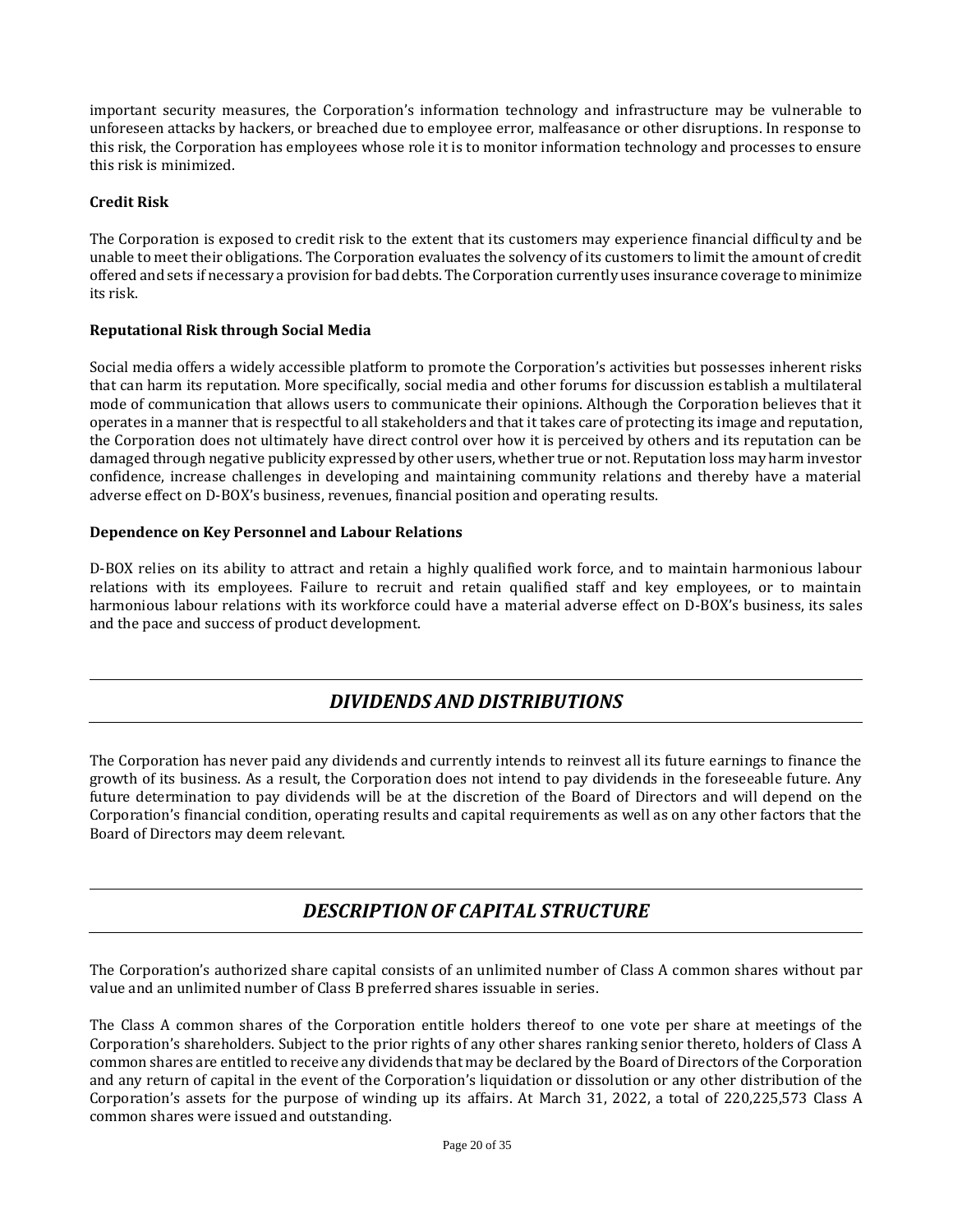The Class B preferred shares may be issued in one or more series carrying such rights and subject to such conditions as may be determined by the Board of Directors. There are no voting rights attached to the Class B preferred shares, except as prescribed by law. The Class B preferred shares will rank senior to the Class A common shares with respect to the payment of dividends and the return of capital in the event of the Corporation's liquidation or dissolution or any other distribution of the Corporation's assets for the purpose of winding up its affairs. No Class B preferred shares are currently issued and outstanding.

The Corporation has adopted a long-term incentive compensation program in the form of a stock option plan (the "**Stock Option Plan**") that provides that the total number of Class A common shares reserved for issuance thereunder and under all of the Corporation's other share-based compensation agreements cannot exceed 10% of the issued and outstanding Class A common shares of the Corporation at the time of a grant. The Stock Option Plan is considered to be an "evergreen" plan, since the number of Class A common shares covered by stock options which have been exercised will be available for subsequent grants under the Stock Option Plan and the number of stock options available for grants increases as the number of issued and outstanding Class A common shares of the Corporation increases. At the date hereof, the Corporation has granted a total of 12,335,034 stock options under the Stock Option Plan.

On March 4, 2021, the Corporation issued 46,847,441 Class A common share purchase warrants (including 2,572,441 Class A common share purchase warrants issued to underwriters, the "**Broker Warrants**") in the context of a marketed public offering. Each warrant entitles the holder thereof to purchase one Class A common share of D-BOX at an exercise price of \$0.16 (or \$0.15 in the case of the Broker Warrants) at any time until March 4, 2023.

### *MARKET FOR SECURITIES*

### <span id="page-20-1"></span><span id="page-20-0"></span>**TRADING PRICE AND VOLUME**

The Corporation's Class A common shares are listed on the Toronto Stock Exchange under the symbol "DBO". The Class A common share purchase warrants issued on March 4, 2021 (the "**Warrants**"), are listed on the Toronto Stock Exchange under the symbol "DBO.WT".

The following table sets forth the Class A common shares' highest and lowest sales prices and the trading volume on a monthly basis from April 1, 2021, to May 31, 2022.

|      | <b>Price Range</b> |          |            |               |  |
|------|--------------------|----------|------------|---------------|--|
| Year | Month              | High(\$) | $Low($ \$) | <b>Volume</b> |  |
| 2021 | April              | 0.10     | 0.075      | 7,814,877     |  |
|      | May                | 0.11     | 0.085      | 4.524.936     |  |
|      | June               | 0.135    | 0.10       | 6,375,081     |  |
|      | July               | 0.125    | 0.10       | 4,095,884     |  |
|      | August             | 0.115    | 0.09       | 2,864,948     |  |
|      | September          | 0.10     | 0.085      | 1,868,609     |  |
|      | October            | 0.095    | 0.085      | 1,706,378     |  |
|      | November           | 0.115    | 0.085      | 5,805,816     |  |
|      | December           | 0.10     | 0.085      | 2,891,276     |  |
| 2022 | January            | 0.11     | 0.085      | 4,257,769     |  |
|      | February           | 0.135    | 0.09       | 4,501,059     |  |
|      | March              | 0.11     | 0.095      | 1,236,647     |  |
|      | April              | 0.105    | 0.09       | 842,960       |  |
|      | May                | 0.10     | 0.08       | 1.385.074     |  |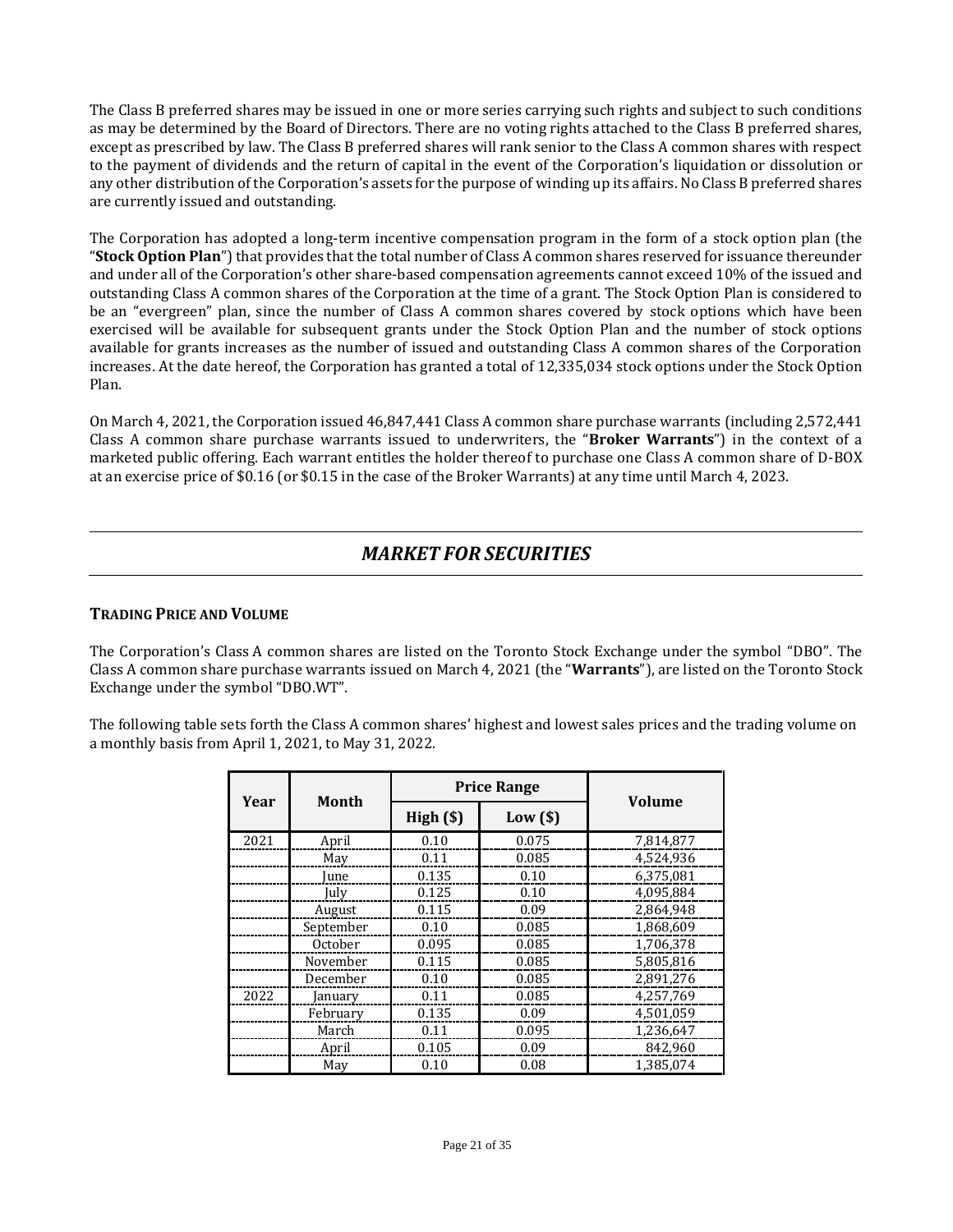The following table sets forth the Warrants' highest and lowest sales prices and the trading volume on a monthly basis from April 1, 2021, to May 31, 2022.

|      |                |          | <b>Price Range</b> |               |  |
|------|----------------|----------|--------------------|---------------|--|
| Year | Month          | High(\$) | $Low($ \$)         | <b>Volume</b> |  |
| 2021 | April          | 0.04     | 0.025              | 1,290,005     |  |
|      | May            | 0.04     | 0.025              | 2.741.519     |  |
|      | June           | 0.045    | 0.02               | 2,595,794     |  |
|      | July           | 0.035    | 0.025              | 279,000       |  |
|      | August         | 0.035    | 0.025              | 151,750       |  |
|      | September      | 0.025    | 0.02               | 387.000       |  |
|      | <b>October</b> | 0.025    | 0.02               | 92,000        |  |
|      | November       | 0.035    | 0.025              | 234.695       |  |
|      | December       | 0.03     | 0.025              | 1,646,000     |  |
| 2022 | January        | 0.035    | 0.01               | 557,000       |  |
|      | February       | 0.03     | 0.03               | 100,000       |  |
|      | March          | 0.02     | 0.02               | 50,000        |  |
|      | April          | 0.02     | 0.015              | 82,000        |  |
|      | May            | 0.02     | 0.01               | 357.000       |  |

### <span id="page-21-0"></span>**PRIOR SALES**

On March 4, 2021, the Corporation closed a marketed public offering pursuant to which it issued 44,275,000 units at a price of \$0.13 per unit for aggregate gross proceeds of \$5,755,750, including the full exercise of the over-allotment option to purchase an additional 5,775,000 units at the offering price. Each unit is comprised of one Class A common share of D-BOX and one Class A common share purchase warrant (a "**Warrant**"). Each Warrant entitles the holder thereof to purchase one Class A common share of D-BOX at an exercise price of \$0.16 at any time until March 4, 2023. The offering was led by Canaccord Genuity Corp., as the lead underwriter and sole bookrunner, on behalf of a syndicate of underwriters, including Echelon Wealth Partners Inc. and iA Private Wealth Inc. (collectively, the "**Underwriters**"). The Underwriters received compensation warrants to purchase up to 2,572,441 Class A shares of D-BOX at a price of \$0.15 per share at any time until March 4, 2023.

The following table sets out all stock options exercisable for Class A Shares granted by the Corporation pursuant to its stock option plan during the twelve-month period prior to the date hereof:

| Date              | <b>Exercise price per</b><br>Class A Share | Option expiry date | <b>Number of Class A Shares</b><br>subject to Option |
|-------------------|--------------------------------------------|--------------------|------------------------------------------------------|
| February 17, 2022 | \$0.115                                    | February 17, 2027  | 2,345,000                                            |

Except for the aforementioned issue of units and stock options, the Corporation has not issued any other securities convertible into Class A Shares in the twelve-month period prior to the date hereof.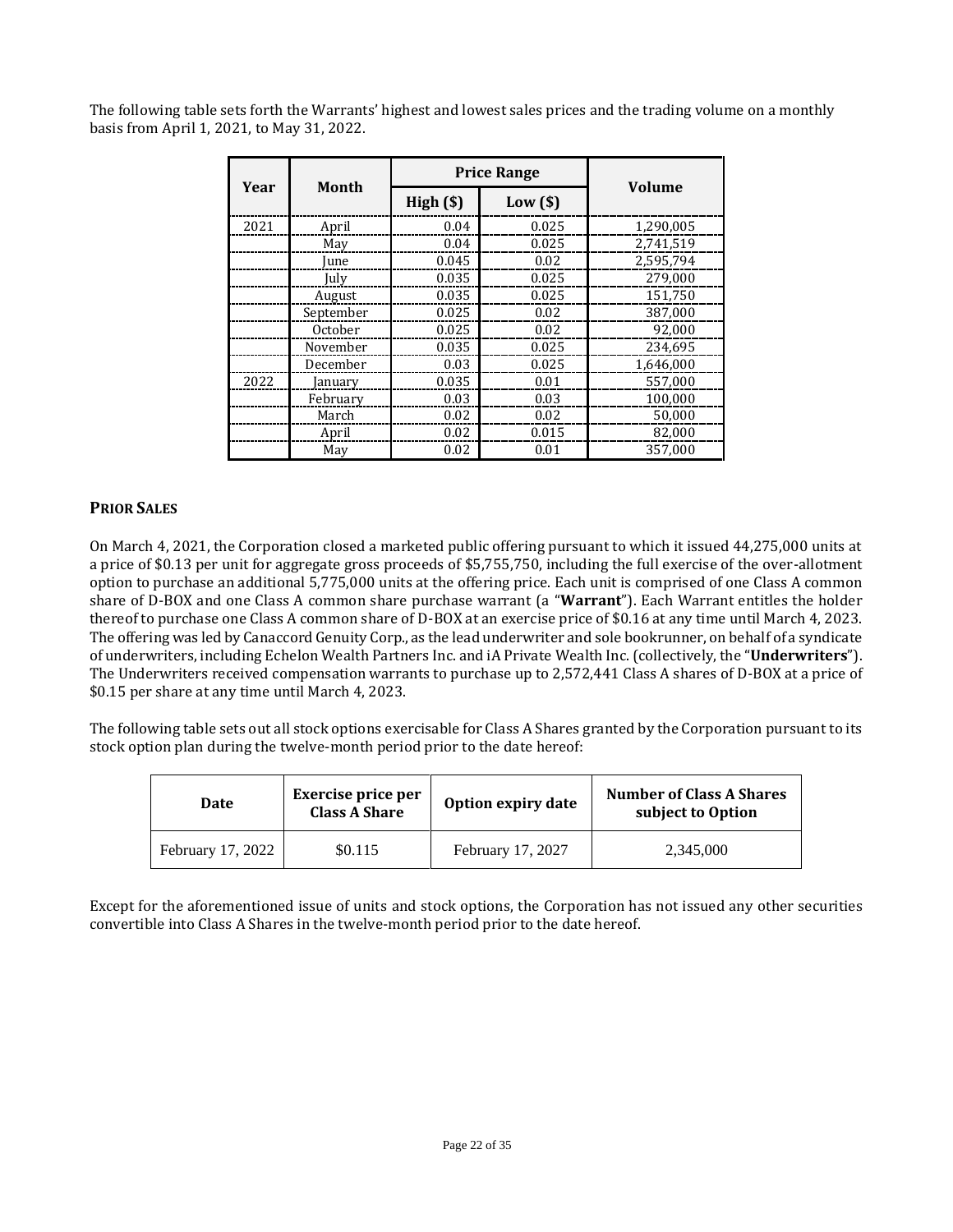### <span id="page-22-1"></span><span id="page-22-0"></span>**NAME,OCCUPATION AND SECURITY HOLDING**

### **Directors**

At the date hereof, the Board of Directors consists of seven (7) directors. Each director holds office until the end of the next annual meeting of shareholders or until the election or nomination of his successor, unless he or she resigns or his or her office becomes vacant by removal, death or other cause. The following table sets out the name of each of the current directors, their principal occupations and the year in which they first became directors of the Corporation.

| Name and Municipality of Residence                               | <b>Position</b>                                    | <b>Principal Occupation</b>                                 | <b>First Year</b><br>as Director |
|------------------------------------------------------------------|----------------------------------------------------|-------------------------------------------------------------|----------------------------------|
| Denis Chamberland (1)<br>Sutton, Québec, Canada                  | Chairman of the Board of<br>Directors              | Corporate Director                                          | 2020                             |
| Louis Bernier <sup>(2)</sup><br>Ville Mont-Royal, Québec, Canada | Director                                           | Partner<br>Fasken Martineau DuMoulin LLP                    | 2014                             |
| Brigitte Bourque <sup>(2)</sup><br>Montréal, Québec, Canada      | Director                                           | Executive Coach<br>Groupe Pauzé                             | 2019                             |
| Zrinka Dekic <sup>(2)</sup><br>Los Angeles, California, USA      | Director                                           | Corporate Director                                          | 2021                             |
| Sébastien Mailhot<br>Boucherville, Québec, Canada                | President, Chief Executive Officer<br>and Director | President and Chief Executive Officer<br>of the Corporation | 2020                             |
| Luc Martin $(1)$<br>Laval, Québec, Canada                        | Director                                           | Corporate Director                                          | 2020                             |
| Jean-Pierre Trahan (1)<br>Brossard, Québec, Canada               | Director                                           | Chief Financial Officer, Stingray<br>Digital                | 2021                             |

 $\overline{\phantom{a}}$ (1) Member of the Audit Committee.

(2) Member of the Compensation and Corporate Governance Committee.

The directors of the Corporation have held the following principal occupations during the last five years:

Denis Chamberland, FCPA, FCA, ICD.D is the holder of a degree in business administration from HEC Montréal and fellow of the Ordre des comptables professionnels agréés du Québec. He has also earned a certificate from the Quebec chapter of the Institute of Corporate Directors, qualifying him for the ICD.D designation. He serves primarily as a corporate director since 2017. Since 2017, he has chaired the Advisory Board of Rodeo FX Inc., an international visual effects company, involved in projects in the film, television and advertising industry, with studios in Montreal, Quebec City, Munich and Los Angeles. Mr. Chamberland has served as a member of the Board of Société des alcools du Québec (SAQ) since 2018 and is the Chair of the Business Practices Committee. He has served as Chair of the board of Gastronomia Aliments fins Inc. since 2020. He is a director of Cook It Recipes Inc. since May 2022 and he chairs the Finance and Audit Committee. Previously, from 2012 to 2017, he served as the Chief executive officer and Strategic advisor of Ricardo Media Inc., publisher of the single most influential digital platform dedicated to food in Canada, with its own branding of cookware, tableware and kitchen accessories, operating boutiques and cafes, and producing cooking shows. He was co-managing partner at Richter/RSM Richter Chamberland where he put his brand development skills to good use from 2009 to 2012. Gifted with a strong entrepreneurial bent, Mr. Chamberland also founded an accounting firm, Chamberland Hodge, focused on providing support services to entrepreneurs, where he was co-CEO from 1985 to 2009. Mr. Chamberland is currently a member of the board of governors of HEC Montréal.

Louis P. Bernier is a partner at Fasken Martineau. He specializes in labour and employment law, providing legal counsel on all employment-related matters and he has also accumulated a vast wealth of experience in all aspects of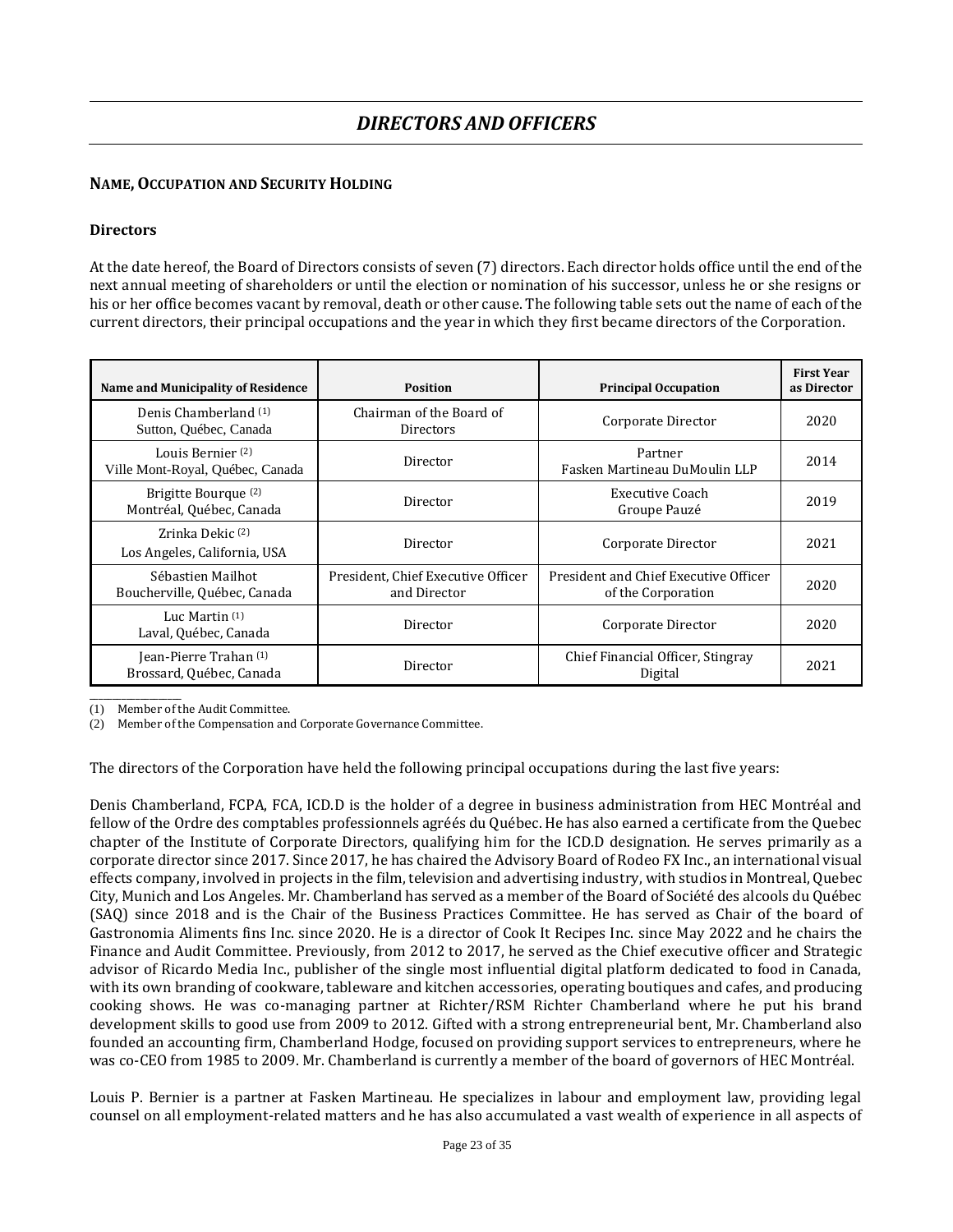work organization and operations management, particularly in the course of restructurings and subcontracting, sale and merger transactions. He also specializes in administrative and constitutional law, especially as these relate to extraordinary remedies and issues arising from the charters of rights and liberties. He frequently advises company directors and officers on strategic matters including ethics issues, compensation matters and corporate governance. Mr. Bernier is often called upon to plead before various organizations and courts of both provincial and federal jurisdiction. He also deals with cases involving personal information protection. He is recognized by The Best Lawyers in Canada as an expert in labour and employment law. He is also recognized by Lexpert in employment law (repeatedly recommended) and labour law (consistently recommended).

Brigitte Bourque has been an executive coach since 2002 and co-founded Pauzé Coaching in 2010. Over the last 17 years, she has coached executives and professionals to help them hone their skills and maximize their potential. She is also specializing in retirement coaching. Her career spans both the public and private sectors. After starting her career as a marketing consultant for Touche Ross, she served as Chief of Staff for the Quebec Environment Minister and Special Advisor for the Quebec Premier's office. She was also Assistant Deputy Minister at the Communications Department from 1989 to 1994. Between 1996 and 2000, she was Vice-President, Corporate Human Resources and Employee Communications at Teleglobe, an international telecommunications carrier. She has served on the boards of Télé-Québec, the Quebec Breast Cancer Foundation, and is currently on the board of Executives Available, a nonprofit organization. She is involved as an expert with Femmessor, on organization financing and helping women entrepreneurs. She holds a MBA from Laval University, a diploma in Human Resources Management from the Richard Ivey School of Management and is a professional certified coach (PCC) from the International Coach Federation.

Zrinka Dekic brings nearly 20 years of entertainment industry and financial markets experience including corporate strategy, investment banking, investment management and corporate finance. Throughout her career she held several prominent positions, including posts in Corporate Strategy, Strategic Planning and Business Development at The Walt Disney Company, Vice President in Investment Management at Goldman Sachs in New York and Vice President of Houlihan Lokey's Investment Banking Technology, Media & Telecom (TMT) Group. Most recently she served as Chief Financial Officer at Genius Brands International. Ms. Dekic holds a B.A. from Amherst College and an MBA in Finance from The Wharton School.

Sébastien Mailhot served as Chief Executive Officer of Carreaux Céragrès, a privately-held manufacturer and distributor of ceramic, stone and architectural products where he worked to grow the commercial and retail presence beyond Québec. From February 2004 to January 2009, Mr. Mailhot was partner and Vice-President of Capimont Technologies, a venture capital fund dedicated to industrial technologies. Prior to that, Mr. Mailhot was Vice President of Finance and Administration for various technology companies. He was also a financial consultant at Arthur Andersen, providing M&A, financing and strategic services to growing companies. Mr. Mailhot holds both Chartered Accountant (CPA) and Chartered Business Valuator (CBV) designations.

Luc Martin has over 35 years of experience in the field of finance, accounting and business management. From 2002 to November 2014, Mr. Martin was a partner at Deloitte Canada where he held various positions, including managing partner of finance and operations for all of Deloitte in Canada. He was also responsible for external audit services offered to publicly traded and private companies. From 1979 to 2002, Mr. Martin worked at Andersen, where he was a partner from 1990 to 2002. He was a partner offering external audit services to publicly traded and private companies while holding various management positions for Andersen in Canada. Mr. Martin sits on the boards of BTB Real Estate Investment Trust (where he also chairs the audit committee), Richelieu Hardware Ltd. since April 2020 (where he also chairs the audit committee) and Behaviour Interactive Inc. since August 2018. Mr. Martin is a CPA and holds a bachelor's degree in business administration from École des Hautes Études Commerciales (HEC) in Montréal (1979).

Jean-Pierre Trahan has served as Stingray's Chief Financial Officer since 2011. He leads a team of seasoned accountants and analysts and is responsible for all financial and accounting activities of the company. Prior to joining Stingray, Mr. Trahan gained extensive experience over 30 years in various positions with Gestion Juste Pour Rire Inc, 20-20 Technologies Inc, Hydro Agri Canada, a division of Norsk Hydro ASA, and Raymond Chabot Grant Thornton LLP. Mr. Trahan is a CPA, CA and holds a Bachelor of Commerce degree specializing in accounting from the Université du Québec à Trois-Rivières and a Bachelor of Social Science degree specializing in economics from the University of Ottawa. In 2016, he was awarded a prestigious "Ace of Finance" by the Quebec Chapter of FEI Canada in the category of "Financial Leader of a Small or Medium-sized Business".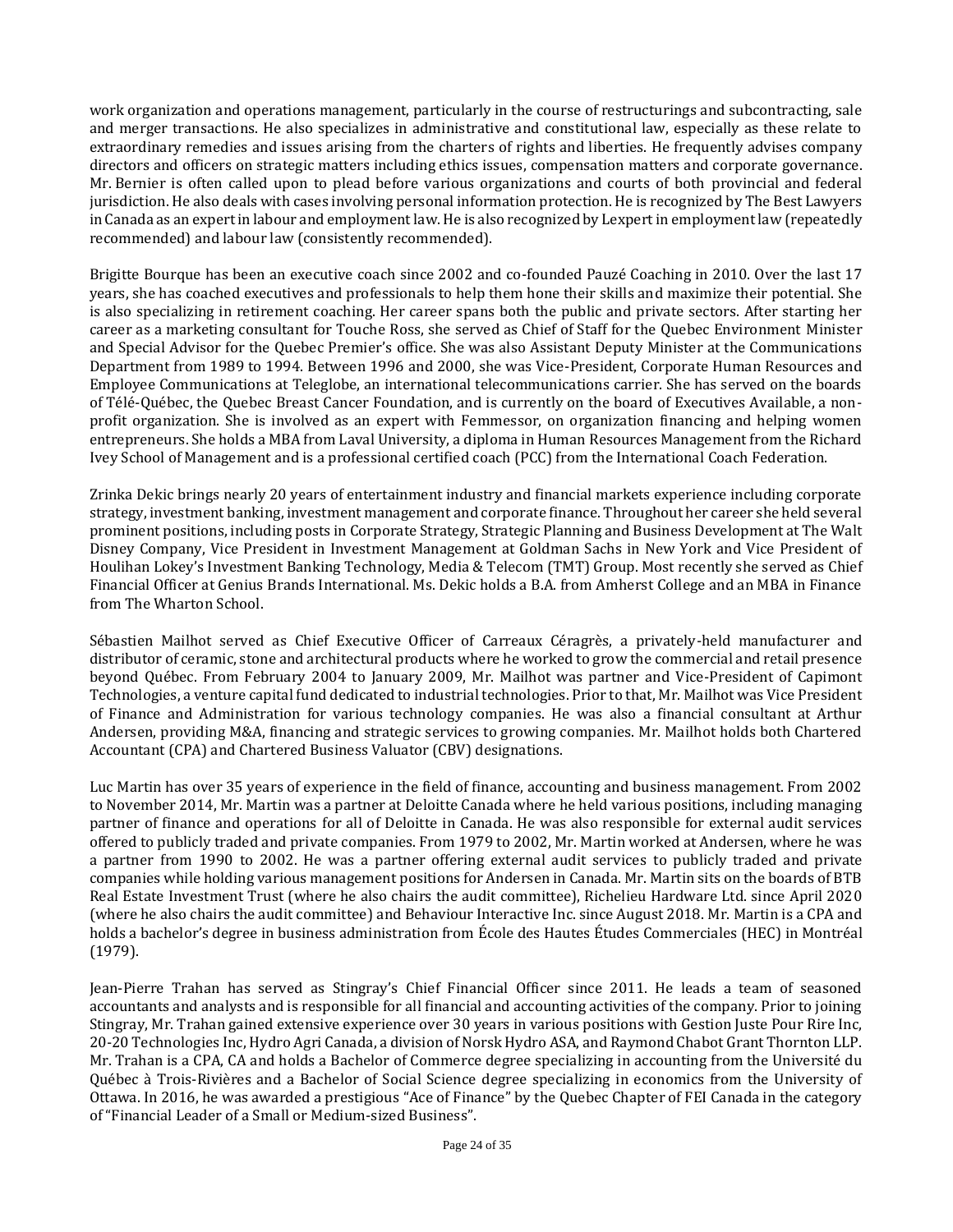### **Executive Officers**

The following table sets out the name of each executive officer, their current position with the Corporation as well as the date at which they first became officers of the Corporation:

| <b>Name and Municipality of Residence</b>                | <b>Current Position</b>            | <b>Executive Officer</b><br><b>Since</b> |
|----------------------------------------------------------|------------------------------------|------------------------------------------|
| Sébastien Mailhot<br>Boucherville, Québec, Canada        | President, Chief Executive Officer | July 2015                                |
| David Montpetit<br>Montréal, Québec, Canada              | Chief Financial Officer            | January 2020                             |
| Robert Desautels<br>Vaudreuil-sur-le-lac, Québec, Canada | Chief Technology Officer           | October 2014                             |

**Sébastien Mailhot** served as Chief Executive Officer of Carreaux Céragrès before he was hired by the Corporation in 2015 as Senior Vice-President, Strategic Alliances and Corporate Development. He then became Senior Vice President, Corporate Development and Operations, and Chief Operating Officer in 2016. When the Chief Financial Officer of the Corporation, Mr. Jean-François Lacroix, left the Corporation in August 2019, Mr. Mailhot was appointed as interim Chief Financial Officer while retaining his responsibilities as Chief Operating Officer. He became President and Chief Executive Officer of the Corporation on April 1, 2020. **David Montpetit** was Director of Finance of Immervision from 2016 to 2017, Vice President Finance of Bonlook from 2017 to 2019 and he was appointed as Chief Financial Officer of the Corporation in January, 2020. **Robert Desautels** was Senior Vice-President, Technology, Strategy and Operations of the Corporation from 2014 to 2018, when he became Chief Technology Officer of the Corporation.

### **Shareholdings of Directors and Executive Officers**

As of June 2, 2022, the directors and executive officers of D-BOX, as a group, are the beneficial owners of, directly or indirectly, or exercise control or direction over an aggregate of 4,506,715 Class A common shares of the Corporation, representing 2.0% of the 220,225,573 Class A common shares issued and outstanding of the Corporation. None of the directors or executive officers of the Corporation owns or controls voting shares of D-BOX USA or D-BOX China as those two companies are wholly-owned by D-BOX. The information in this paragraph was provided by the relevant directors and executive officers of the Corporation.

### <span id="page-24-0"></span>**CEASE TRADE ORDERS, BANKRUPTCIES, PENALTIES OR SANCTIONS**

To the knowledge of the Corporation, none of the directors and executive officers of the Corporation:

- (a) is, or within the last ten years has been, a director, chief executive officer or chief financial officer of any company that:
	- (i) was subject to a cease trade order, an order similar to a cease trade order, or an order that denied the relevant company access to any exemption under applicable securities legislation, and which in all cases was in effect for a period of more than 30 consecutive days (an "**Order**"), which Order was issued while the director or executive officer was acting in the capacity as director, chief executive officer or chief financial officer of such company; or
	- (ii) was subject to an Order that was issued after the proposed director ceased to be a director, chief executive officer or chief financial officer and which resulted from an event that occurred while that person was acting in the capacity as director, chief executive officer or chief financial officer of such company; or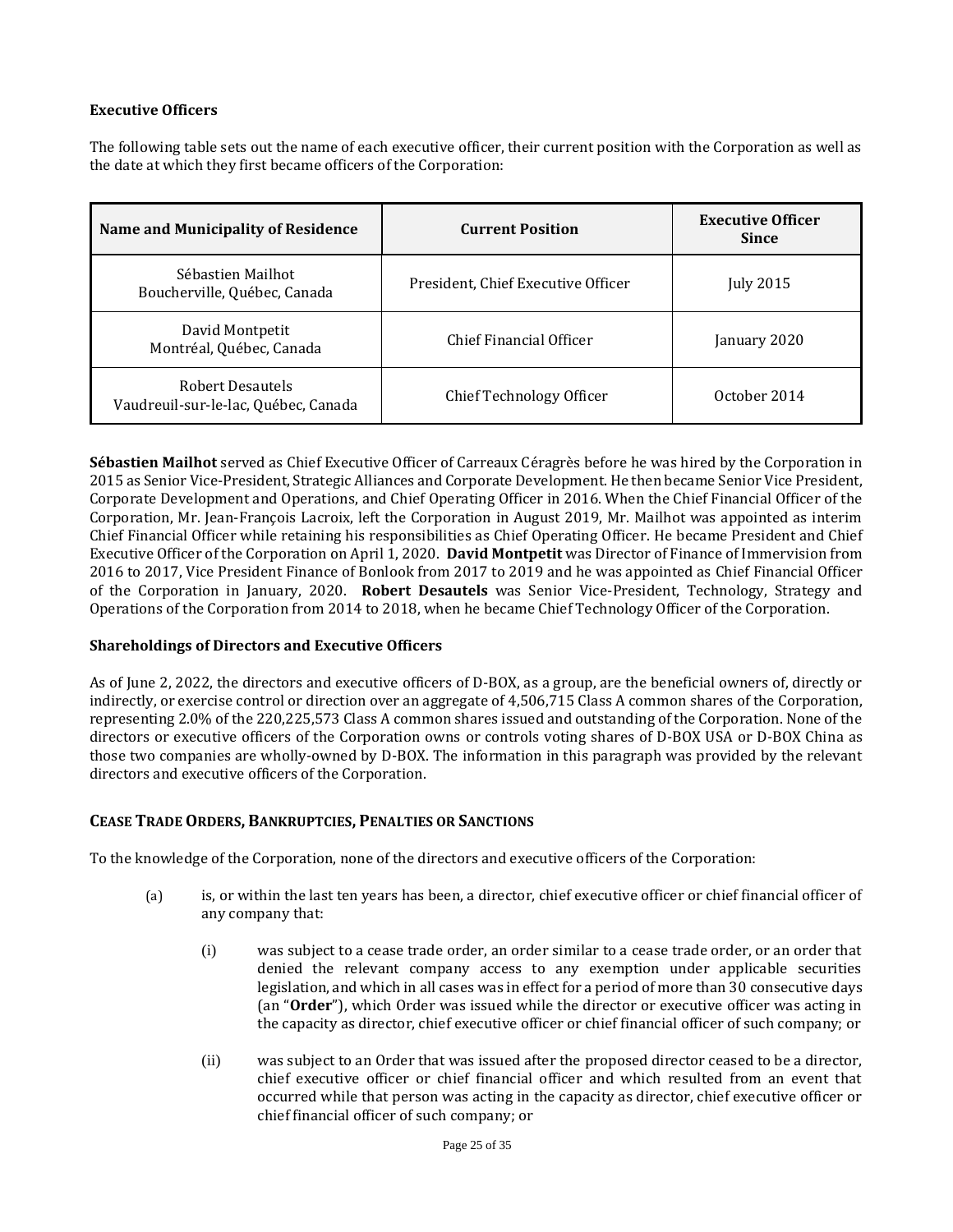- (b) is, or within the last ten years has been, a director or executive officer of any company that, while the proposed director was acting in that capacity, or within a year of that person ceasing to act in that capacity, became bankrupt, made a proposal under any legislation relating to bankruptcy or insolvency or was subject to or instituted any proceedings, arrangement or compromise with creditors or had a receiver, receiver manager or trustee appointed to hold its assets; or
- (c) has, within the last ten years, become bankrupt, made a proposal under any legislation relating to bankruptcy or insolvency or become subject to or instituted any proceedings, arrangement or compromise with creditors or had a receiver, receiver manager or trustee appointed to hold his assets.

None of the directors and executive officers of the Corporation has been subject to:

- (a) any penalties or sanctions imposed by a court relating to securities legislation or by a securities regulatory authority or has entered into a settlement agreement with a securities regulatory authority; or
- (b) any other penalties or sanctions imposed by a court or regulatory body that would likely be considered important to a reasonable investor in making an investment decision.

### <span id="page-25-0"></span>**CONFLICTS OF INTEREST**

There are no existing or potential material conflicts of interest between the Corporation or a subsidiary of the Corporation and any director or officer of the Corporation or of a subsidiary of the Corporation.

### *INFORMATION REGARDING THE AUDIT COMMITTEE*

### <span id="page-25-2"></span><span id="page-25-1"></span>**AUDIT COMMITTEE CHARTER**

The Audit Committee charter is annexed hereto as Schedule A.

### <span id="page-25-3"></span>**COMPOSITION OF THE AUDIT COMMITTEE**

The Audit Committee is currently composed of Luc Martin, Denis Chamberland and Jean-Pierre Trahan. Under *Multilateral Instrument 52-110 Respecting Audit Committees*, a director serving on an audit committee is "independent" if he or she has no direct or indirect material relationship with the issuer, that is, a relationship which could, in the view of the Board of Directors, reasonably be expected to interfere with the exercise of the members' independent judgment. The Board of Directors has determined that all members of the Audit Committee are independent members.

The Board of Directors has determined that each of the three members of the Audit Committee is "financially literate" within the meaning of Section 1.6 of *Multilateral Instrument 52-110 Respecting Audit Committees*, that is, each member has the ability to read and understand a set of financial statements that present a breadth and level of complexity of accounting issues that are generally comparable to the breadth and complexity of the issues that can reasonably be expected to be raised by the Corporation's financial statements.

### <span id="page-25-4"></span>**RELEVANT EDUCATION AND EXPERIENCE**

The education and experience of each member of the Audit Committee that is relevant to his or her responsibilities are set out below.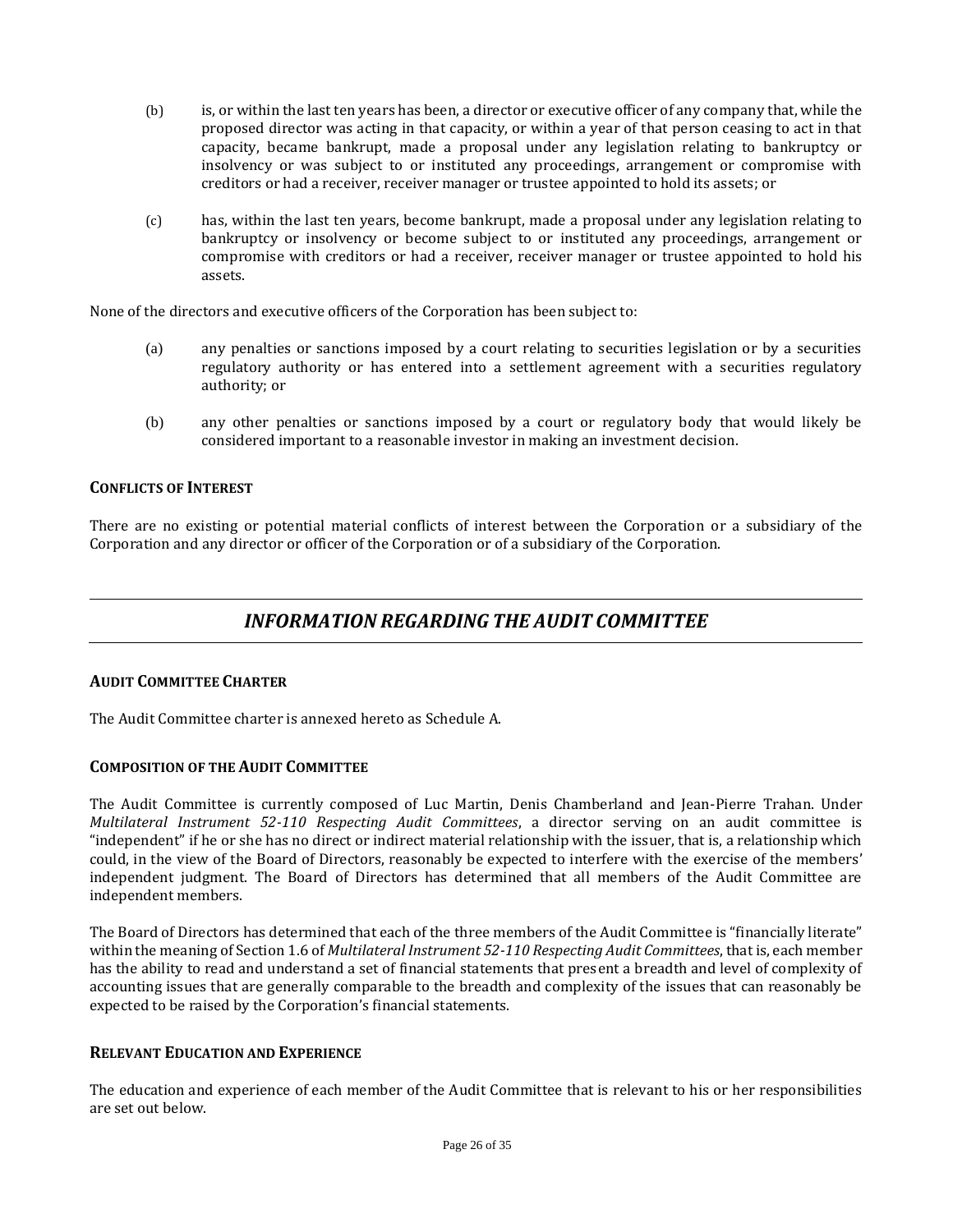Luc Martin has over 35 years of experience in the field of finance, accounting and business management. From 2002 to November 2014, Mr. Martin was a partner at Deloitte Canada where he held various positions, including managing partner of finance and operations for all of Deloitte in Canada. He was also responsible for external audit services offered to publicly traded and private companies. From 1979 to 2002, Mr. Martin worked at Andersen, where he was a partner from 1990 to 2002. He was a partner offering external audit services to publicly traded and private companies while holding various management positions for Andersen in Canada. Mr. Martin sits on the boards of BTB Real Estate Investment Trust (where he also chairs the audit committee), Richelieu Hardware Ltd. since April 2020 (where he also chairs the audit committee) and Behaviour Interactive Inc. since August 2018. Mr. Martin is a CPA and holds a bachelor's degree in business administration from École des Hautes Études Commerciales (HEC) in Montréal (1979).

Denis Chamberland, FCPA, FCA, ICD.D is the holder of a degree in business administration from HEC Montréal and fellow of the Ordre des comptables professionnels agréés du Québec. He has also earned a certificate from the Quebec chapter of the Institute of Corporate Directors, qualifying him for the ICD.D designation. He was co-managing partner at Richter/RSM Richter Chamberland where he put his brand development skills to good use from 2009 to 2012. Gifted with a strong entrepreneurial bent, Mr. Chamberland also founded an accounting firm, Chamberland Hodge, focused on providing support services to entrepreneurs, where he was co-CEO from 1985 to 2009. Mr. Chamberland is currently a member of the board of governors of HEC Montréal.

Jean-Pierre Trahan, CPA, CA, has served as Stingray's Chief Financial Officer since 2011. He leads a team of seasoned accountants and analysts and is responsible for all financial and accounting activities of the company. Prior to joining Stingray, Mr. Trahan gained extensive experience over 30 years in various positions with Gestion Juste Pour Rire Inc, 20-20 Technologies Inc, Hydro Agri Canada, a division of Norsk Hydro ASA, and Raymond Chabot Grant Thornton LLP. In 2016, he was awarded a prestigious "Ace of Finance" by the Quebec Chapter of FEI Canada in the category of "Financial Leader of a Small or Medium-sized Business".

### <span id="page-26-0"></span>**PRE-APPROVAL POLICIES AND PROCEDURES**

The Audit Committee has not adopted specific policies and procedures for the engagement of non-audit services. However, the charter of the Audit Committee provides that the provision of any non-audit services by the independent auditors must be pre-approved by the Audit Committee.

### <span id="page-26-1"></span>**EXTERNAL AUDITOR SERVICE FEES**

### **Audit Fees**

"Audit fees" consist of fees for professional services for the audit of the Corporation's annual consolidated financial statements, help in preparing the interim financial statements and related matters. Ernst & Young LLP, the Corporation's independent auditors, billed the Corporation \$164,150 in audit fees during the fiscal year ended March 31, 2022, and \$349,050<sup>4</sup> during the fiscal year ended March 31, 2021.

### **Audit-Related Fees**

"Audit-related fees" consist of fees for professional services that are reasonably related to the performance of the audit or review of the Corporation's financial statements and which are not reported under "Audit Fees" above, such as the assistance for implementing the International Financial Reporting Standards. Ernst & Young LLP, the Corporation's independent auditors, billed the Corporation \$20,250 in audit-related fees during the fiscal year ended March 31, 2022, and \$13,900 during the fiscal year ended March 31, 2021.

<sup>&</sup>lt;sup>4</sup> Such fees include prospectus fees, including fees in respect of comfort and consent letters in the context of the closing of its marketed public offering announced by the Corporation on March 4, 2021.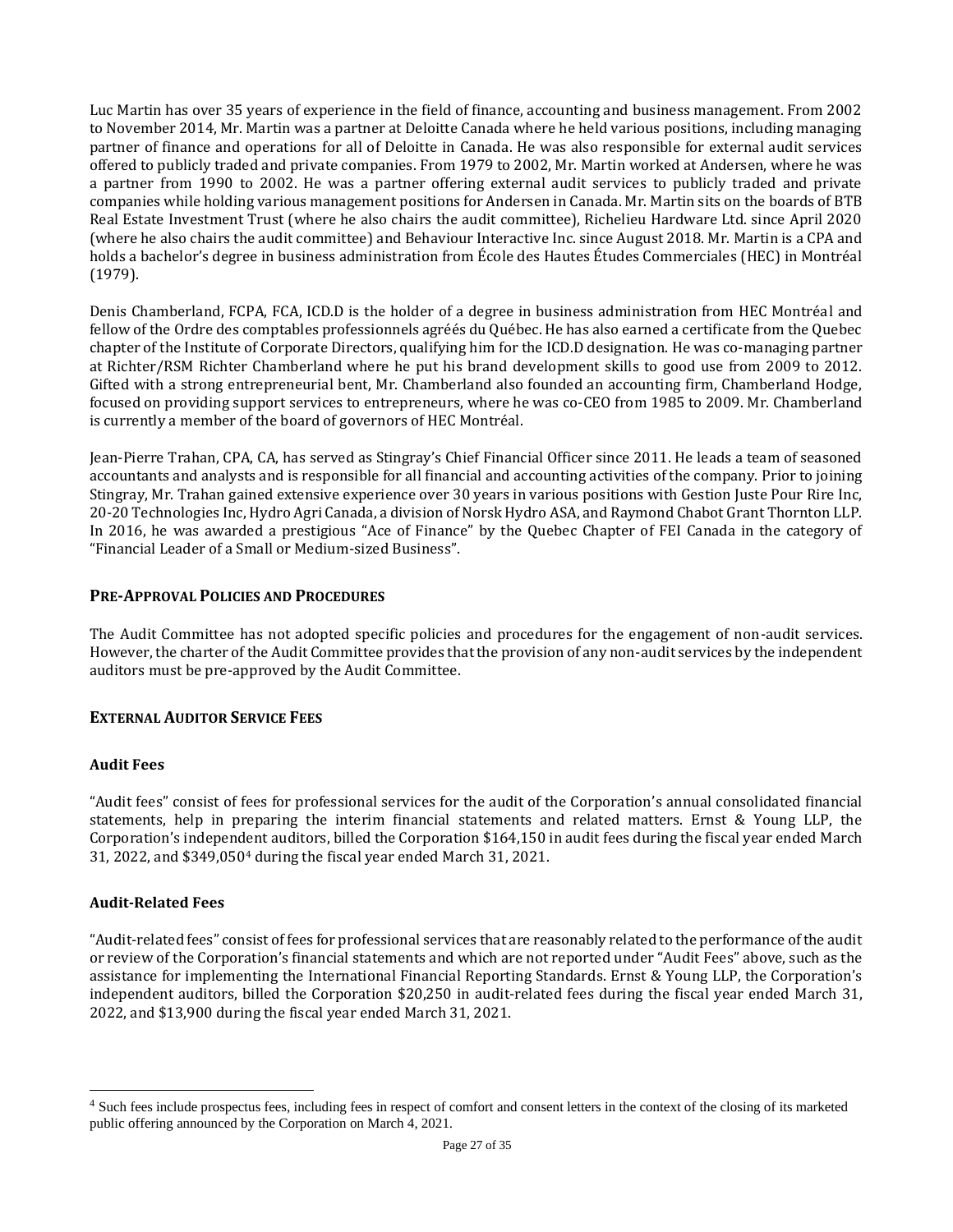### **Tax Fees**

"Tax fees" consist of fees for professional services for tax compliance, tax advice and tax planning. Ernst & Young LLP, the Corporation's independent auditors, billed the Corporation \$75,830 in tax fees during the fiscal year ended March 31, 2022, and \$56,550 during the fiscal year ended March 31, 2021.

### **All Other Fees**

"All other fees" consist of fees for services other than the audit fees, audit-related fees and tax fees described hereinabove. These services include translation services. Ernst & Young LLP, the Corporation's independent auditors, billed the Corporation \$13,925 for other services during the fiscal year ended March 31, 2022, and \$10,300 during the fiscal year ended March 31, 2021.

### *LEGAL PROCEEDINGS AND REGULATORY ACTIONS*

### <span id="page-27-1"></span><span id="page-27-0"></span>**LEGAL PROCEEDINGS**

The Corporation is not, and was not during the fiscal year ended March 31, 2022, a party to, nor was its property subject to, legal proceedings that the Corporation believes could have a material adverse effect on its business, financial condition, results of operations or the trading price of its securities. To the knowledge of the Corporation, no such legal proceedings are currently contemplated.

### <span id="page-27-2"></span>**REGULATORY ACTIONS**

During the fiscal year ended March 31, 2022, (i) there have been no penalties or sanctions imposed against the Corporation by a court relating to securities legislation or by a securities regulatory authority, except for an amount of \$5,000 in late filing fees paid to securities regulatory authorities in September 2021 when the Corporation failed to file its interim documents for the first quarter of fiscal 2022 before the prescribed deadline of August 14, 2021 due to the cyberattack it suffered in July 2021, (ii) there have been no other penalties or sanctions imposed by a court or regulatory body against the Corporation that would likely be considered important to a reasonable investor in making an investment decision, and (iii) the Corporation has not entered into any settlement agreements before a court relating to securities legislation or with a securities regulatory authority.

### <span id="page-27-3"></span>*INTEREST OF MANAGEMENT AND OTHERS IN MATERIAL TRANSACTIONS*

No insiders, directors or executive officers of the Corporation or any of their respective associates has or has had a material interest, direct or indirect, in any material transaction whether proposed or concluded which had or may have an adverse effect on the Corporation or its subsidiaries in the last three completed fiscal years.

## *TRANSFER AGENT AND REGISTRAR*

<span id="page-27-4"></span>The transfer agent and registrar for the Class A Shares and Warrants of the Corporation is Computershare Investor Services Inc. at its principal offices in Montreal and Toronto.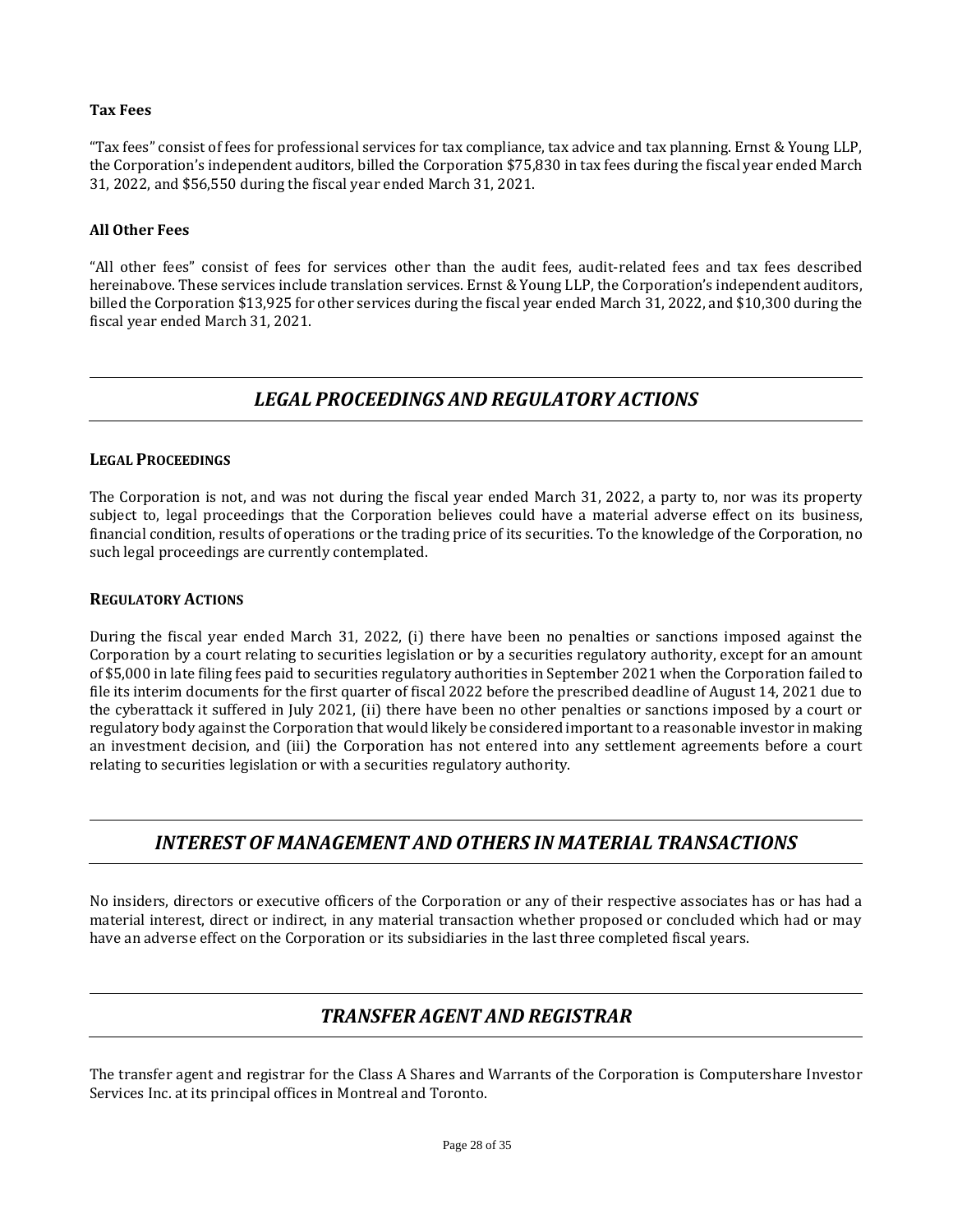## *MATERIAL CONTRACTS*

<span id="page-28-0"></span>In July, 2020, the Corporation entered into a definitive agreement with the NBC related to the availability of a line of credit amounting to \$4 million for the ongoing operations and working capital of the Corporation. This line of credit is renewable annually and bears interest at prime rate plus 3.25%. The line of credit is secured by first-ranking hypothec and security interests on all assets of the Corporation and its U.S. subsidiary, and has replaced the threeyear secured revolving credit facility with the NBC.

Concurrently, the Corporation also entered into a definitive agreement with the Business Development Bank of Canada ("**BDC**") related to the availability of a working capital commercial loan of \$2 million. This loan bears interest at a variable rate and is payable in 24 monthly instalments of \$33 thousand from June 2021 to May 2023 and by a final payment of \$1.2 million in June 2023. The loan is secured by second-ranking hypothec and security interests on all assets of the Corporation and its U.S. subsidiary. The Corporation executed an amendment agreement with the BDC in March, 2022, that provided for the repayment of the outstanding principal balance of \$1.2 million as at May 31, 2023 over 36 monthly instalments of \$33 thousand, until June 1, 2026.

On February 18, 2021, the Corporation entered into an underwriting agreement with Canaccord Genuity Corp., Echelon Wealth Partners Inc. and iA Private Wealth Inc. pursuant to which the Underwriters offered to purchase an aggregate of 38,500,000 units from the Corporation on an "overnight marketed" basis at a price of \$0.13 per unit for aggregate gross proceeds of \$5,005,000. The units were offered to the public in each of the provinces of Canada, through the Underwriters or their affiliates. Pursuant to this underwriting agreement, the Corporation agreed to pay the Underwriters a fee in the amount of 6% of the gross proceeds from the sale of the units, and to issue broker warrants to the Underwriters.

In September, 2021, the Corporation announced the closing of a loan with the NBC in connection with the Highly Affected Sectors Credit Availability Program ("**HASCAP**") offered by the BDC. The loan was a \$1,000,000 non-revolving credit facility based on a 10-year straight line amortization period with an interest rate of 4% and a maturity date of September 7, 2024 (the "**HASCAP Loan**"). Repayment terms for the HASCAP Loan are interest only for the first year, and principal plus interest for the remaining years. The HASCAP Loan is secured by first-ranking hypothec and security interests on all assets of the Corporation and its U.S. subsidiary and is guaranteed by the BDC.

## *INTERESTS OF EXPERTS*

<span id="page-28-1"></span>Ernst & Young LLP have been the independent auditors of the Corporation since 2004 and accordingly, have signed the auditors' report on the consolidated annual financial statements of the Corporation for the fiscal year ended March 31, 2022.

Ernst & Young LLP have advised the Corporation that they are independent with respect to the Corporation within the meaning of the Code of Ethics of Chartered Professional Accountants of the *Ordre des comptables professionnels agréés du Québec*.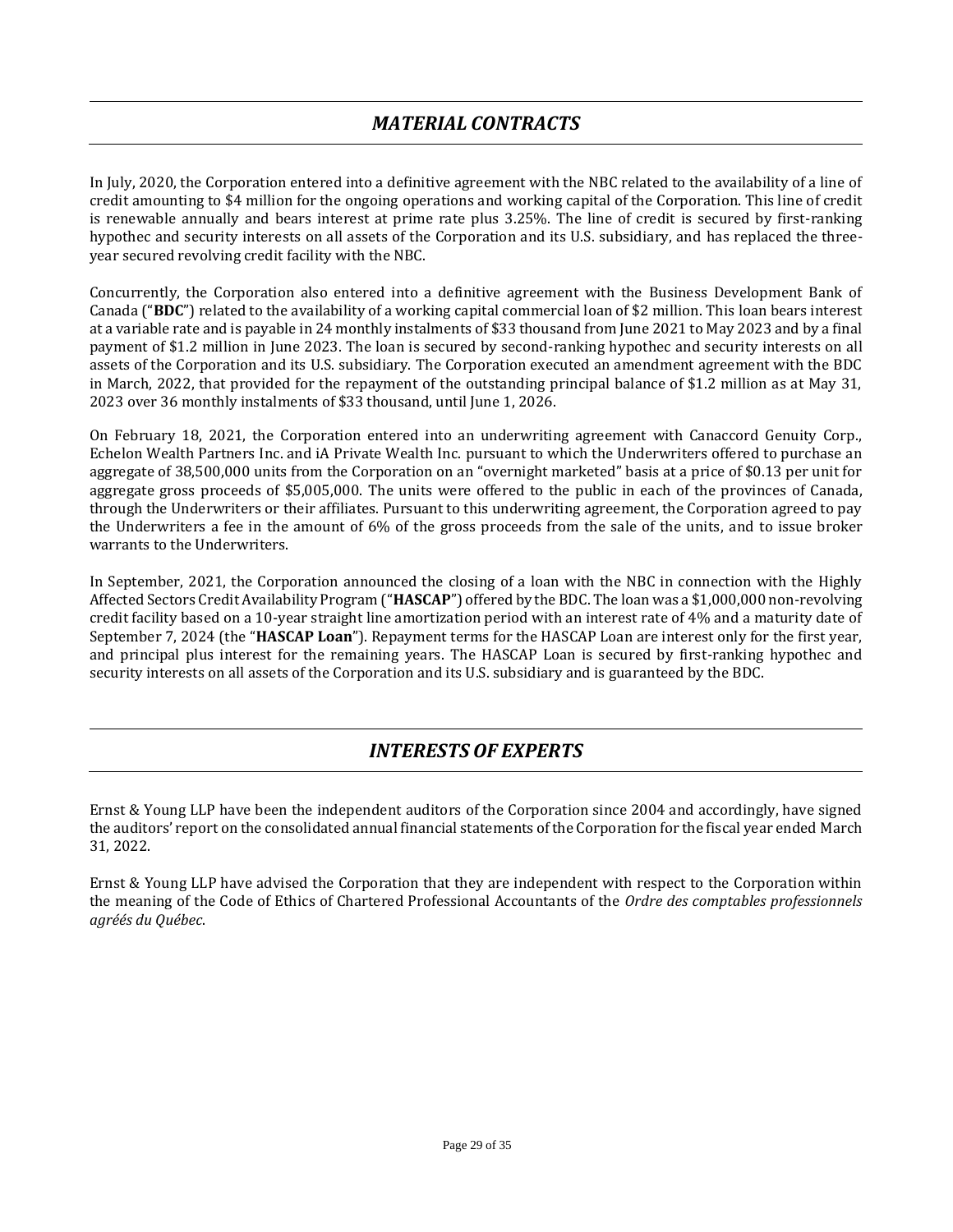## *ADDITIONAL INFORMATION*

<span id="page-29-0"></span>Additional information relating to the Corporation may be found through the Internet on SEDAR, which can be accessed at [www.sedar.com.](http://www.sedar.com/)

Additional information, including the compensation and indebtedness of directors and senior executives, the principal holders of the Corporation's shares and the shares authorized for issuance under the Stock Option Plan, if any, is contained in the Corporation's management proxy circular for its most recent annual meeting of shareholders where the Corporation's directors have been elected.

Additional financial information is provided in the Corporation's consolidated financial statements and management's discussion and analysis for its fiscal year ended March 31, 2022.

Additional information concerning the Corporation's products can also be found a[t www.d-box.com,](http://www.d-box.com/) the Corporation's website.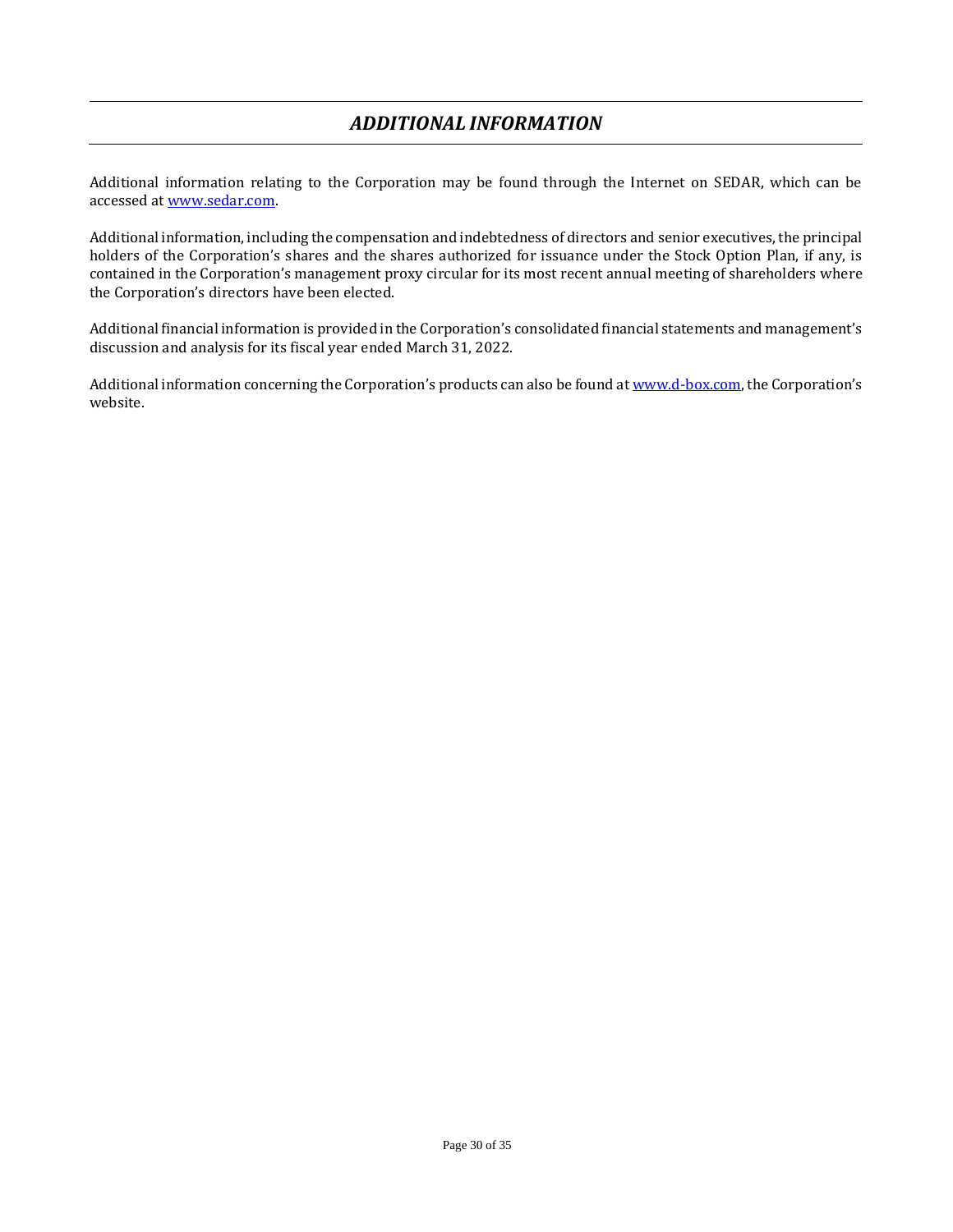## *SCHEDULE A AUDIT COMMITTEE CHARTER OF D-BOX TECHNOLOGIES INC.*

### <span id="page-30-0"></span>**1. PURPOSE**

Financial reporting and disclosure by D-BOX Technologies Inc. (the "Corporation") represents one of the most important aspects of the management of the Corporation's business and affairs. The Board of Directors supervises this financial reporting and disclosure process to gain reasonable assurance that the following objectives are being met:

- (a) that the Corporation complies with the laws, regulations, rules, policies and other requirements of governments, regulatory agencies and stock exchanges relating to financial reporting and disclosure;
- (b) that the accounting policies and practices, significant decisions and information which underlie or are incorporated in the Corporation's financial statements are the most appropriate in the circumstances;
- (c) that the Corporation's quarterly and annual financial statements are accurate and present fairly the Corporation's financial position and performance in accordance with the International Financial Reporting Standards ("IFRS"); and
- (d) that pertinent information concerning the financial position and performance of the Corporation is disseminated to the public in a timely manner.

To assist the Board of Directors in its monitoring of the Corporation's financial reporting and disclosure process, the Board of Directors has established the Audit Committee.

Although the Audit Committee has the powers and responsibilities set forth in this Charter, its role is one of monitoring. The members of the Audit Committee are not full-time employees of the Corporation and may or may not be accountants or auditors by profession and, in any event, do not serve in such a capacity. Consequently, it is not the duty of the Audit Committee to audit the Corporation's financial statements and information or to assess whether same are complete and accurate and in compliance with IFRS and applicable rules and regulations. This is the responsibility of management, the independent auditors and other professionals retained by the Corporation.

### **2. COMPOSITION AND QUALIFICATION**

The members of the Audit Committee are appointed each year by the Board of Directors. The Committee is composed of a minimum of three (3) independent directors chosen from among the members of the Board of Directors. The members are appointed at the first meeting following the annual meeting of shareholders or at any other meeting if a vacancy arises. Each year, the Board of Directors appoints as chair of the Committee one of the members of the Committee.

All the members of the Audit Committee shall be financially literate and, as such, be able to read and understand financial statements. At least one (1) member of the Audit Committee shall have "accounting or related financial expertise" acquired through previous employment experience in the area of finance or accounting, requisite professional certification in accounting or any other comparable experience or background which allowed him or her to gain such financial expertise, including having been a Chief Executive Officer, Chief Financial Officer or other senior officer with financial oversight responsibilities, and be able to analyze and interpret a complete set of financial statements along with the notes thereto in accordance with IFRS.

In connection with the execution of the obligations of the Audit Committee, each member of the Committee shall be entitled to rely in good faith upon the following documents:

- (a) the financial statements of the Corporation represented to him or her by an officer of the Corporation or in a written report of the independent auditors to present fairly the financial position of the Corporation in accordance with IFRS; and
- (b) any report of a lawyer, accountant, engineer, appraiser or other person whose profession lends credibility to a statement made by any such person.

In connection with the execution of the obligations of the Audit Committee pursuant to this mandate, each member of the Audit Committee shall be held to the standard of care, diligence and skill that a reasonably prudent person would exercise in similar circumstances. Nothing in this mandate is intended, or may be construed, to impose on any member of the Audit Committee a standard of care or diligence that is in any way more onerous or extensive than the standard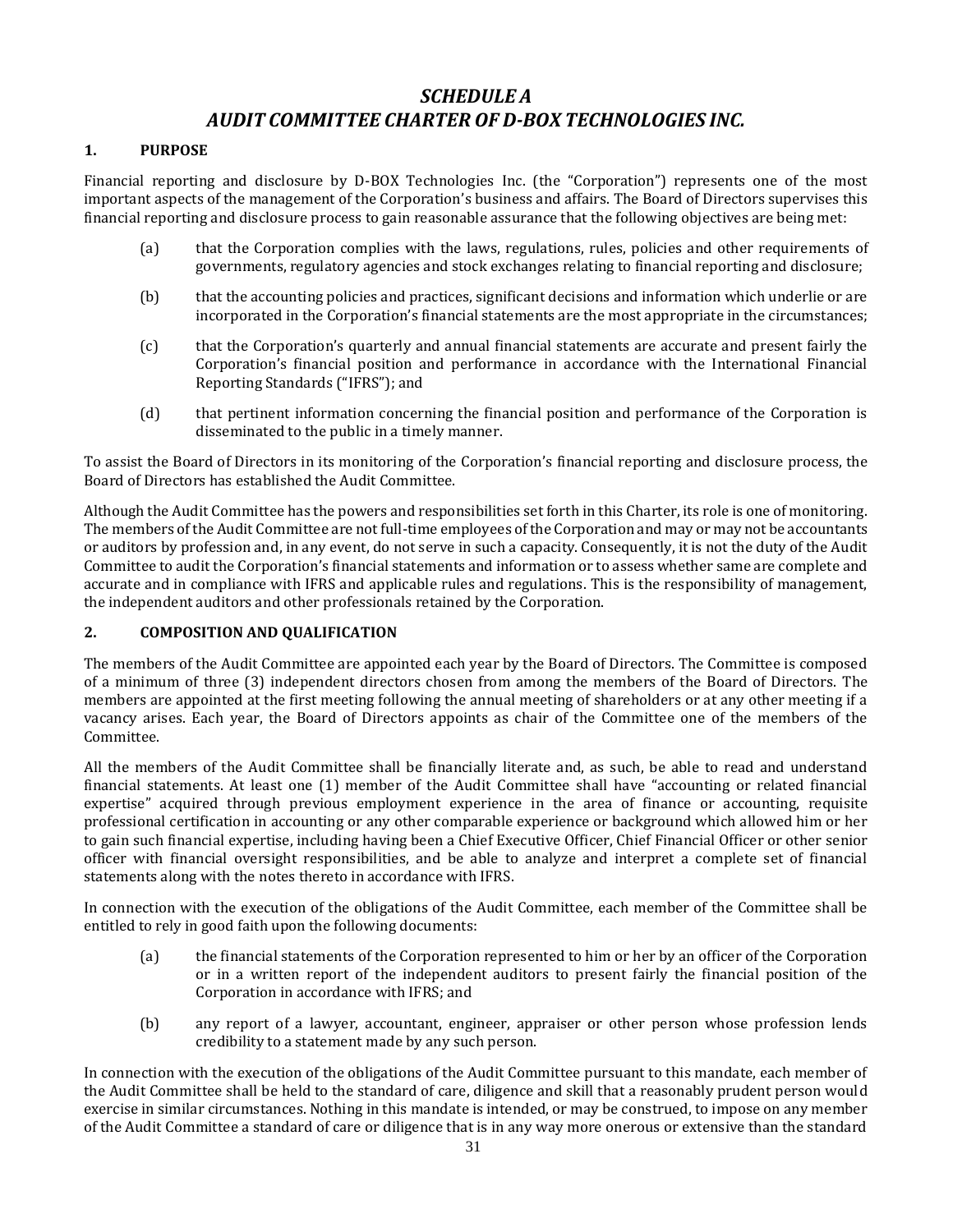to which the other members of the Board of Directors are subject. The role of the Audit Committee is essentially to monitor and review in order to gain reasonable assurance (but not absolute assurance) that the fundamental accounting and reporting activities are being conducted effectively, that the financial reporting and disclosure objectives are being met and to report thereon to the Board of Directors.

### **3. OPERATING PRINCIPLES AND GUIDELINES**

The Audit Committee fulfills its responsibilities within the context of the following principles and guidelines:

- (a) The Committee chair and the other members of the Audit Committee have direct, open and frank communications throughout the year with management, other committee chairs (where applicable) and members of the Board of Directors, the independent auditors and other key committee advisors, as applicable.
- (b) The Committee, together with management and the independent auditors, shall develop annually an audit committee work plan in line with the responsibilities of the Audit Committee as set out in this Charter.
- (c) The Audit Committee, together with management and the independent auditors, shall participate in the examination and review of any important financial issues and emerging standards that have the potential to impact on the Corporation's financial presentation and disclosure.
- (d) The chair of the Committee shall establish the agenda for each meeting of the Audit Committee, with the other members of the Audit Committee, senior management and the independent auditors.
- (e) The Committee shall communicate to management and the independent auditors its expectations with respect to the nature and extent of the information it requires, and the delays to be respected in this regard. The Committee expects to receive from management and the independent auditors all pertinent documentation with respect to any topic on the agenda for a meeting at least one week in advance of such meeting.
- (f) The Committee may, at the expense of the Corporation and after consulting with management, retain the services of one or more persons with specialized knowledge in order to allow the Committee to properly discharge its responsibility.
- (g) At each meeting of the Committee, the members of the Audit Committee meet *in camera* amongst themselves only with (as needed) the independent auditors only and with management only.
- (h) After each meeting of the Audit Committee, the Committee shall report to the Board of Directors at its next regular meeting or earlier if required, through the chair of the Committee.
- (i) As representatives of the shareholders, the independent auditors are ultimately accountable to the Board of Directors and the Audit Committee in the execution of its mandate. The Committee expects that the independent auditors will point out any significant issues or any other issues which may become significant and which result from its relationship with the Corporation.

The Audit Committee meets at least once per quarter, and more frequently if required by the circumstances. It is the responsibility of the Committee to determine the time and place, at which the meeting will take place, convene the meeting and to establish the procedures in light of the following requirements:

- (a) at all meetings of the Audit Committee a majority of the members shall constitute a quorum; and
- (b) any actions on the part of the Audit Committee at a duly constituted meeting require no more than the vote of a majority of the members present and, in all cases, a resolution or other instrument in writing signed by all of the members of the Audit Committee shall be deemed to be an action taken by the Audit Committee.

The senior officer responsible for the finances of the Corporation and the independent auditors usually attends all of the meetings of the Audit Committee.

The minutes of meetings of the Audit Committee are approved by the Committee and made available to the Board of Directors for informational purposes.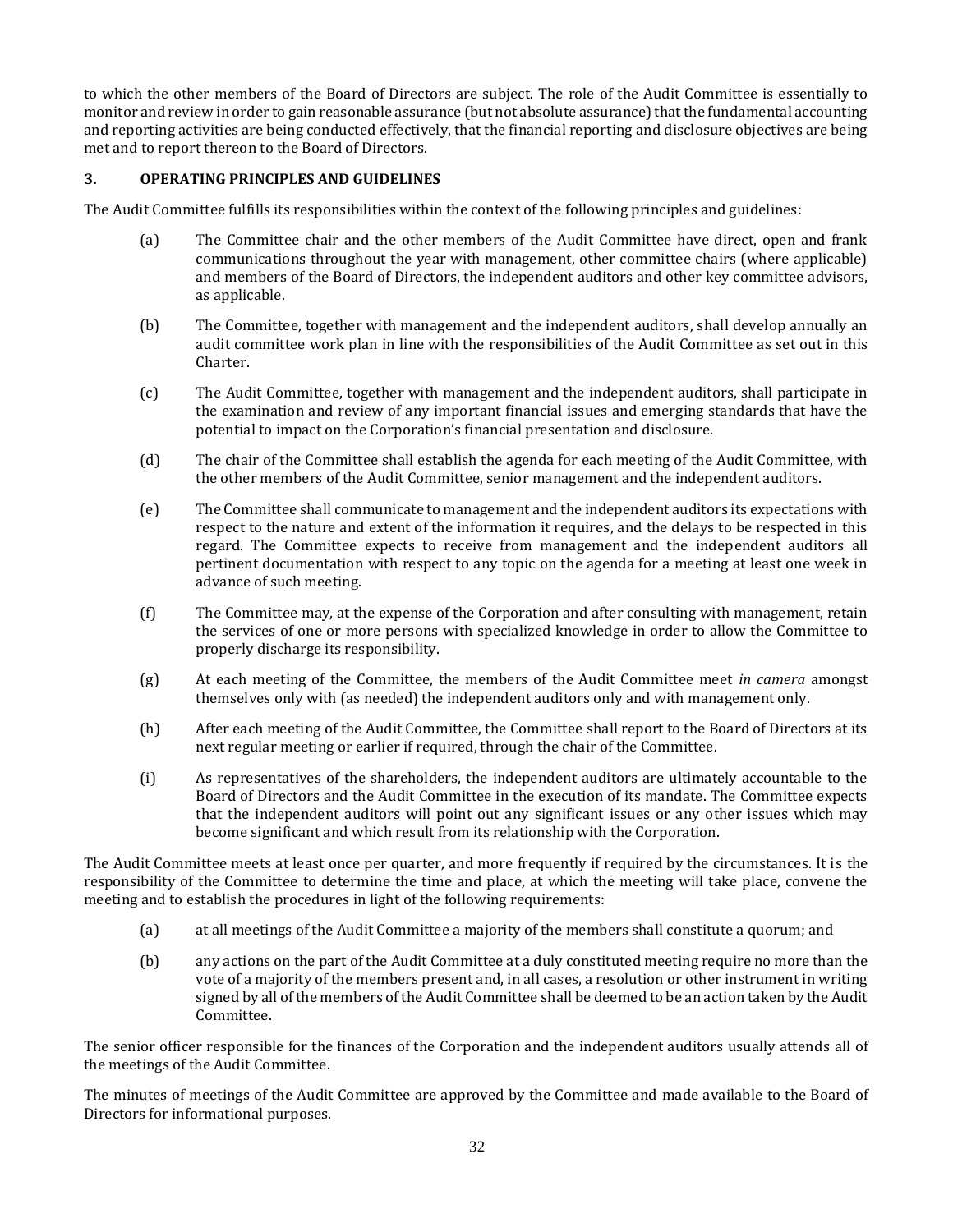Subject to the appointment of another person as secretary of the Audit Committee, the Secretary of the Corporation acts as the secretary of the Audit Committee.

### **4. RESPONSIBILITIES AND DUTIES**

The Committee is responsible for the following:

### **4.1 Financial Reporting**

- Review the annual financial statements and the independent auditor's report thereon before they are released and recommend same for the approval of the Board of Directors.
- Review the interim and year-end financial statements, management's discussion and analysis and related news releases before they are released and recommend same for the approval of the Board of Directors.
- Review public disclosure documents, such as a prospectus or the annual information form, containing financial statements of the Corporation before they are released, and recommend same for the approval of the Board of Directors.
- Discuss with management and the independent auditors the pertinence of and compliance with the Corporation's accounting policies.
- Discuss with management any significant variances between comparative reporting periods and across comparable units.

### **4.2 Accounting Policies**

- Proactively discuss and review the impact of proposed changes in accounting standards or securities polices or regulations relating to accounting policies and the disclosure of financial information.
- Review with management and the independent auditors, any proposed changes in accounting policies, as well as key estimates and decisions that could have a material impact on the Corporation's financial reporting and determine whether the underlying accounting policies, disclosures and key estimates and decisions are considered to be the most appropriate in the circumstances.
- Discuss with management and the independent auditors the clarity and adequacy of the financial information disclosed by the Corporation.

### **4.3 Risk and Uncertainties**

Recognizing that it is the Board of Directors' responsibility, in conjunction with management, to (1) identify the principal business risks facing the Corporation, (2) determine the Corporation's degree of tolerance to risk, and (3) approve any risk management policies in place, the Audit Committee focuses on the significant financial risks and develops reasonable assurance that such risks are being effectively managed and controlled by management through the implementation of the following methods:

- Acquire reasonable assurance that these significant financial risks are effectively being mitigated and controlled by:
	- (i) Reviewing with management, at least once per quarter, an updated list of such financial risks as well as ongoing or special actions undertaken to manage each one of these identified risks;
	- (ii) Discussing with management its assessment of the residual financial exposure of the Corporation if any, resulting from its management of such financial risks; and
	- (iii) Ensuring with management, that the existing policies, processes and programs are adequate to identify, manage and control such financial risks.
- Review, at least once per year, the adequacy of the insurance policies maintained by the Corporation.
- Review quarterly the list of the Corporation's outstanding contingent liabilities, if any, including legal claims, tax assessments and other, which could have a material effect upon the financial results and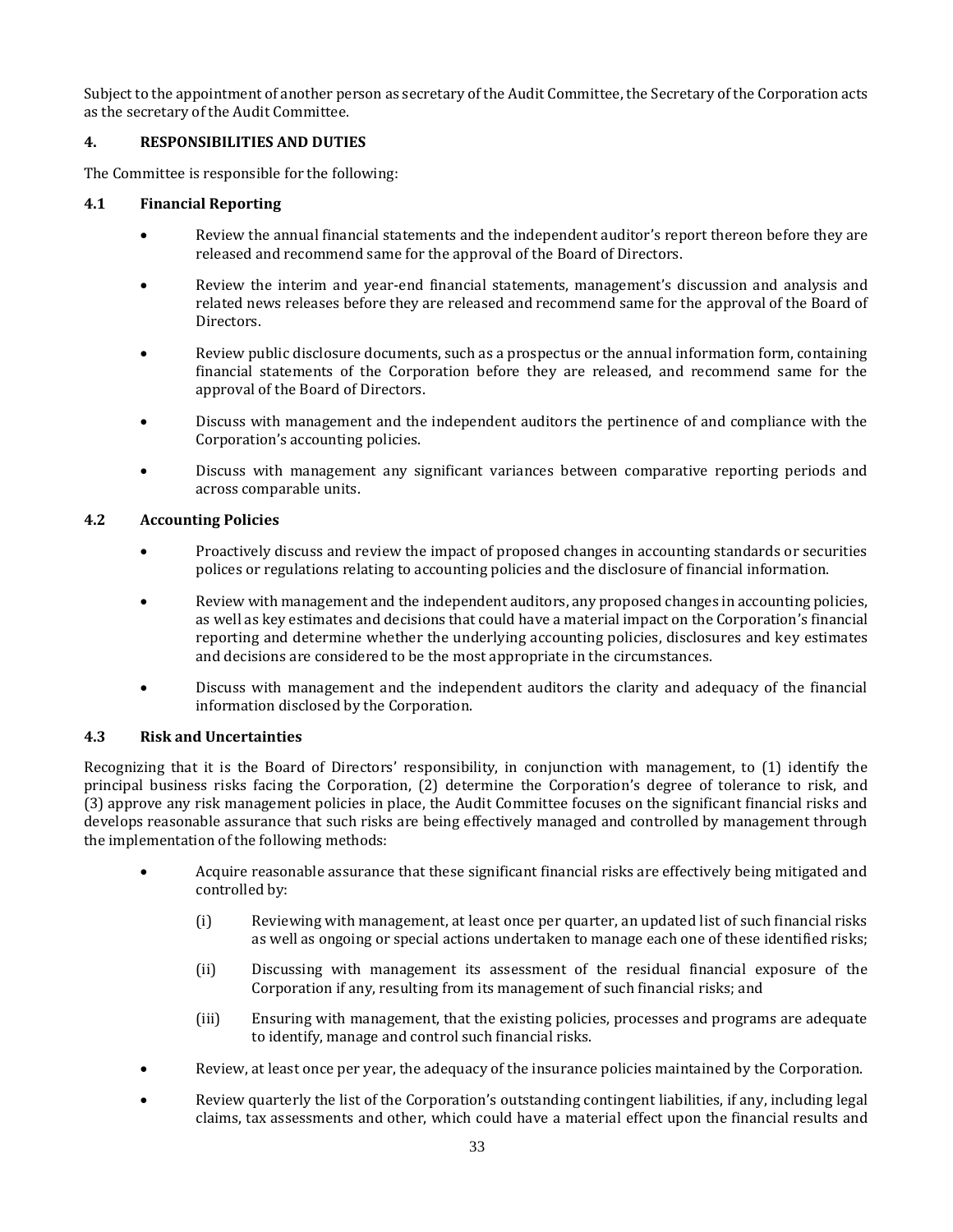condition of the Corporation and the manner in which these matters are disclosed in the financial statements.

- Review, at least once per year, the adequacy of measures taken by the Corporation to mitigate foreign currency, interest rate and other financial risks, such as the use of derivative financial instruments.
- Review, at least one per year, the policies that require significant existing or potential liabilities, contingent or otherwise, to be reported to the Board of Directors in a timely fashion and compliance with such policies.

### **4.4 Financial Controls and Deviations**

- Review annually the plans of the independent auditors to gain reasonable assurance that the internal quality-controls procedures are adequate in light of the risks and are comprehensive, coordinated and cost effective.
- Review quarterly, with management, its program relating to the development and updating of internal controls which shows the progress of any planned initiatives as well as any measures taken to control deviations.
- Receive from management, the independent auditors, legal counsel or other persons, regular reports regarding any significant deviations observed, including any detection of fraud, and the methods taken to correct the situation.
- Discuss with management the information used by the Chief Financial Officer to prepare a report, at least once per year, on the effectiveness of the Corporation's internal controls.

### **4.5 Compliance with Laws and Regulations**

- Review regular reports from management, the independent auditors and legal counsel concerning the Corporation's compliance with tax and financial reporting laws and regulations specifically those requiring the Corporation to make withholdings and which have a material impact on financial statements.
- Establish procedures for the receipt, retention and treatment of complaints received by the Corporation regarding accounting, internal accounting controls, or auditing matters.
- Establish procedures for the confidential, anonymous submission by employees of the Corporation of concerns regarding questionable accounting or auditing matters.

### **4.6 Relationship with Independent Auditors**

- Recommend annually to the Board of Directors the nomination, the termination or replacement of the independent auditors.
- Approve the remuneration and terms and conditions of the independent auditor's mandate which are set out in its engagement letter.
- Receive a report annually from the independent auditors with respect to its independence, which report shall include disclosure relating to all engagements (including the related fees and costs) for non-audit services rendered to the Corporation.
- Review with the independent auditors the scope of the audit, the areas of special emphasis to be addressed in the audit, the extent to which the independent audit can be coordinated with internal audit activities and the materiality levels which the independent auditors propose to employ.
- Establish effective communication processes with management and the Corporation's independent auditors to allow the Committee to objectively monitor the quality and efficiency of the relationship between the independent auditors, management and the Corporation.
- Resolve disagreements that may occur between management of the Corporation and the independent auditors regarding financial reporting, if any.